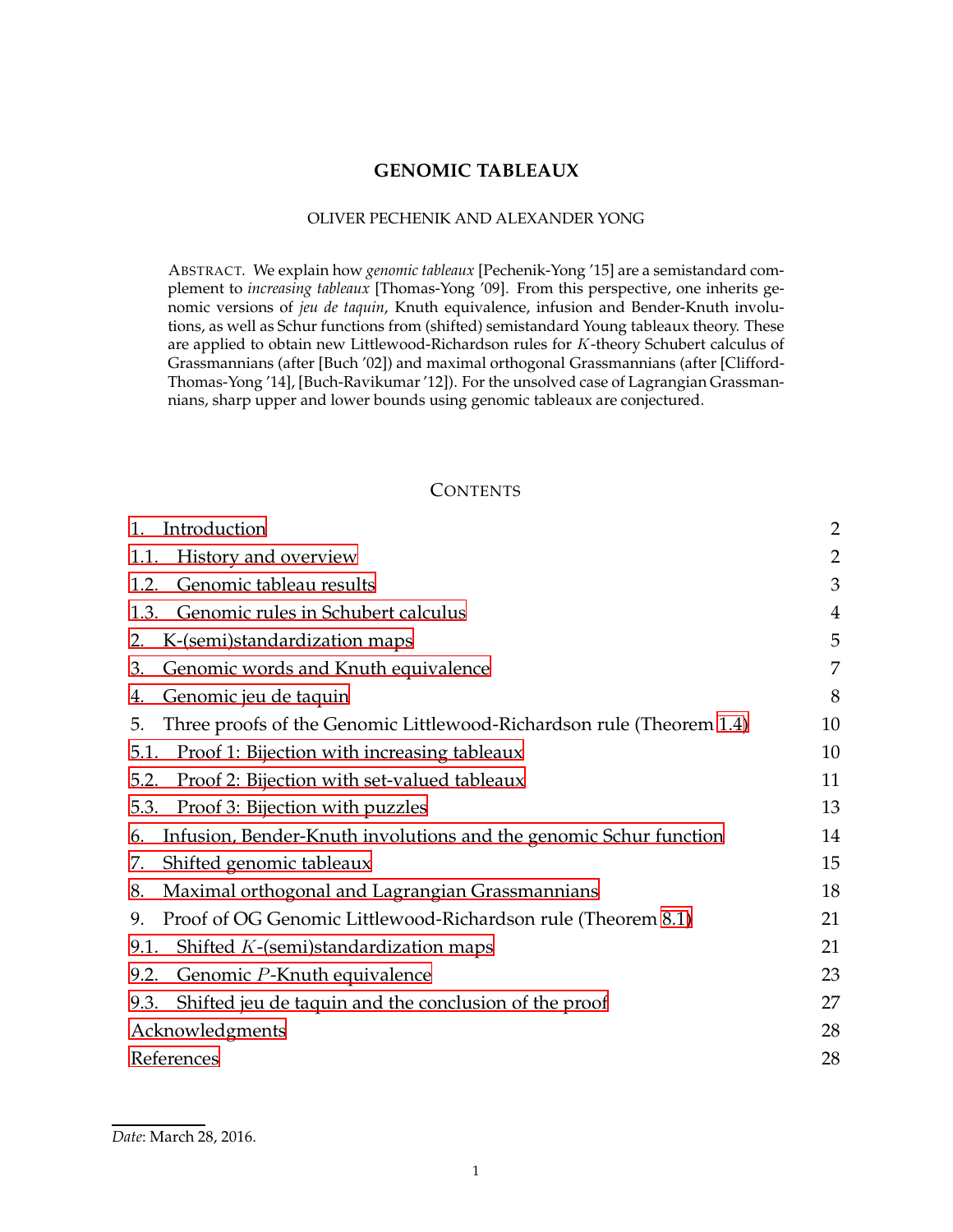### 1. INTRODUCTION

<span id="page-1-1"></span><span id="page-1-0"></span>1.1. **History and overview.** Let Sym be the ring of symmetric functions. Textbook theory of Sym concerns the basis of Schur functions and the package of Young tableau algorithms for which the Littlewood-Richardson rule is a centerpiece. Interpreting these polynomials in the Schubert calculus of Grassmannians one is led, via a  $K$ -theoretic generalization, to *symmetric Grothendieck functions*  ${G_{\lambda}}$ , a deformation of the Schur basis  ${s_{\lambda}}$ . This line of inquiry started with [\[LaSc82\]](#page-28-0). The first combinatorial rule for  $G_{\lambda}$  was given by [\[FoKi94\]](#page-28-1) whereas the first tableau formula was found by [\[Bu02\]](#page-27-2).

There is interest in finding  $K$ -analogues of elements of the classical Young tableau theory; see, e.g., [\[Le00,](#page-28-2) [Bu02,](#page-27-2) [BKSTY08,](#page-27-3) [ThYo09b,](#page-29-0) [BuSa13,](#page-28-3) [GMPPRST16,](#page-28-4) [PaPy14,](#page-28-5) [HKPWZZ15,](#page-28-6) [LiMoSh16\]](#page-28-7). Although the Grothendieck functions were originally studied for geometric reasons, the combinatorics has been part of a broader conversation in algebraic and enumerative combinatorics, e.g., *Hopf algebras* [\[LaPy07,](#page-28-8) [PaPy16,](#page-28-9) [Pa15\]](#page-28-10), *cyclic sieving* [\[Pe14,](#page-28-11) [Rh15,](#page-29-1) [PrStVi14\]](#page-29-2), *Demazure characters* [\[Mo16+\]](#page-28-12), *homomesy* [\[BlPeSa16\]](#page-27-4), longest increasing subsequences of random words [\[ThYo11\]](#page-29-3), poset edge densities [\[ReTeYo16\]](#page-29-4), and *plane partitions* [\[DiPeSt15,](#page-28-13) [HPPW16\]](#page-28-14).

In [\[ThYo09b\]](#page-29-0), a *jeu de taquin* theory for*increasing tableaux* was introduced. These tableaux are fillings of Young diagrams  $\nu/\lambda$  with  $[\ell] := 1, 2, \dots, \ell$  where  $\ell \leq |\nu/\lambda|$  and the entries increase in rows and columns (labels may be repeated). If  $\ell = |\nu/\lambda|$ , these are standard Young tableaux and increasing tableau results closely parallel those for standard Young tableaux. An outcome was a new Littlewood-Richardson rule for  ${G_\lambda}$  (after [\[Bu02\]](#page-27-2)) and its *minuscule* extension (see [\[ThYo09a,](#page-29-5) [BuRa12,](#page-27-5) [ClThYo14,](#page-28-15) [BuSa13\]](#page-28-3)).

In [\[ThYo13\]](#page-29-6), a *jeu de taquin*-based Littlewood-Richardson rule for torus-equivariant Ktheory of Grassmannians was conjectured. In [\[PeYo15b\]](#page-28-16), we proved this conjecture by defining *genomic tableaux* as a semistandard analogue of increasing tableaux.



Our goal is a theory of genomic tableaux parallel to that of [\[ThYo09b\]](#page-29-0) for increasing tableaux. The Schubert calculus application in [\[PeYo15b,](#page-28-16) [PeYo15c\]](#page-28-17) used *edge-labeled* genomic tableaux. However, in anticipation of other applications, we give a logically independent development of genomic tableau combinatorics in the basic (i.e., non-edge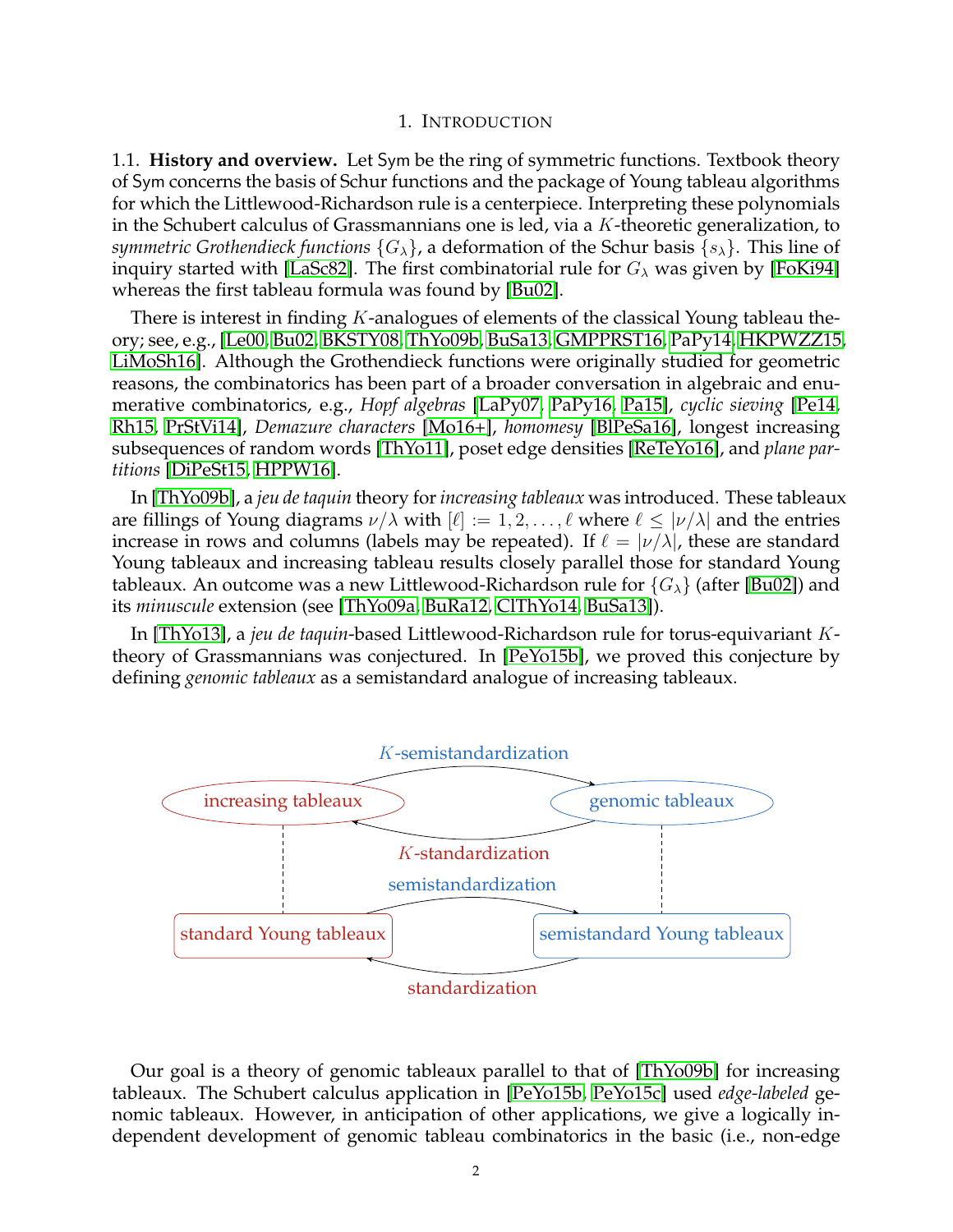labeled) case and in the shifted setting. The first applications are to give new Littlewood-Richardson-type rules for (ordinary)  $K$ -theory of Grassmannians and maximal orthogonal Grassmannians. Furthermore, modifications of these rules give conjectural upper and lower bounds for the K-theory structure constants of Lagrangian Grassmannians.

<span id="page-2-0"></span>1.2. **Genomic tableau results.** Let S be a semistandard Young tableau of a shape  $\nu/\lambda$ . Place a total order on those boxes with entry *i* using left to right order. A gene  $\mathcal{G}$  (of family  $i$ ) is a collection of consecutive boxes in this order, where no two lie in the same row; we write family( $G$ ) = *i*. A **genomic tableau** T is a semistandard tableau together with a partition of its boxes into genes. We indicate the partition by color-coding the boxes. The **content** of T is the number of genes of each family. Note, a semistandard tableau  $T$  is a genomic tableau where each gene is a single box. Moreover, the content of T agrees with the usual notion for semistandard tableaux.

<span id="page-2-2"></span>**Example 1.1.** 
$$
T = \frac{1}{1} \frac{1}{2}
$$
 has content (2, 1) since there are two genes of family 1 and  $\frac{1}{2}$ 

one of family 2.  $\Box$ 

A **genotype** G of a genomic tableau T is a choice of a single box from each gene.<sup>[1](#page-2-1)</sup> We depict  $G$  by erasing the entries in all unchosen boxes of  $T$ .

<span id="page-2-3"></span>**Example 1.2.** Continuing Example [1.1,](#page-2-2)



are the six genotypes of T.

Suppose U is any filling of a subset of boxes of a shape. The **sequence**  $\text{seq}(U)$  of U is the reading word obtained by reading its entries along rows from right to left and from top to bottom (ignoring empty boxes). Now,  $\text{seq}(U)$  is a **ballot sequence** if the number of i's that appear is always weakly greater than the number of  $(i + 1)$ 's that appear, at any point in the sequence. A genomic tableau T is **ballot** if  $\text{seq}(G)$  is a ballot sequence for every genotype G of T. Notice if each gene of T is a single box, there is a unique genotype (namely, the underlying semistandard tableau of  $T$ ) and the concept of a ballot tableau coincides with the same notion for semistandard tableaux.

**Example 1.3.** The genotypes of Example [1.2](#page-2-3) respectively have sequences: 112, 112, 211, 121, 211, and 211. Since 211 is not a ballot sequence, T is not ballot.  $\square$ 

Our results are:

- (1) A K-analogue of the *(semi)standardization maps* between standard and semistandard tableaux. This relates genomic tableaux to increasing tableaux.
- (2) Using (1), we acquire genomic analogues of *Knuth equivalence*, *jeu de taquin*, *infusion* and *Bender-Knuth involutions*.
- (3) Using (2), we describe a new basis  $\{U_\lambda\}$  of Sym where each  $U_\lambda$  is a generating series over genomic tableaux of shape  $\lambda$ . This is a deformation of the Schur basis.
- (4) We give shifted analogues of (1)–(3).

<span id="page-2-1"></span><sup>1</sup>The genomic analogy is that boxes of a gene are *alleles* and the other genes of the same family are *paralogs*.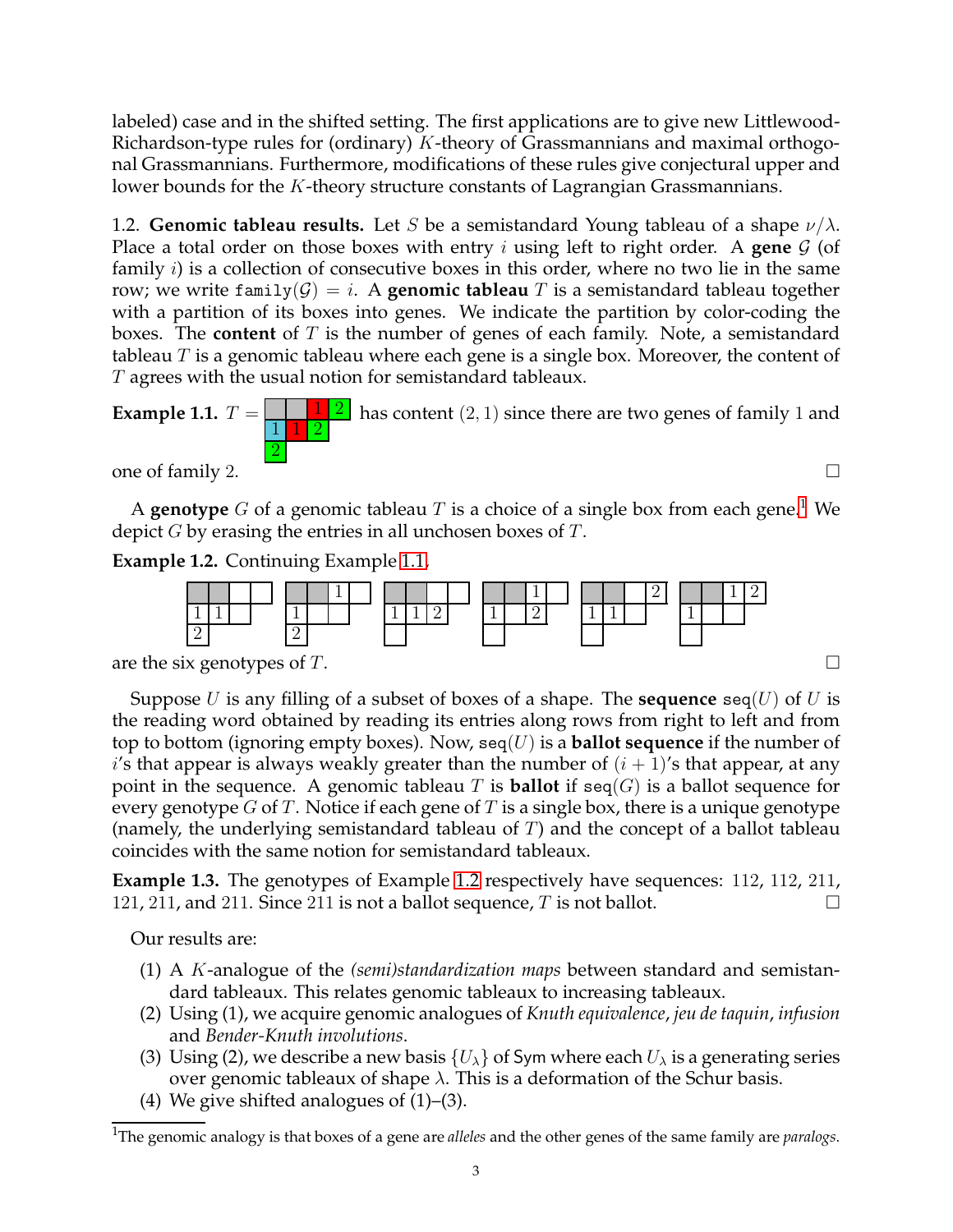## <span id="page-3-0"></span>1.3. **Genomic rules in Schubert calculus.** Let

$$
X = \mathrm{Gr}_k(\mathbb{C}^n)
$$

denote the Grassmannian of  $k$ -dimensional linear subspaces of  $\mathbb{C}^n$ . The general linear group  $GL_n$ , and its Borel subgroup B<sub>-</sub> of lower triangular invertible matrices, act on X by change of basis. This action decomposes X into B<sub>-</sub>-orbits

$$
X_{\lambda}^{\circ} \cong \mathbb{C}^{k(n-k)-|\lambda|}
$$

(the **Schubert cells**); here  $\lambda$  is a Young diagram contained in the rectangle  $k \times (n-k)$ . The Zariski closure of X◦ λ is the **Schubert variety**

$$
X_{\lambda} = \bigsqcup_{\mu \supseteq \lambda} X_{\mu}^{\circ}.
$$

Textbook discussion of Schubert calculus revolves around classes of  $X_\lambda$  in the cohomology ring  $H^*(X, \mathbb{Z})$ ; see, e.g., [\[Fu97\]](#page-28-18). These classes form a  $\mathbb{Z}$ -linear basis of  $H^*(X, \mathbb{Z})$ . Their structure constants

$$
[X_\lambda]\cup [X_\mu]=\sum_\nu C_{\lambda,\mu}^\nu [X_\nu]
$$

with respect to the cup product are given by the classical *Littlewood-Richardson rule* that governs the multiplication of Schur functions. Geometrically,

$$
C_{\lambda,\mu}^{\nu} = \text{\#points in } g_1 \cdot X_{\lambda} \cap g_2 \cdot X_{\mu} \cap g_3 \cdot X_{\nu} \vee
$$

for generic  $g_1, g_2, g_3 \in GL_n$  when this number is finite; it is zero otherwise. Here,

$$
\nu^{\vee} = (n - k - \nu_k, n - k - \nu_{k-1}, \dots, n - k - \nu_1)
$$

is the rotation of the complement of  $\nu$  in  $k \times (n - k)$ .

There has been significant attention on K-theoretic Schubert calculus, which provides a richer setting for study; see, e.g., [\[Br05,](#page-27-6) [Bu05,](#page-27-7) [Va06,](#page-29-7) [Kn14\]](#page-28-19) and the references therein. Recall that the **Grothendieck ring**  $K^0(X)$  is the free abelian group generated by isomorphism classes  $[V]$  of algebraic vector bundles over X under the relation

$$
[V] = [U] + [W]
$$

whenever there is a short exact sequence

$$
0 \to U \to V \to W \to 0.
$$

The product structure on  $K^0(X)$  is given by the tensor product of vector bundles, i.e.,

$$
[U] \cdot [V] = [U \otimes V].
$$

Since X is a smooth projective variety, the structure sheaf  $\mathcal{O}_{X_\lambda}$  has a resolution

$$
0 \to V_N \to V_{N-1} \to \cdots \to V_1 \to V_0 \to \mathcal{O}_{X_{\lambda}} \to 0
$$

by locally free sheaves. Therefore it makes sense to define the class  $[\mathcal{O}_{X_{\lambda}}]$  by

$$
[\mathcal{O}_{X_{\lambda}}] := \sum_{j=0}^{N} (-1)^{j} [V_{j}] \in K^{0}(X).
$$

Now,  $\{[{\mathcal O}_{X_{\lambda}}]\}$  forms a  ${\mathbb Z}$ -linear basis of  $K^0(X).$  Thus, define structure constants by

(1) 
$$
[\mathcal{O}_{X_{\lambda}}] \cdot [\mathcal{O}_{X_{\mu}}] = \sum_{\nu} a_{\lambda,\mu}^{\nu} [\mathcal{O}_{X_{\nu}}].
$$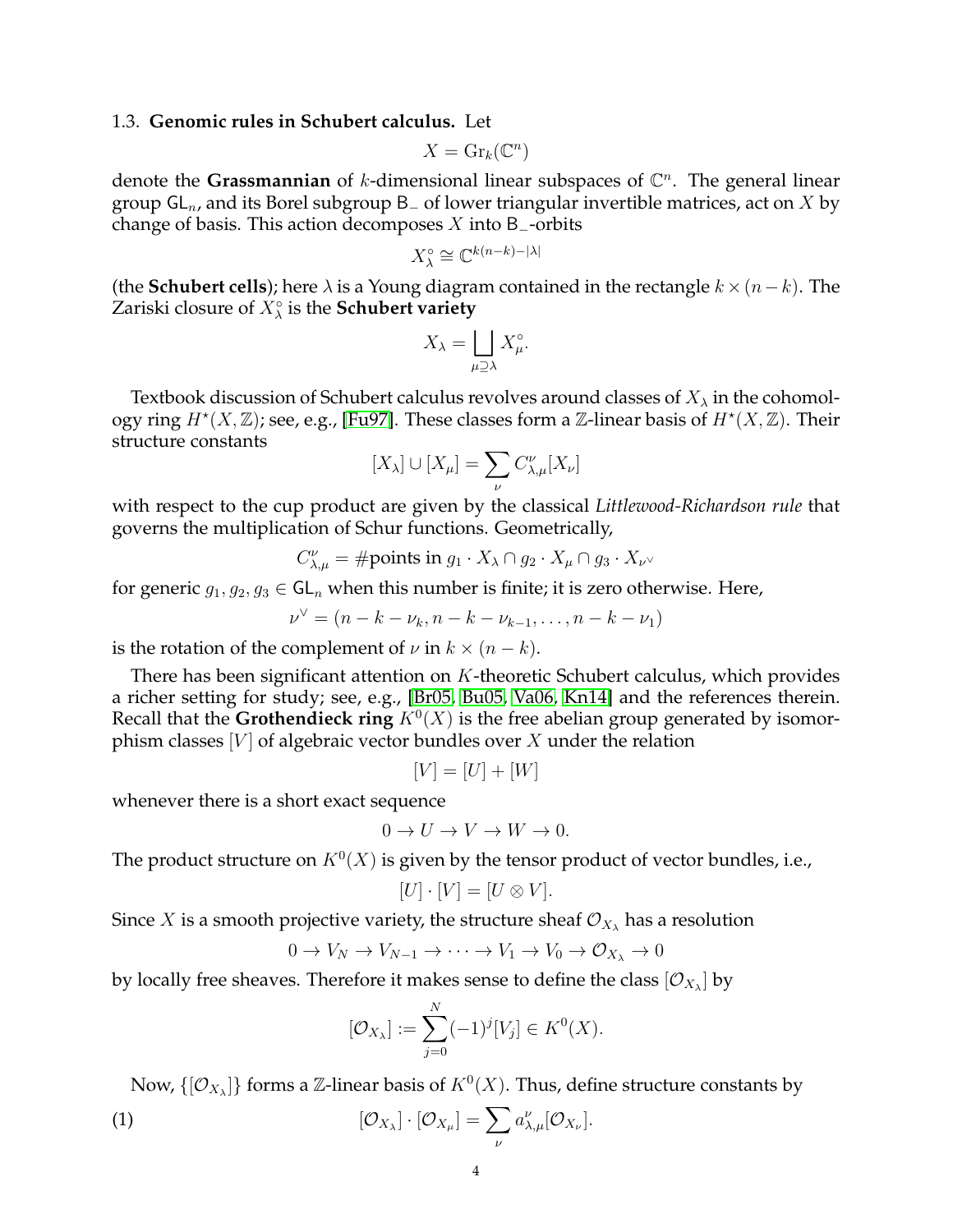A. Buch [\[Bu02\]](#page-27-2) gave a combinatorial rule for  $a_{\lambda,\mu}^{\nu}$ , thereby establishing

$$
(-1)^{|\nu|-|\lambda|-|\mu|}a_{\lambda,\mu}^{\nu}\geq 0.
$$

A number of other rules have been discovered since, see, e.g., [\[Va06,](#page-29-7) [BKSTY08,](#page-27-3) [ThYo09b\]](#page-29-0) and the references therein, as well as the references above.

<span id="page-4-1"></span>**Theorem 1.4** (Genomic Littlewood-Richardson rule).  $a_{\lambda,\mu}^{\nu} = (-1)^{|\nu|-|\lambda|-|\mu|}$  times the number *of ballot genomic tableaux of shape* ν/λ *and content* µ*.*

Actually, in the case  $|\nu| = |\lambda| + |\mu|$ ,  $a_{\lambda,\mu}^{\nu} = C_{\lambda,\mu}^{\nu}$  and Theorem [1.4](#page-4-1) recovers the original rule of D.E. Littlewood-A.R. Richardson for multiplication of Schur functions [\[LiRi34\]](#page-28-20).

**Example 1.5.** The tableau 
$$
\boxed{1}
$$
 is the unique witness of  $a_{(2,1),(1,1)}^{(3,2,1)} = -1$ .

Using the tableau results outlined in Section [1.2,](#page-2-0) the proof of Theorem [1.4](#page-4-1) is derived from the corresponding Littlewood-Richardson rule in [\[ThYo09b\]](#page-29-0).

Similarly, using our theorems on shifted genomic tableaux, we obtain a combinatorial rule for the K-theoretic structure constants for maximal orthogonal Grassmannians from the corresponding theorem in [\[ClThYo14\]](#page-28-15) (originally conjectured in [\[ThYo09b\]](#page-29-0)).

In cohomology, there is a simple relation between the structure constants for maximal orthogonal and Lagrangian Grassmannians. Hence, given the aforementioned results, it may come as a bit of surprise that there is no known combinatorial rule for the  $K$ theory structure constants of Lagrangian Grassmannians. We use genomic tableaux to contribute related conjectural upper and lower bounds for these numbers. We further conjecture an inequality between the structure constants of Lagrangian Grassmannians and the maximal orthogonal Grassmannians.

### 2. K-(SEMI)STANDARDIZATION MAPS

<span id="page-4-0"></span>Let

Gen<sub> $\mu$ </sub> $(\nu/\lambda) = \{$  genomic tableaux of shape  $\nu/\lambda$  with content  $\mu = (\mu_1, \mu_2 \dots, \mu_{\ell(\mu)})\},$ 

and

$$
Inc(\nu/\lambda) = {increasing tableaux of shape \nu/\lambda}.
$$

Define an order on the genes of  $T \in \text{Gen}_{\mu}(\nu/\lambda)$  by  $\mathcal{G}_1 < \mathcal{G}_2$  if  $\text{family}(\mathcal{G}_1) < \text{family}(\mathcal{G}_2)$ or if  $\text{family}(\mathcal{G}_1) = \text{family}(\mathcal{G}_2)$  with all boxes of  $\mathcal{G}_1$  west of all boxes of  $\mathcal{G}_2$ .

<span id="page-4-2"></span>**Lemma 2.1.** *The order*  $<$  *on genes of*  $T$  *is a total order.* 

*Proof.* When showing two genes  $G_1$  and  $G_2$  are comparable in the order  $\lt$ , the only concern is if family( $G_1$ ) = family( $G_2$ ) = k. By definition, a gene of family k consists of boxes of entry  $k$  that are consecutive in the left to right order on such boxes. Hence either all boxes of  $\mathcal{G}_1$  are west of the boxes of  $\mathcal{G}_2$  or *vice versa*.

### The K**-standardization map**,

$$
\Phi:\text{\rm Gen}_{\mu}(\nu/\lambda)\to\text{\rm Inc}(\nu/\lambda),
$$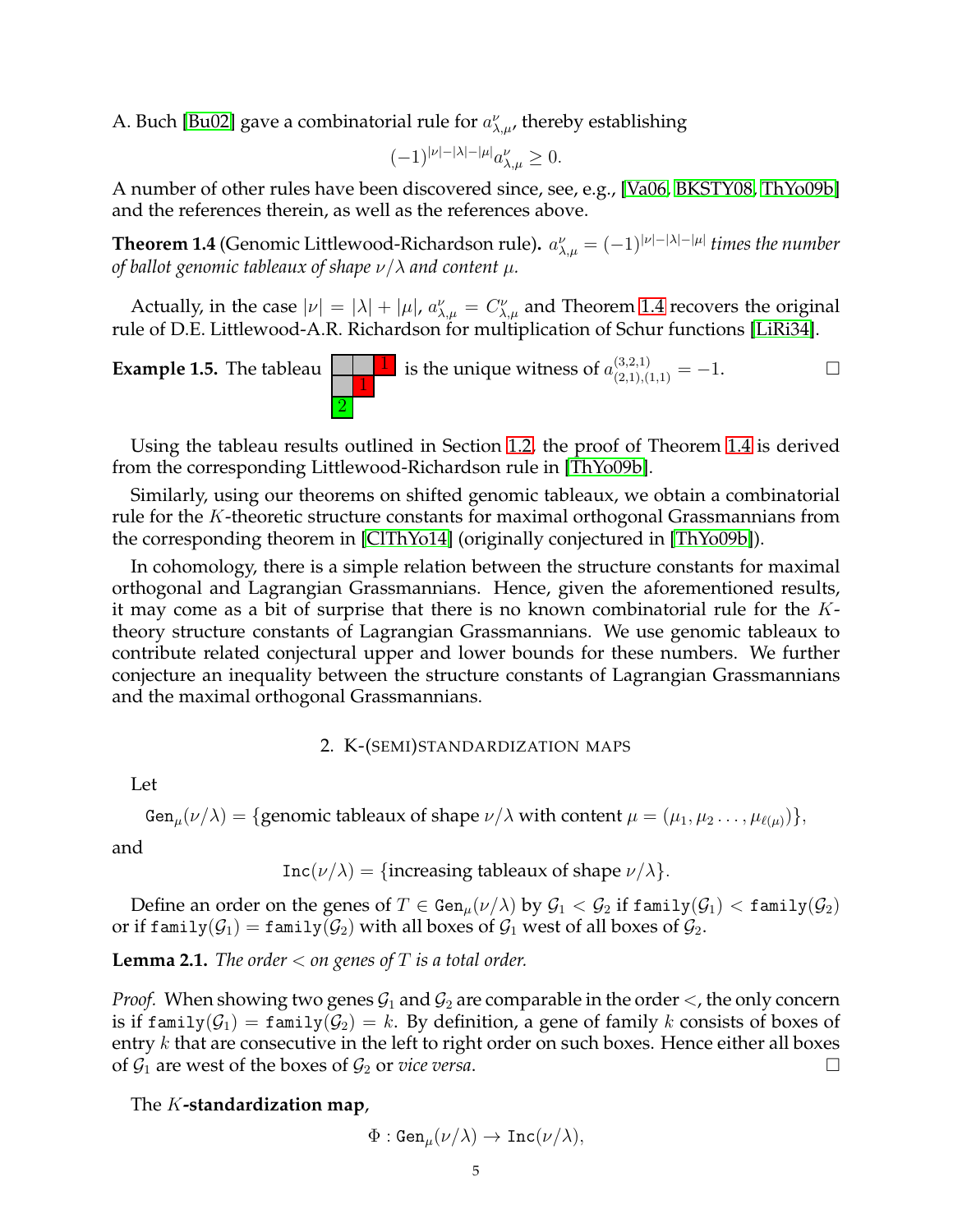is defined by filling the kth gene in the  $\lt$ -order with the entry k. Since any  $T \in \text{Gen}_{\mu}(\nu/\lambda)$ is also a semistandard tableau (by forgetting the gene structure) and since no two boxes of the same gene can be in the same row, it follows that  $\Phi(T) \in \text{Inc}(\nu/\lambda)$ . Note that when each gene is a single box,  $\Phi$  is the usual standardization map.



A **horizontal strip** is a skew shape with no two boxes in the same column. Following [\[ThYo09b\]](#page-29-0), a **Pieri filling** is an increasing tableau of horizontal strip shape where, in addition, labels weakly increase from southwest to northeast.

Let

$$
\mathcal{P}_k(\mu) := \left\{ 1 + \sum_{i < k} \mu_i, 2 + \sum_{i < k} \mu_i, \ldots, \sum_{j \leq k} \mu_j \right\}.
$$

That is,

$$
\mathcal{P}_1(\mu) = \{1, 2, \ldots, \mu_1\}, \ \mathcal{P}_2(\mu) = \{\mu_1 + 1, \ldots, \mu_1 + \mu_2\}, \ \text{etc.}
$$

We say  $S \in \text{Inc}(\nu/\lambda)$  is  $\mu$ -**Pieri-filled** if for each  $k \leq \ell(\mu)$ , the entries of S in  $\mathcal{P}_k(\mu)$  form a Pieri filling of a horizontal strip.

**Example 2.3.** The increasing tableau  $\frac{2}{3}$ 1 4 1 3 is not  $(2,2)$ -Pieri-filled, as the entries 3 and

4 do not form a Pieri filling. However, it is  $(2, 1, 1)$ -Pieri-filled.

Let

PF<sub>$$
\mu
$$</sub> $(\nu/\lambda) = \{ S \in \text{Inc}(\nu/\lambda) \text{ that are } \mu\text{-Pieri-filled} \}.$ 

<span id="page-5-0"></span>**Theorem 2.4.**  $\Phi$  : Gen<sub>u</sub> $(\nu/\lambda) \rightarrow PF_u(\nu/\lambda)$  *is a bijection.* 

*Proof.* We begin by defining the K**-semistandardization map**

$$
\Psi: \mathrm{PF}_{\mu}(\nu/\lambda) \to \mathrm{Gen}_{\mu}(\nu/\lambda).
$$

This extends the classical semistandardization map from standard Young tableaux to semistandard Young tableaux. Suppose  $S \in PF_\mu(\nu/\lambda)$ . Construct a filling T of  $\nu/\lambda$  by placing into each box the unique positive integer k such that  $i \in \mathcal{P}_k(\mu)$ , where i is the entry of the corresponding box of S. Clearly, T is a semistandard tableau.

Declare boxes of  $T$  to be in the same gene if and only if the corresponding boxes of  $S$ contain the same value. Since  $S$  is an increasing tableau, each gene of  $T$  has at most one box in any row. Since the entries of S in  $\mathcal{P}_k(\mu)$  form a Pieri filling, given any two genes  $\mathcal{G}_1$ ,  $\mathcal{G}_2$  of family k in T, every box  $\mathcal{G}_1$  appears west of every box of  $\mathcal{G}_2$  (or *vice versa*). Hence  $T \in \text{Gen}_{\mu}(\nu/\lambda).$ 

We now show that  $\Phi$  is well-defined, i.e.,

im  $\Phi \subseteq PF_u(\nu/\lambda)$ .

Fix

$$
T\in \textnormal{Gen}_{\mu}(\nu/\lambda)
$$

and set

$$
S:=\Phi(T)\in\texttt{Inc}(\nu/\lambda).
$$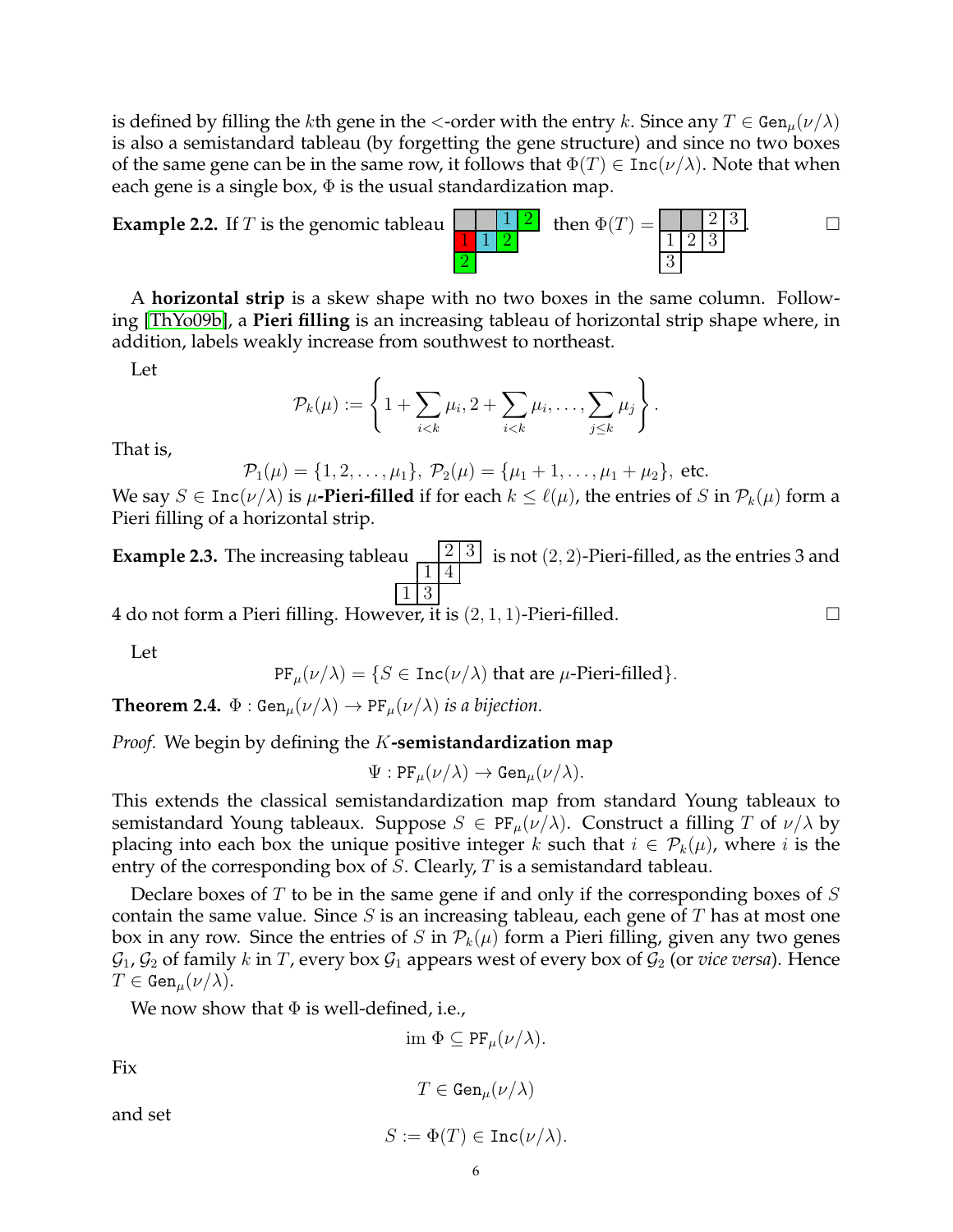Let  $\gamma \subseteq \nu/\lambda$  be the set of boxes that contain k in T. By (column) semistandardness of T,  $\gamma$  is a horizontal strip. Since  $\Phi$  puts the labels of  $\mathcal{P}_k(\mu)$  into  $\gamma$  (in S) so as to increase southwest to northeast, the resulting filling is  $\mu$ -Pieri-filled.

By construction we have that

$$
\Phi \circ \Psi = \mathrm{id}_{\mathrm{PF}_{\mu}(\nu/\lambda)}
$$
 and  $\Psi \circ \Phi = \mathrm{id}_{\mathrm{Gen}_{\mu}(\nu/\lambda)}$ .

<span id="page-6-0"></span>It is straightforward from the definitions that  $\Psi$  are  $\Phi$  are injective maps. Therefore, we conclude that  $\Phi$  and  $\Psi$  are mutually inverse bijections.

3. GENOMIC WORDS AND KNUTH EQUIVALENCE

A **genomic word** is a word s of colored positive integers such that all i's of a fixed color are consecutive among the set of all i's. A **genotype** of s is a subword that selects one letter of each color. Say s is **ballot** if every genotype of s is ballot.

**Example 3.1.** 212112 is a genomic word, whereas 212112 is not because the subword of 1's is 111 and the 1's are not consecutive.

Let genomicseq(T) be the colored row reading word (taken in right to left and top to bottom order) of a genomic tableau T.

**Lemma 3.2.** *For a genomic tableau* T*,* genomicseq(T) *is a genomic word.*

*Proof.* The follows from the semistandardness of T together with the condition that the boxes of each gene of family *i* are consecutive in the left-to-right order on *i*'s in T.

We extend the K-standardization map  $\Phi$  to genomic words by  $\Phi(s) := \text{seq}(\Phi(T(s)))$ where  $\hat{T}(s)$  is the antidiagonal of disconnected boxes filled from northeast to southwest by the given genomic word.

## <span id="page-6-1"></span>**Lemma 3.3.**

- (I) *Every genomic word* s *is* genomicseq(T) *for some genomic tableau* T*.*
- (II)  $T$  *is ballot if and only if genomicseq(T) is ballot.*
- (III) *If* genomicseq(*T*) = *s, then*  $\Phi(s)$  = seq( $\Phi(T)$ ).

*Proof.* For (I), in particular, one can take  $T = \hat{T}(s)$ . (II) is clear. (III) is straightforward.  $\Box$ 

**Example 3.4.** If T is the genomic tableau  $\begin{array}{|c|c|c|c|c|}\n\hline\n\end{array}$   $\begin{array}{|c|c|c|c|}\n\hline\n\end{array}$ 1 1 2 2 , then genomicseq $(T)\,=\,212112.$  By

selecting one green letter, one red letter, and one blue letter from  $212112$  we arrive at three possible genotypes of genomicseq(T): 211, 121 and 112. Thus genomicseq(T) is not ballot.  $\Box$ 

**Genomic Knuth equivalence** is the equivalence relation  $\equiv_G$  on genomic words obtained as the transitive closure of

- (G.1)  $\mathbf{u} \mathit{i} \mathit{i} \mathbf{v} \equiv_G \mathbf{u} \mathit{i} \mathbf{v},$
- (G.2)  $\mathbf{u}iij\mathbf{v} \equiv_G \mathbf{u}jij\mathbf{v},$
- (G.3)  $ujikv \equiv_G ujkiv,$
- (G.4)  $\mathbf{u}pqj\mathbf{v} \equiv_G \mathbf{u}qpj\mathbf{v},$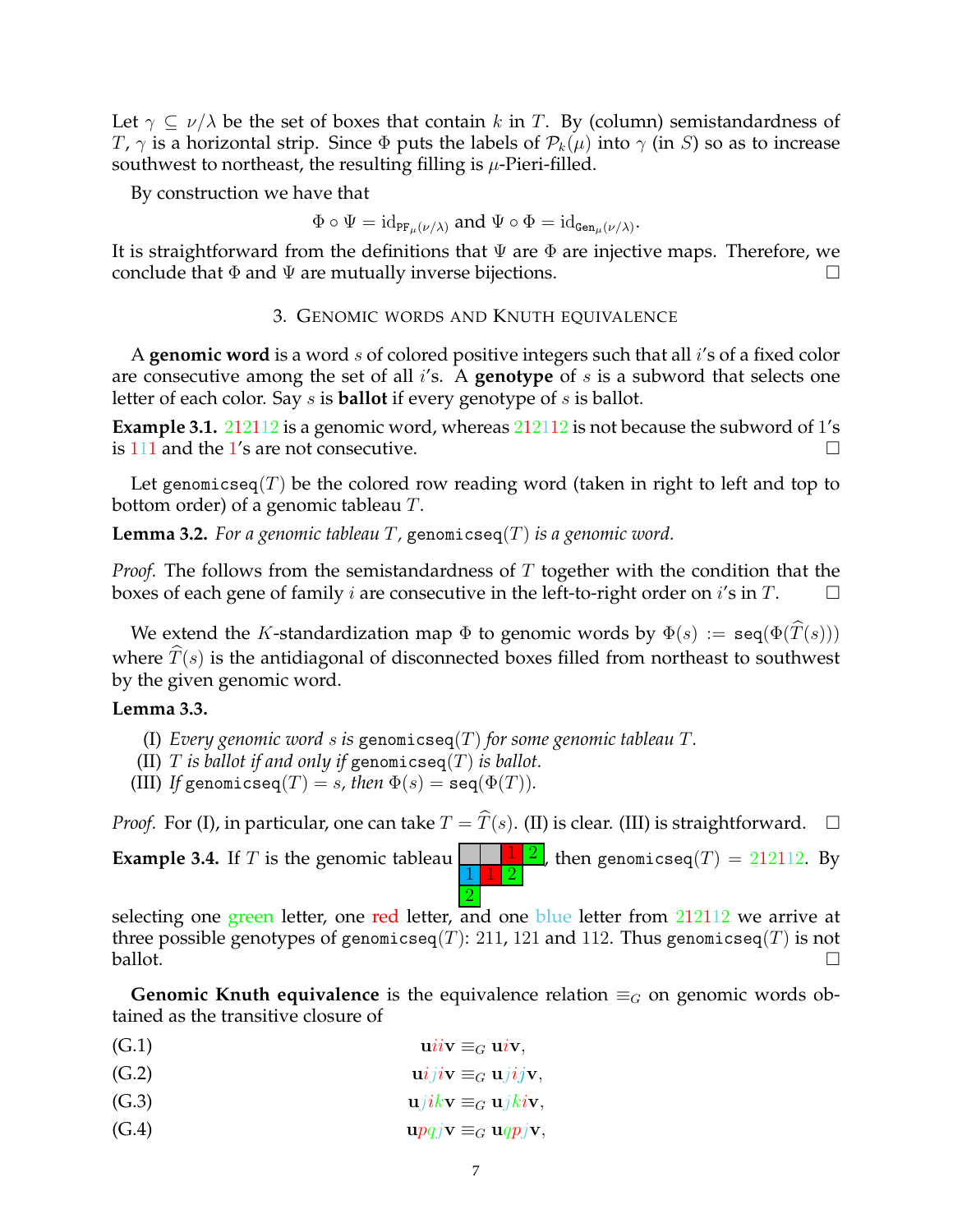where  $i \leq j \leq k$ ,  $p \leq j \leq q$ , and red, blue, green are distinct colors. This equivalence relation is a genomic version of the K*-Knuth equivalence*introduced by A. Buch–M. Samuel [\[BuSa13,](#page-28-3) §5]. It furthermore generalizes Knuth equivalence [\[Kn70\]](#page-28-21) in the sense that it agrees with this older notion on words where each letter is of a distinct color, obviating (G.1) and (G.2).

<span id="page-7-1"></span>**Theorem 3.5.** *If*  $\mathbf{x} \equiv_G \mathbf{y}$ *, then*  $\mathbf{x}$  *is ballot if and only if*  $\mathbf{y}$  *is ballot.* 

*Proof.* Let x be a genomic word. It suffices to show that  $(G.1)$ – $(G.4)$  do not change the ballotness of x.

(G.1) and (G.2) preserve the set of genotypes and therefore ballotness.

(G.3) clearly preserves ballotness unless  $k = i + 1$ . In this case, since  $i \leq j \leq k$ , this means  $i = j$ . Suppose therefore

$$
x = u/jkv
$$
, and that  $y = ujkjv$ .

Clearly if x is not ballot, then y is not ballot. Conversely, assume x is ballot. It is enough to show that  $ujk$  is ballot. Since x is ballot, the initial segment  $uj$  is ballot. Now, deleting the last letter of a ballot word leaves a ballot word. Since the last letter in the case at hand is  $j$  it follows that the subsequence of  $uj$  formed by deleting every  $j$  is ballot. In particular, every genotype of  $u_j$  has strictly more *j*'s than *k*'s. Thus  $u_j$ *k* (and hence y) is ballot.

(G.4) is only a concern if  $q = p + 1$ . In this case, since  $p < j \leq q$ , we must also have  $j = q$ . Thus,

$$
x = \text{u}pqq\text{v}
$$
 and  $y = \text{u}qpq\text{v}$ .

If y is ballot, then x is ballot. Conversely, assume x is ballot. It suffices to show that  $uqp$ is ballot. Since it is an initial segment of x,  $\frac{u}{q}$  is ballot. Given any two genes of family q in any genomic word, one appears entirely right of the other. Thus q does not appear in u, and hence every genotype of upq has strictly more p's than  $q'$ s. Thus uqp is ballot.  $\square$ 

#### 4. GENOMIC JEU DE TAQUIN

<span id="page-7-0"></span>If  $T \in \text{Gen}_{\mu}(\nu/\lambda)$ , an **inner corner** of T is a maximally southeast box of  $\lambda$ . Let I be any set of inner corners of T. We obtain a genomic tableau  $\mathtt{jdt}_I(T)$  as follows: Place a • in each box of I; let T • denote the result. Two boxes of a tableau are **neighbors** if they share a horizontal or vertical edge. For each gene  $\mathcal G$ , define the operator switch $^{\bullet}_{\mathcal G}$ as follows. Every box of  $G$  with a neighbor containing a  $\bullet$  becomes a box containing a •, while simultaneously every box with a • and a  $G$  neighbor becomes a box of  $G$ . The remaining boxes are unchanged by  $\textsf{switch}_\mathcal{G}^\bullet.$ 

Index the genes of  $T$  as

$$
\mathcal{G}_1 < \mathcal{G}_2 < \cdots < \mathcal{G}_{|\mu|}
$$

according to the total order on genes from Lemma [2.1.](#page-4-2) Then

$$
\mathtt{jdt}_I(T) := \mathtt{switch}_{\mathcal{G}_{|\mu|}}^\bullet \circ \cdots \circ \mathtt{switch}_{\mathcal{G}_2}^\bullet \circ \mathtt{switch}_{\mathcal{G}_1}^\bullet(T^\bullet)
$$

with the •'s deleted. (This algorithm reduces to M.-P. Schützenberger's *jeu de taquin* for semistandard tableaux in the case each gene contains only a single box.)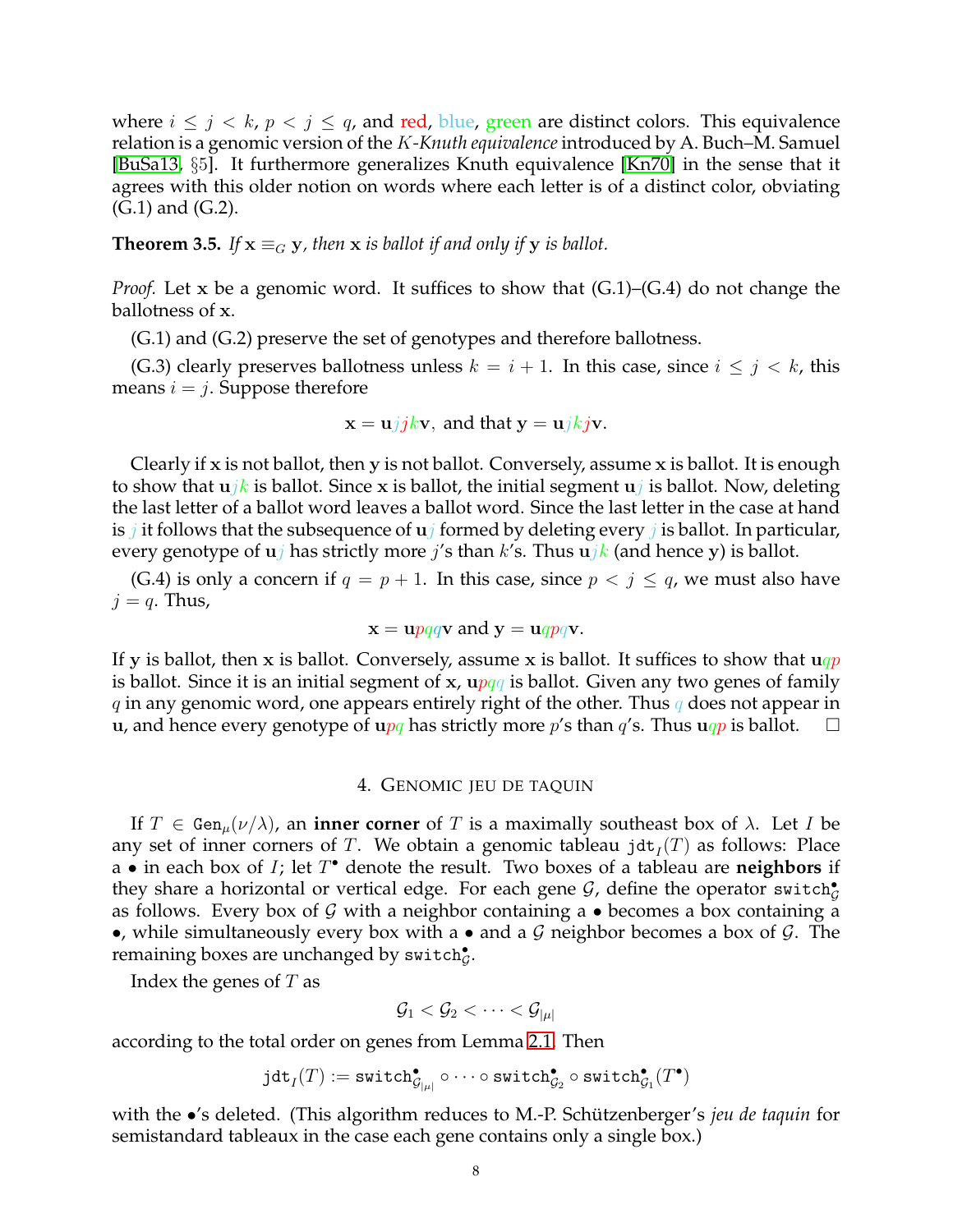

Define **jeu de taquin equivalence** ∼<sub>G</sub> on genomic tableaux as the symmetric, transitive closure of the relation  $T \sim_G \mathtt{jdt}_I(T)$ . We now state the genomic analogue of [\[BuSa13,](#page-28-3) Theorem 6.2] (restated as Theorem [4.3](#page-8-0) below):

<span id="page-8-3"></span>**Theorem 4.2.** *Let*  $T, U$  *be genomic tableaux. Then*  $T \sim_G U$  *if and only if* genomicseq $(T) \equiv_G U$ genomicseq(U)*.*

*Proof.* We assume the terminology and results on the Kjdt (*jeu de taquin*) for increasing tableaux of [\[ThYo09b,](#page-29-0) §1] (see specifically pages 123–124). K**-Knuth equivalence** [\[BuSa13,](#page-28-3) §5] is the the symmetric, transitive closure of the following K**-Knuth relations** (our conventions are reversed from those of [\[BuSa13\]](#page-28-3); this has no effect on the applicability of their results): For words u, v and integers  $0 < i < j < k$ ,

$$
(K.1) \t\t\t\t\tuiv \equivK uiv,
$$

$$
(K.2) \t\t\t $\text{u}iji\mathbf{v} \equiv_K \text{u}jij\mathbf{v},$
$$

$$
(K.3) \t\t\t $\mathbf{u}jik\mathbf{v} \equiv_K \mathbf{u}jki\mathbf{v},$
$$

$$
(K.4) \t\t\t\t $\mathbf{u}ikj\mathbf{v} \equiv_K \mathbf{u}kij\mathbf{v}.$
$$

Define Kjdt**-equivalence** ( $\sim_K$ ) on increasing tableaux as the symmetric, transitive closure of the relation  $T\sim_K \texttt{Kjdt}_I(T).$  The key relationship between these two equivalence relations is:

<span id="page-8-0"></span>**Theorem 4.3.** [BuSa13, Theorem 6.2] 
$$
T \sim_K U
$$
 if and only if  $seq(T) \equiv_K seq(U)$ .

Let Gen( $\nu/\lambda$ ) be the set of all genomic tableaux of shape  $\nu/\lambda$ .

<span id="page-8-1"></span>**Lemma 4.4.** *For*  $T \in Gen(\nu/\lambda)$  *and set of inner corners*  $I$ ,  $\Phi(\text{jdt}_I(T)) = K \text{jdt}_I(\Phi(T))$ *.* 

*Proof.* From the definitions, this is an easy induction on the number of genes of  $T$ .  $\Box$ 

<span id="page-8-2"></span>**Lemma 4.5.** *For any genomic words* **u** *and* **v**, we have **u**  $\equiv_G$  **v** *if and only if*  $\Phi(\mathbf{u}) \equiv_K \Phi(\mathbf{v})$ *.* 

*Proof.* Immediate from the definitions of  $\equiv_K$  and  $\equiv_G$ .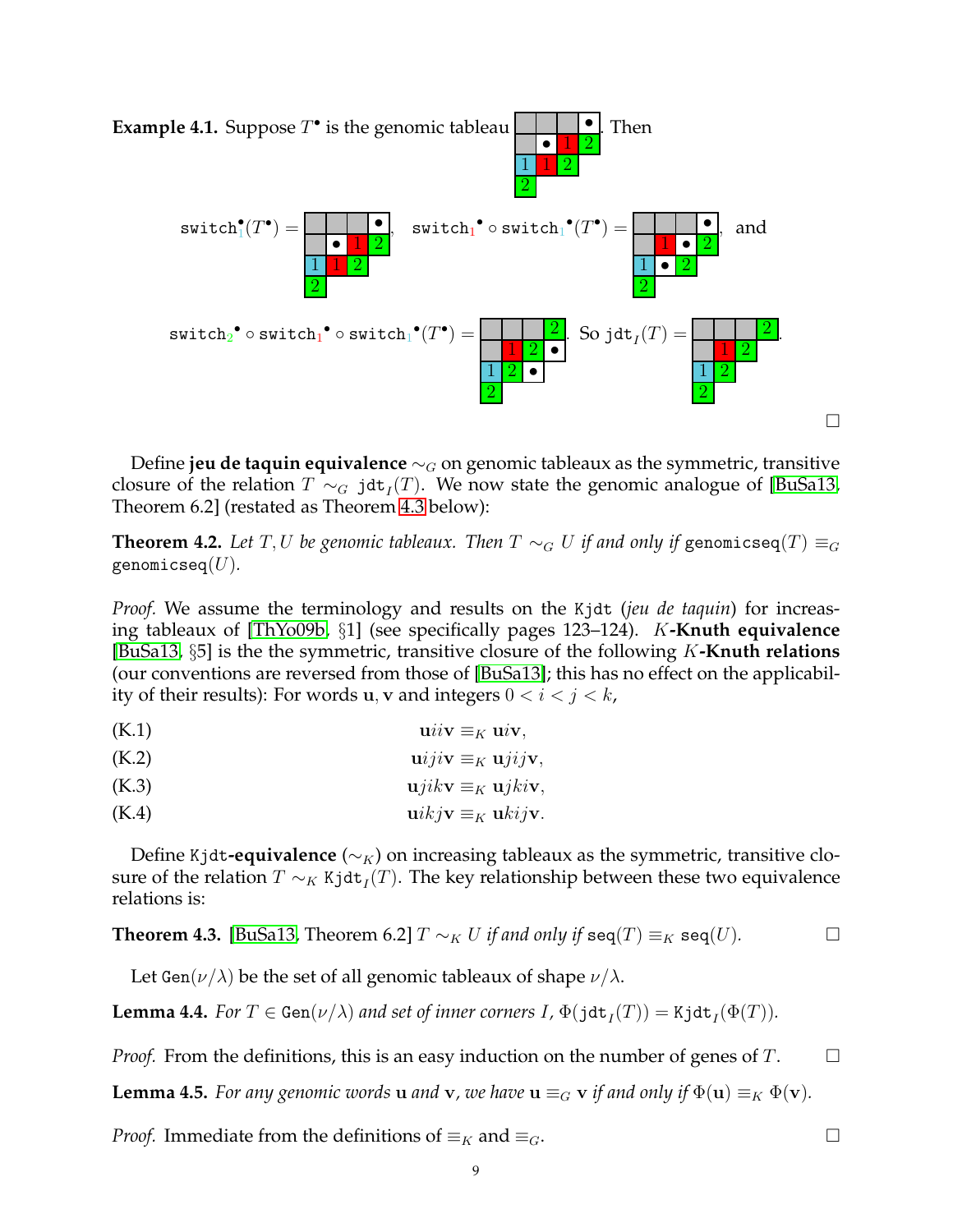By Lemma [4.4,](#page-8-1)  $T \sim_G U$  if and only if  $\Phi(T) \sim_K \Phi(U)$ . By Theorem [4.3,](#page-8-0) the latter relation is equivalent to

 $\text{seq}(\Phi(T)) \equiv_K \text{seq}(\Phi(U)).$ 

By Lemma [4.5](#page-8-2) and Lemma [3.3\(](#page-6-1)III), we see that

$$
\mathtt{seq}(\Phi(T)) \equiv_K \mathtt{seq}(\Phi(U))
$$

is equivalent to

$$
\mathtt{genomicseq}(T)\equiv_G\mathtt{genomicseq}(U).
$$

<span id="page-9-2"></span>**Corollary 4.6.** *If*  $T \sim_G U$ , then  $T$  *is ballot if and only if*  $U$  *is ballot.* 

*Proof.* By Theorem [4.2](#page-8-3) and Theorem [3.5.](#page-7-1) □

Let  $T_{\mu}$  be the **highest weight tableau** of shape  $\mu$ , i.e., the semistandard tableau whose *i*-th row uses only the label *i*. Note  $T_{\mu}$  may be also regarded as a genomic tableau in a unique manner. Let  $S_\mu := \Phi(T_\mu)$  be the **row superstandard tableau** of shape  $\mu$  (this is the tableau whose first row has entries  $1, 2, 3, \ldots, \mu_1$ , and whose second row has entries  $\mu_1 + 1, \mu_2 + 2, \ldots, \mu_1 + \mu_2$  etc.).

**Corollary 4.7** (of Lemma [4.4\)](#page-8-1). *For*  $T \in Gen(\nu/\lambda)$ ,  $T \sim_G T_u$  *if and only if*  $\Phi(T) \sim_K S_u$ *.* 

*Proof.* This is immediate from Lemma [4.4](#page-8-1) because  $S_{\mu} = \Phi(T_{\mu})$ .

<span id="page-9-1"></span><span id="page-9-0"></span>5. THREE PROOFS OF THE GENOMIC LITTLEWOOD-RICHARDSON RULE (THEOREM [1.4\)](#page-4-1)

5.1. **Proof 1: Bijection with increasing tableaux.** Our first proof uses the results of Sections [2–](#page-4-0)[4](#page-7-0) to prove Theorem [1.4.](#page-4-1) Let

$$
\texttt{Ballot}_{\mu}(\nu/\lambda) := \{ T \in \texttt{Gen}_{\mu}(\nu/\lambda) : T \text{ is ballot} \}.
$$

Also, let

$$
\mathtt{Incheck}_\mu(\nu/\lambda):=\{T\in\mathtt{Inc}(\nu/\lambda):\mathtt{KRect}(T)=S_\mu\}.
$$

<span id="page-9-3"></span>**Lemma 5.1.** *Let*  $T \in \text{Gen}_{\mu}(\nu/\lambda)$ *. Then*  $T \in \text{Ballot}_{\mu}(\nu/\lambda)$  *if and only if*  $\Phi(T) \in \text{IncRect}_{\mu}(\nu/\lambda)$ *.* 

*Proof.* Suppose  $T$  is ballot. By iterating application of  $\mathtt{jdt}_I$  (under arbitrary choices of nonempty sets I of inner corners) starting with T, we have that  $T \sim_G R$  for some straightshaped tableau R (*a priori*, R might depend on the choices of I). By Corollary [4.6,](#page-9-2) R is ballot. Since genomic *jeu de taquin* preserves tableau content,  $R = T_{\mu}$ . Hence, by Lemma [4.4,](#page-8-1)  $\Phi(T)$  rectifies to  $S_{\mu}$ .

Conversely, suppose  $\Phi(T)$  rectifies to  $S_\mu$ . Then by Lemma [4.4,](#page-8-1) T rectifies to  $T_\mu$ . But  $T_\mu$ is a ballot genomic tableau. Hence by Corollary [4.6,](#page-9-2)  $T$  is also ballot.

<span id="page-9-4"></span>**Lemma 5.2.** IncRect<sub>µ</sub> $(\nu/\lambda) \subseteq PF_\mu(\nu/\lambda)$ .

*Proof.* This is part of [\[ThYo09b,](#page-29-0) Proof of Theorem 1.2]. □

 $\Box$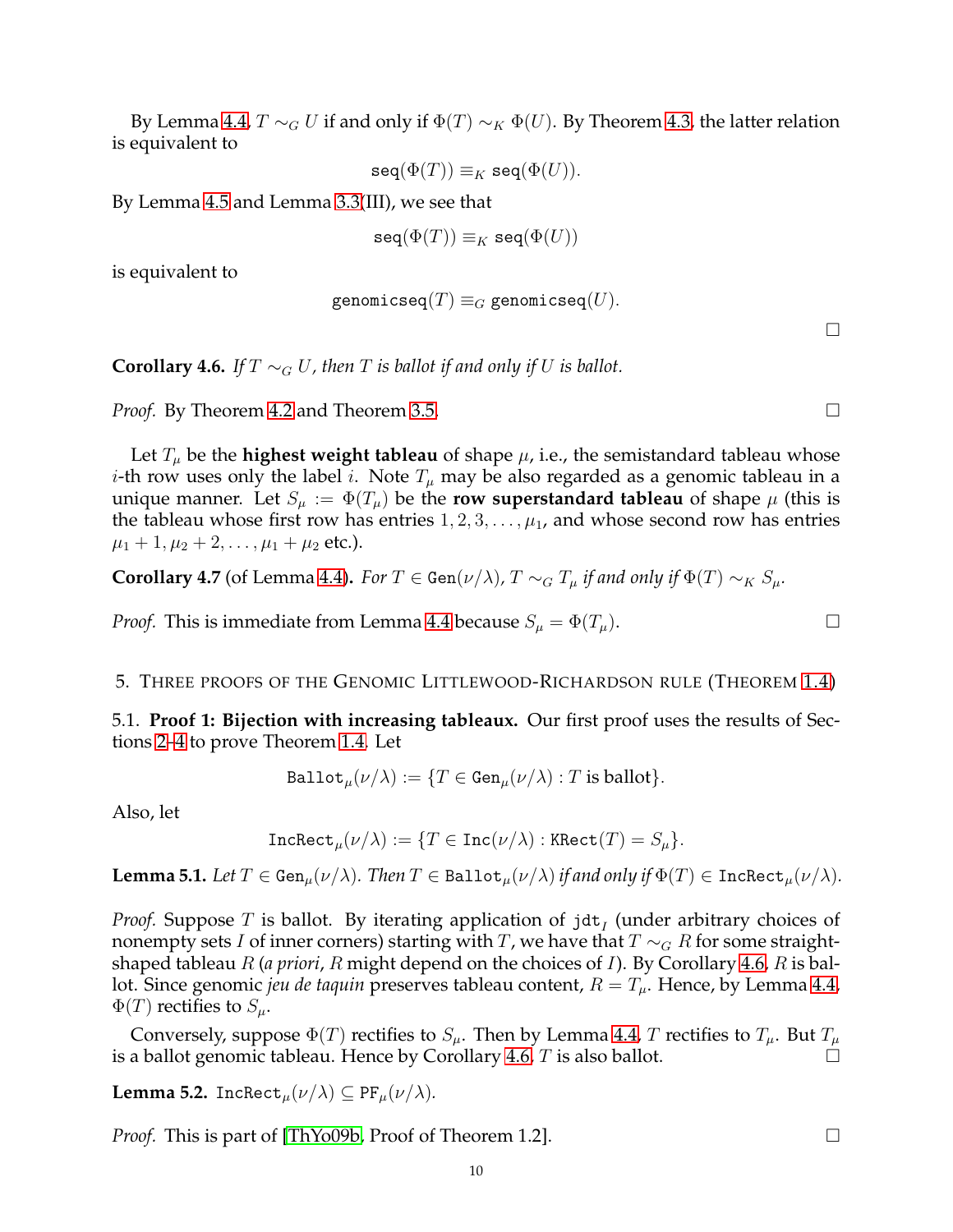In view of Lemmas [5.1](#page-9-3) and [5.2,](#page-9-4) we may define

 $\phi$ : Ballot $_{\mu}(\nu/\lambda) \rightarrow \text{IncRect}_{\mu}(\nu/\lambda)$ 

as the restriction

$$
\Phi|_{\texttt{Ballot}_{\mu}(\nu/\lambda)}
$$

and define

$$
\psi: \mathtt{IncRect}_\mu(\nu/\lambda) \to \mathtt{Ballot}_\mu(\nu/\lambda)
$$

as the restriction

$$
\Psi|_{\mathtt{IncRect}_\mu(\nu/\lambda)}.
$$

Now  $\Phi$  and  $\Psi$  are mutually inverse bijections (cf. Theorem [2.4\)](#page-5-0). Thus  $\phi$  and  $\psi$  are mutually inverse bijections between  $Incheck_{\mu}(\nu/\lambda)$  and Ballot $_{\mu}(\nu/\lambda)$ . Hence the theorem follows from the Kjdt rule of [\[ThYo09b\]](#page-29-0) for  $a_\lambda^\nu$  $\bigcup_{\lambda,\mu}$ .

<span id="page-10-0"></span>5.2. **Proof 2: Bijection with set-valued tableaux.** In our next proof, we relate genomic tableaux to the original rule for  $a_{\lambda,\mu}^{\nu}$  found by A. Buch [\[Bu02,](#page-27-2) Theorem 5.4].

We first recall some definitions from [\[Bu02\]](#page-27-2). A **set-valued tableau** T of (skew) shape  $\nu/\lambda$  is a filling of the boxes of  $\nu/\lambda$  with non-empty finite subsets of N with the property that any tableau obtained by choosing exactly one label from each box is a (classical) semistandard tableau. The **column reading word** of  $T$ , denoted colword( $T$ ) is obtained by reading the entries of T from bottom to top along columns and from left to right. The entries in a non-singleton box are read in increasing order. Such a word  $(w_1, w_2, \ldots, w_N)$  is a **reverse lattice word** if the content of  $(w_L, w_{L+1}, \ldots, w_N)$  is a partition for every  $1 \leq L \leq$ N, that is to say if its reverse is ballot. Finally, the shape  $\mu\star\lambda$  is the skew shape obtained by placing  $\mu$  and  $\lambda$  in southwest to northeast orientation with  $\mu$ 's northeast corner incident to  $\lambda$ 's southwest corner. In other words

$$
\mu \star \lambda = (\mu_1 + \lambda_1, \ldots, \mu_1 + \lambda_{\ell(\lambda)}, \mu_1, \mu_2, \ldots, \mu_{\ell(\mu)})/(\mu_1^{\ell(\lambda)}).
$$

**Example 5.3.** If  $\lambda = \frac{1}{2}$  and  $\mu = \frac{1}{2}$ , then  $\mu \star \lambda = \frac{1}{2}$ .

<span id="page-10-1"></span>**Theorem 5.4** (A. Buch [\[Bu02,](#page-27-2) Theorem 5.4]).  $(-1)^{|\lambda|+|\mu|-|\nu|}a_{\lambda,\mu}^{\nu}$  equals the number of set*valued tableaux* T of shape  $\mu \star \lambda$  and content  $\nu$  such that colword(T) is reverse lattice.

Let Buch<sub> $\nu(\mu \star \lambda)$  be the set of tableaux from Theorem [5.4.](#page-10-1) We define a map</sub>

$$
\Xi: \mathrm{Buch}_{\nu}(\mu \star \lambda) \to \mathrm{Ballot}_{\mu}(\nu/\lambda)
$$

as follows. Let  $T \in \text{Buch}_{\nu}(\mu \star \lambda)$ . Start with an empty shape  $\lambda$ . Read the columns of the  $\mu$ portion of T from top to bottom and right to left. Suppose a set

$$
S = \{s_1 < \ldots < s_t\}
$$

gives the entries of a box in row i of the  $\mu$  shape. Then place a new gene of family i in the rows  $s_1, \ldots, s_t$  (as far left as possible in each case). Then  $\Xi$  clearly has a (putative) inverse

$$
\Theta: \texttt{Ballot}_{\mu}(\nu/\lambda) \to \texttt{Buch}_{\nu}(\mu \star \lambda)
$$

that records in row *i* and column 1 of the  $\mu$  shape the rows that the leftmost gene of family  $i$  sits in. Similarly, in row  $i$  and column 2 we record the rows that the second leftmost gene of family  $i$  sits in, etc.

<span id="page-10-2"></span>**Theorem 5.5.**  $\Xi$  : Buch<sub> $\nu$ </sub>( $\mu \star \lambda$ )  $\to$  Ballot<sub> $\mu$ </sub>( $\nu/\lambda$ ) *and*  $\Theta$  : Ballot<sub> $\mu$ </sub>( $\nu/\lambda$ )  $\to$  Buch<sub> $\nu$ </sub>( $\mu \star \lambda$ ) *are well-defined and mutually inverse bijections.*

 $(1)$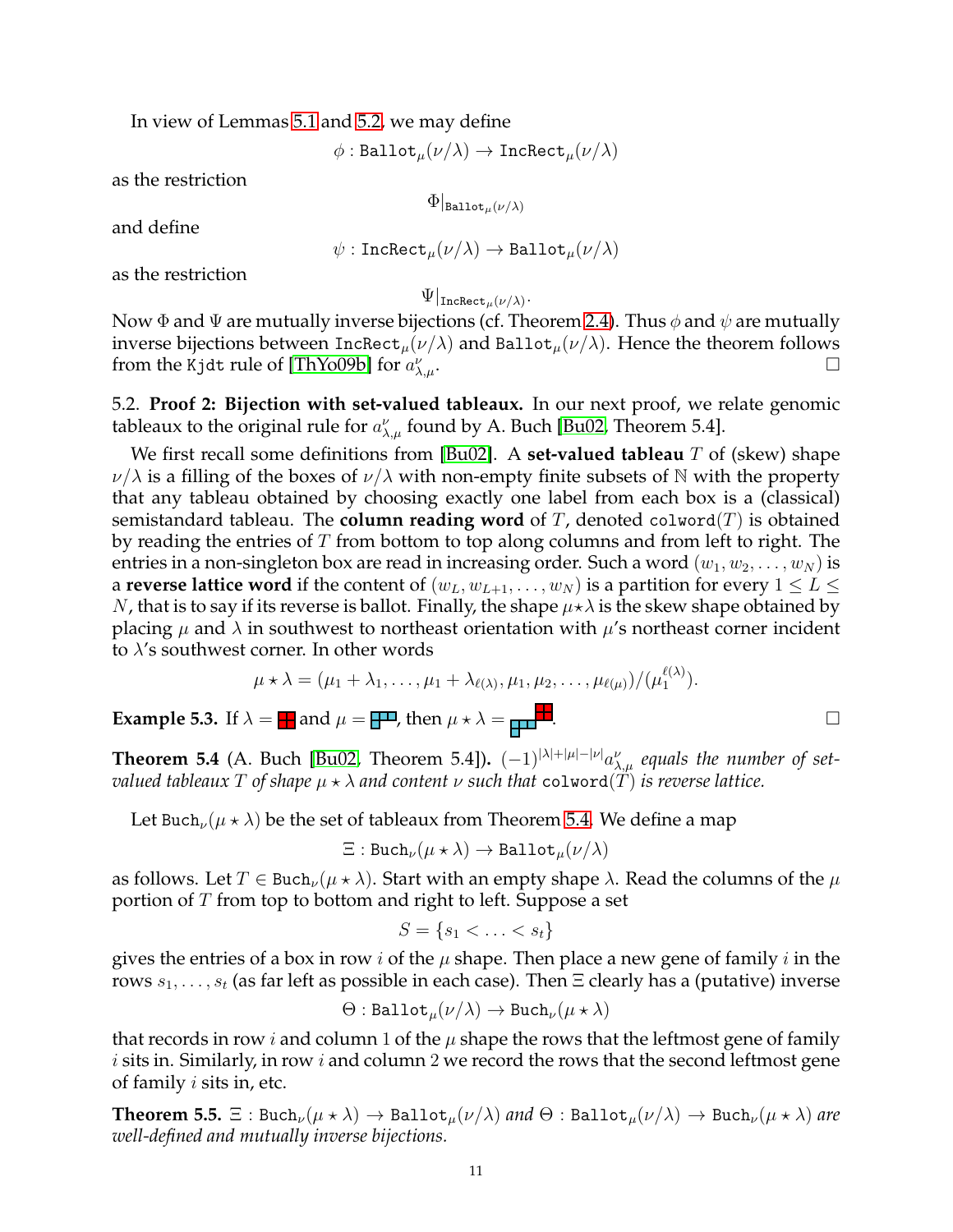<span id="page-11-0"></span>**Example 5.6.** Let  $\lambda = (2, 1), \mu = (1, 1)$  and  $\nu = (3, 2, 1)$ . Then Buch $_{\nu}(\mu \star \lambda)$  consists of the two tableaux



We have

$$
\Xi(B_1)=\frac{1}{2}
$$
 and 
$$
\Xi(B_2)=\frac{1}{2}
$$
.

The reader can check that these are the unique two elements of Ballot<sub> $\mu$ </sub> $(\nu/\lambda)$ .

*Proof of Theorem* [5.5.](#page-10-2) Let  $T \in \text{Buch}_{\nu}(\mu \star \lambda)$  and set  $U := \Xi(T)$ .

( $\Xi$  is well-defined): By definition, the number of genes of family  $i$  is  $\mu_i.$  Hence the content of U is  $\mu$ , as required. Next, observe that since in each row of T the entries increase weakly from left to right, no two genes of the same family interweave. Also note that no two labels of the same gene are in the same column since otherwise we would obtain that  $\text{colword}(T)$  is not reverse lattice, since labels in the same box are read in increasing order, a contradiction.

The hypothesis that  $\text{colword}(T)$  is reverse lattice precisely guarantees that when adding the boxes in the rows of  $S$  one takes a Young diagram to a larger Young diagram. Thus U is a tableau of (skew) Young diagram shape. Note that since S is a set, no row of  $U$ contains two boxes of the same gene.

We next verify the semistandardness conditions. Suppose  $U$  violates the horizontal semistandardness requirement. That is, there is a box x directly left and adjacent to a box y in  $U$  such that  $lab_U(x) > lab_U(y)$ . Let x' and y' be the boxes in  $T$  that added x and y during the execution of  $\Xi$ . Since  $lab_U(x) > lab_U(y)$ , by  $\Xi$ 's definition, the row of x' is strictly south of the row of y'. Moreover, since x is left of y we know that x' is read before y' in colword $(T)$ . Therefore, y' is strictly north and strictly west of x'. However, since  $T$  is a (set-valued) semistandard tableau, the labels of y' in  $T$  are all strictly smaller than those of x ′ . This implies that y is in a row strictly north of that of x, a contradiction. The argument that  $U$  satisfies the vertical semistandardness requirement is similar.

It remains to check that  $U$  is ballot. To do this, make an arbitrary but fixed choice of genotype  $G_U$  of U. The labels of family i and  $i + 1$  may be blamed on labels in rows i and  $i + 1$  of T. Suppose the sets of labels in those rows are

 $Q_1, Q_2, \ldots, Q_t, Q_{t+1}, \ldots, Q_{t+s}$  (row i) and  $R_1, R_2, \ldots, R_t$  (row  $i+1$ )

where  $s \geq 0$ . Since we know U is semistandard, the labels associated to rows i and  $i + 1$ separately form a Pieri strip. Here  $Q_1$  is associated to the rightmost gene of family i (in U) and  $Q_{t+s}$  is associated to the leftmost gene of family i (in U). Similarly,  $R_1$  is associated to the rightmost gene of family  $i+1$  (in  $U$ ) and  $R_t$  is associated to the leftmost gene of family  $i+1$  (in U). By the vertical semistandardness of T, we have

$$
\max Q_i < \min R_i \text{ for } 1 \le i \le t.
$$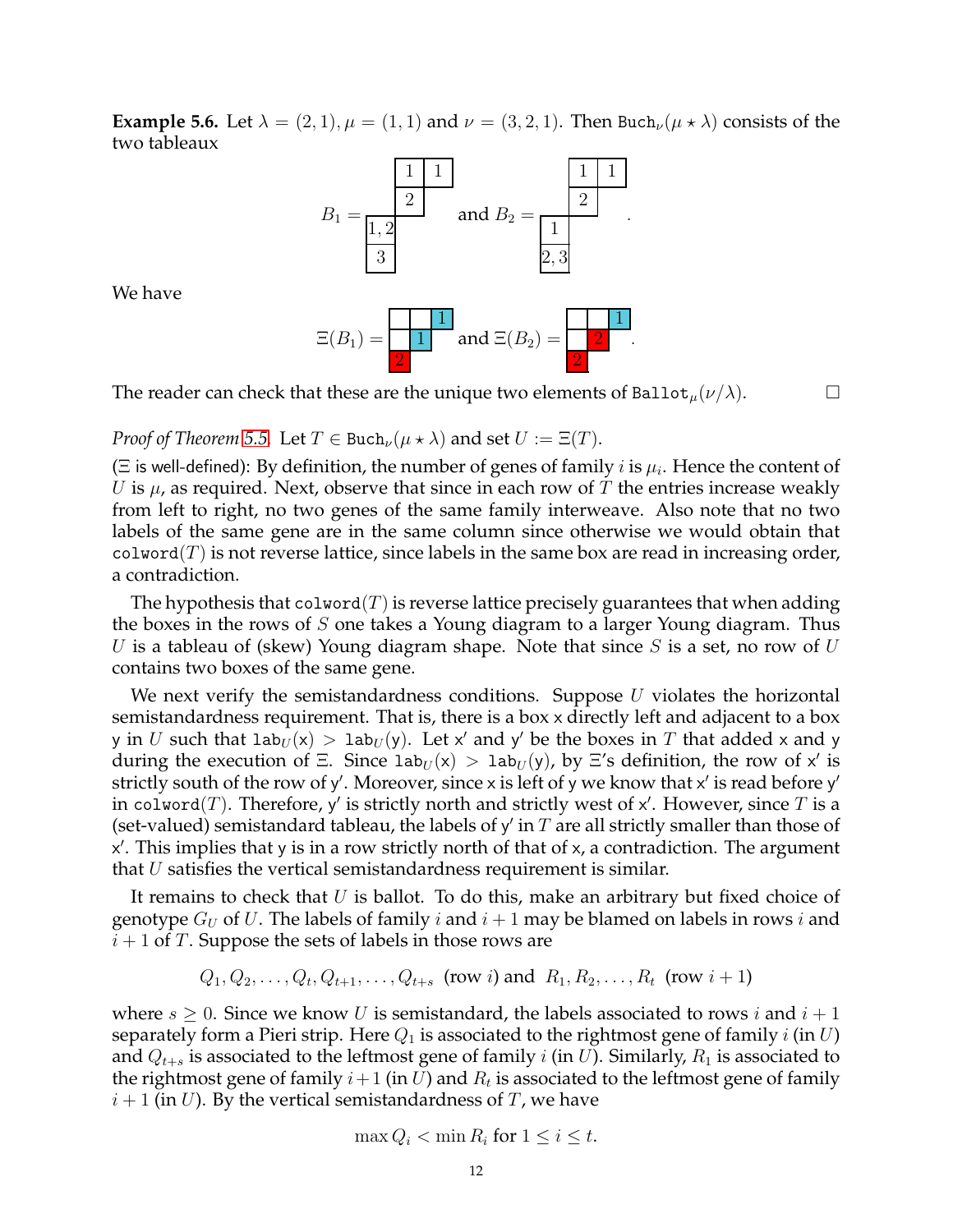This clearly implies that the *m*th rightmost label of family  $i + 1$  in  $G_U$  is strictly south and weakly west of the *m*th rightmost label of family *i* in  $G_U$ , for  $1 \le m \le t$ . Since this is true for each *i*,  $G_U$  is ballot.

(Ξ is injective): Clear.

 $(\Theta)$  is well-defined:) This is proved with the same arguments (said in reverse) as those given in the well-definedness of Ξ.

 $(\Theta$  is injective): Clear.

The theorem follows since  $\Xi$  and  $\Theta$  are mutually inverse injections.  $\Box$ 

Composing Theorem [5.5](#page-10-2) with the bijection of Section [5.1](#page-9-1) permits one to biject the above rule of A. Buch with the K-theoretic *jeu de taquin* rule of [\[ThYo09b\]](#page-29-0).

<span id="page-12-0"></span>5.3. **Proof 3: Bijection with puzzles.** A third proof of Theorem [1.4](#page-4-1) considers the bijection given in [\[PeYo15c\]](#page-28-17) between more general genomic tableaux and the Knutson-Vakil puzzles of [\[CoVa05,](#page-28-22) §5]. It is not hard to see that this restricts to a bijection between the tableaux of Theorem [1.4](#page-4-1) and the ordinary  $K$ -theory puzzles of A. Buch [\[Va06,](#page-29-7) §3.3]. Since the latter are known to calculate  $a_{\lambda,\mu}^{\nu}$ , Theorem [1.4](#page-4-1) follows.

Consider the n-length equilateral triangle oriented as ∆. A **puzzle** is a filling of ∆ with the following **puzzle pieces**:



Henceforth, we color code these pieces as black, white, gray, and blue respectively, dropping the numerical labels. A **filling** requires that the common edges of adjacent puzzle pieces share the same label. The first three may be rotated but the fourth (K**-piece**) may not. A K**-puzzle** is a puzzle filling of ∆.

Convert partitions inside a  $k \times (n - k)$  rectangle to binary sequences in the following way. Starting at the upper right corner of the  $k \times (n - k)$  rectangle, construct a lattice path from the binary sequence by reading each segment  $(-1, 0)$  as 0 and each segment  $(0, -1)$ as 1. For example, we convert the partition  $(3, 2)$  to the binary string 010100 as follows:



Let  $\Delta_{\lambda,\mu,\nu}$  be  $\Delta$  with the boundary given by binary sequences

- $\lambda$  as read  $\nearrow$  along the left side;
- $\mu$  as read  $\searrow$  along the right side; and
- $\nu$  as read  $\rightarrow$  along the bottom side.

**Theorem 5.7** (A. Buch [\[Va06,](#page-29-7) §3.3]).  $(-1)^{|\nu|-|\lambda|-|\mu|} a_{\lambda,\mu}^{\nu} = \#\{K$ -puzzles of  $\Delta_{\lambda,\mu,\nu}\}$ . □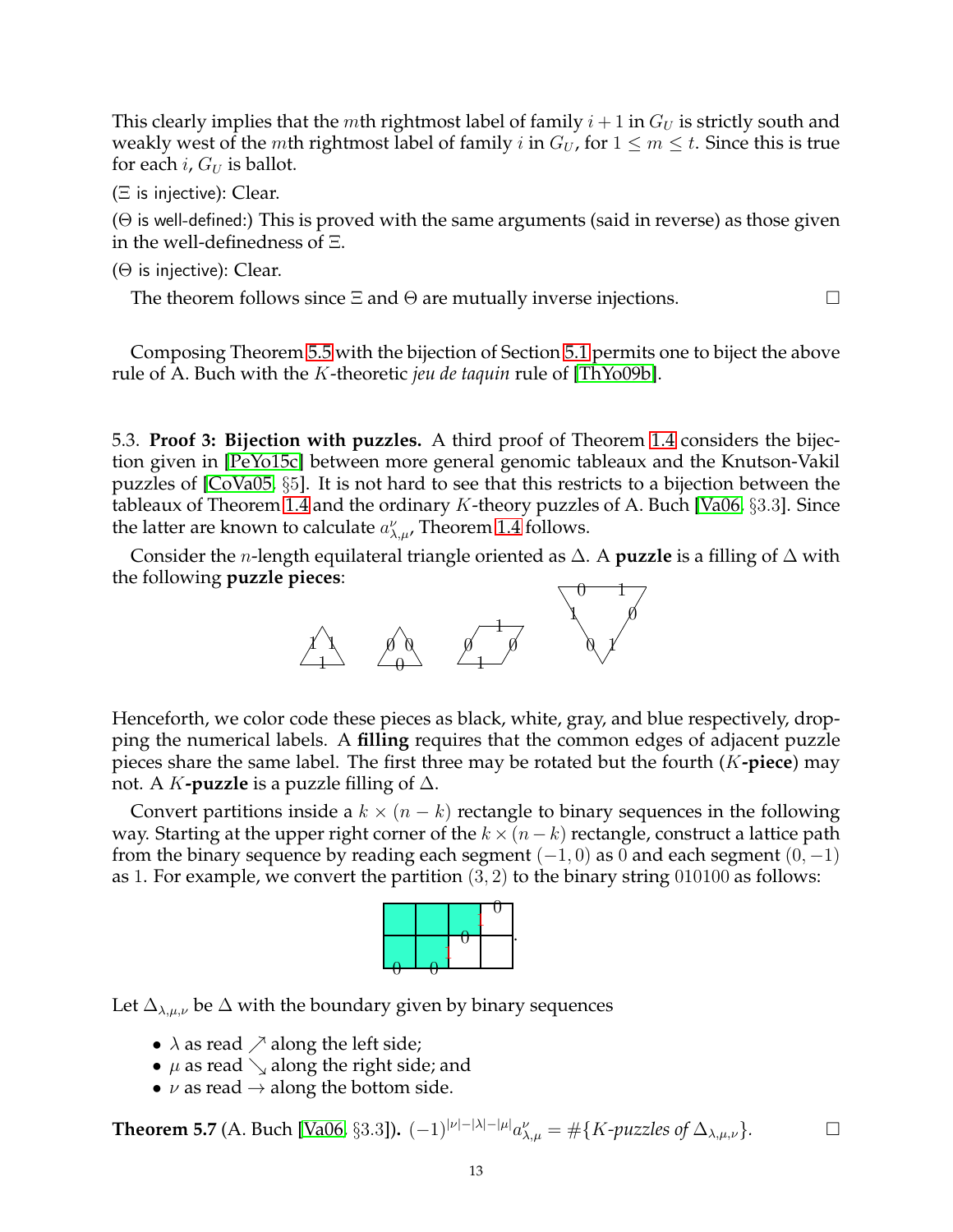**Example 5.8.** Continuing Example [5.6](#page-11-0) and assuming the Grassmannian in question is  $\mathrm{Gr}_3(\bar{\mathbb{C}^6})$  , the bijection of [\[PeYo15c\]](#page-28-17) matches  $\Xi(B_1)$  and  $\Xi(B_2)$  to the puzzles



respectively, where we use the color-coding of puzzle pieces described above. It is straight-forward to check that these are the only K-puzzles in the sense of [\[Va06,](#page-29-7)  $\S 3.3$ ] for this structure constant.

<span id="page-13-0"></span>6. INFUSION, BENDER-KNUTH INVOLUTIONS AND THE GENOMIC SCHUR FUNCTION

We first define **genomic infusion**. Let  $T \in \text{Gen}(\alpha)$  and  $U \in \text{Gen}(\beta/\alpha)$  where  $\alpha$  is possibly a skew shape. We think of a layered tableau  $(T, U)$  that is the union of T and U. For convenience, the labels of  $T$  will be circled. Then

$$
\operatorname{geninf}(T, U) = (U^\star, T^\star)
$$

is obtained by the following procedure. Consider the largest gene  $(G)$  (under the  $\lt$  order) that appears in  $T$ . The boxes of this gene are inner corners  $I$  with respect to  $U$ . Now apply jdt $_I(U)$ , leaving some outer corners of  $\beta$ . Place into these outer corners  $(\mathcal{G})$ . Now consider the second largest gene  $\mathcal{G}'$  that appears in T. These will form inner corners I' with respect to  $U' := \text{jet}_I(U)$ . Now apply  $\text{jet}_{I'}(U')$  again leaving some outer corners of which we will fill with  $\widehat{(G)}$ . We continue in this manner until we have exhausted all genes of T. The "inner" tableau of uncircled genes is  $U^*$  and the "outer" tableau of circled genes is  $T^*$ . Clearly, if  $\alpha$  is a straight shape, then  $U^*$  is a genomic rectification of  $U$  where the order of rectification is imposed by  $T$ . Furthermore:

<span id="page-13-1"></span>**Proposition 6.1.** *Genomic infusion is an involution, i.e.,*

geninf $(U^*, T^*) = (T, U).$ 

*Proof.* This follows from the fact that K*-infusion* as defined in [\[ThYo09b,](#page-29-0) §3.1] is an involution [\[ThYo09b,](#page-29-0) Theorem 3.1], combined with Lemma [4.4.](#page-8-1)

Next we define **genomic Bender-Knuth** involutions. Given a genomic tableau V consider the genomic subtableau  $T$  consisting of genes of family  $i$  and consider the genomic subtableau  $U$  consisting of genes of family  $i+1$ . Now define genBK $_i(V)$  to be obtained by replacing inside V the subtableau  $(T, U)$  with  $(U^*, T^*)$ , switching the labels i and  $i + 1$ , keeping all other boxes of V the same (and removing any circlings).

<span id="page-13-2"></span> $\bf{Proposition~6.2.}$  genBK $_i$  is an involution. Moreover, genBK $_i$  defines a bijection from the set of genomic tableaux of a shape  $\nu/\lambda$  of content  $\gamma=(\gamma_1,\ldots,\gamma_i,\gamma_{i+1},\ldots)$  to the set of genomic tableaux *of shape*  $\nu/\lambda$  *of content*  $\gamma = (\gamma_1, \ldots, \gamma_{i+1}, \gamma_i, \ldots).$ 

*Proof.* The first sentence is immediate from Proposition [6.1.](#page-13-1) The second sentence follows from the definition of genBK<sub>i</sub> and the first sentence.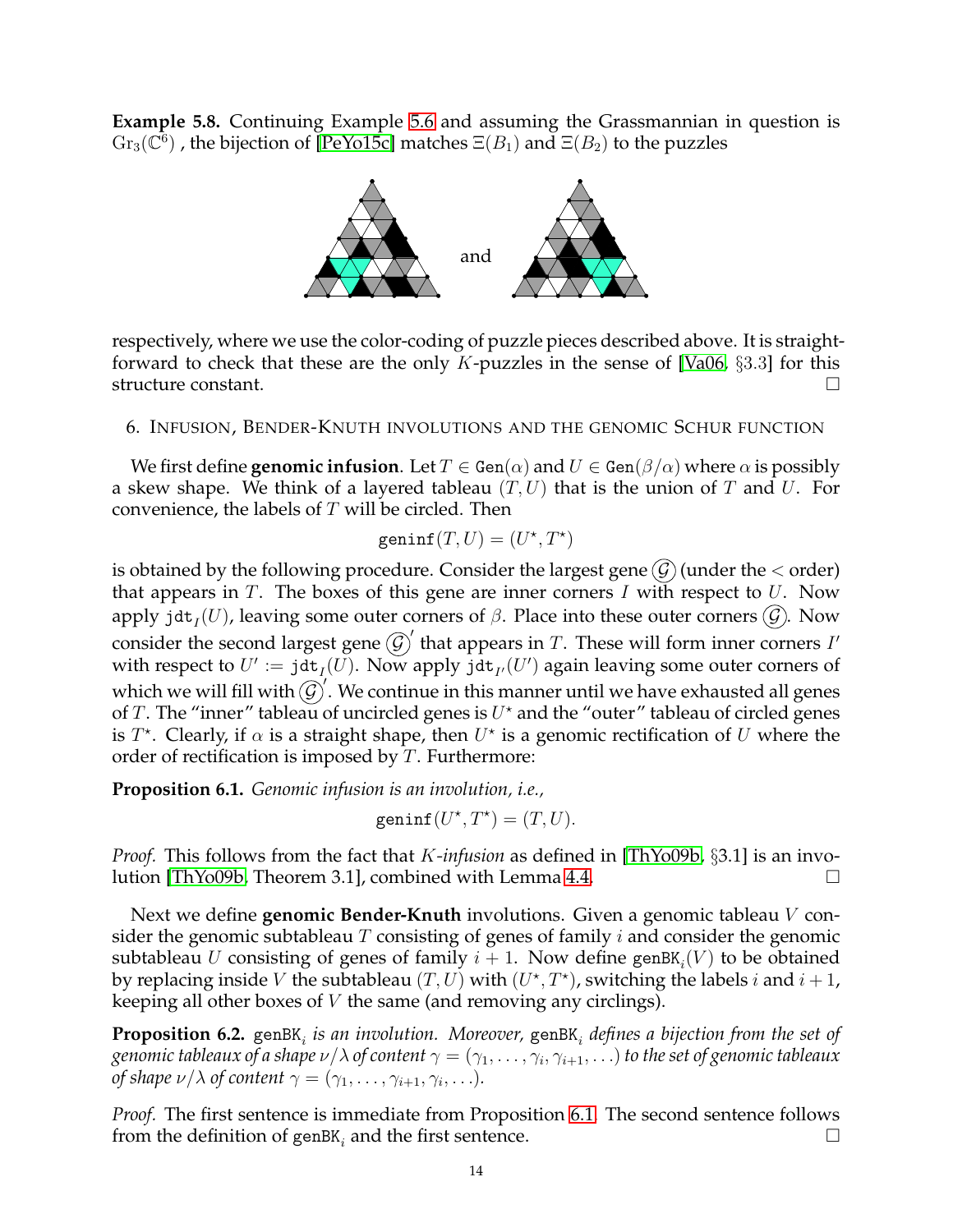From these genomic Bender-Knuth involutions, one can define genomic versions of M.-P. Schützenberger's *promotion* and *evacuation* operators. (For the classical theory, see [\[BlPeSa16\]](#page-27-4), specifically Theorems 2.2 and 2.9, as well as the references therein.) We do not analyze these notions further in this paper.

We explore the **genomic Schur function**, which we define as

$$
U_{\nu/\lambda}:=\sum_{T\in \operatorname{Gen}(\nu/\lambda)}\mathbf{x}^T
$$

where

$$
\mathbf{x}^T := \prod_i x_i^{\# \text{ genes of family } i \text{ in } T}.
$$

**Example 6.3.** The polynomial  $U_{31}(x_1, x_2)$  is computed by the tableaux

1 1 1 2 1 1 2 2 1 2 2 2 1 2 2 2 1 1 2 2

Hence 
$$
U_{31}(x_1, x_2) = x_1^3 x_2 + x_1^2 x_2^2 + x_1 x_2^3 + x_1 x_2^2 + x_1^2 x_2 = s_{31}(x_1, x_2) + s_{21}(x_1, x_2).
$$

<span id="page-14-1"></span>**Theorem 6.4.**  $U_{\nu/\lambda} \in \mathsf{Sym}$ .

*Proof.* The argument is an extension of the combinatorial proof of symmetry of Schur functions: It follows from Proposition [6.2.](#page-13-2)

Since

 $U_{\nu/\lambda} = s_{\nu/\lambda} +$  lower degree terms,

by Theorem [6.4](#page-14-1) we have that  $\{U_{\lambda}\}\$ , where  $\lambda$  ranges over all (straight) partitions, is a basis of Sym.

While in small examples  $U_{\nu/\lambda}$  is Schur-positive (cf. Table [1\)](#page-15-0), this is not true in general:

**Example 6.5.** One may check that 38 tableaux contribute to  $U_{333}(x_1, x_2, x_3, x_4)$ . Expanding this polynomial in the Schur basis yields

$$
U_{333}(x_1, x_2, x_3, x_4) = s_{333}(x_1, x_2, x_3, x_4) + s_{3221}(x_1, x_2, x_3, x_4) + s_{2221}(x_1, x_2, x_3, x_4) - s_{2222}(x_1, x_2, x_3, x_4).
$$

Also, the structure coefficients for the U-basis do not possess any positivity or alternating positivity properties:

**Example 6.6.** Using Table [1,](#page-15-0) one can check that  $U_{22} \cdot U_1 = U_{32} + U_{221} - U_{22} - U_{111}$ . □

<span id="page-14-0"></span>At present, we are unaware of any geometric significance of these polynomials.

# 7. SHIFTED GENOMIC TABLEAUX

Recall, the **shifted diagram** of a strictly decreasing partition is given by taking the ordinary Young diagram and indenting row i (from the top)  $i - 1$  positions to the right. Let

$$
\mathcal{D} := \{1' < 1 < 2' < 2 < \cdots\}.
$$

A P**-tableau** is a filling of shifted shape  $\nu/\lambda$  with entries from D such that:

(P.1) rows and columns weakly increase (left to right, top to bottom);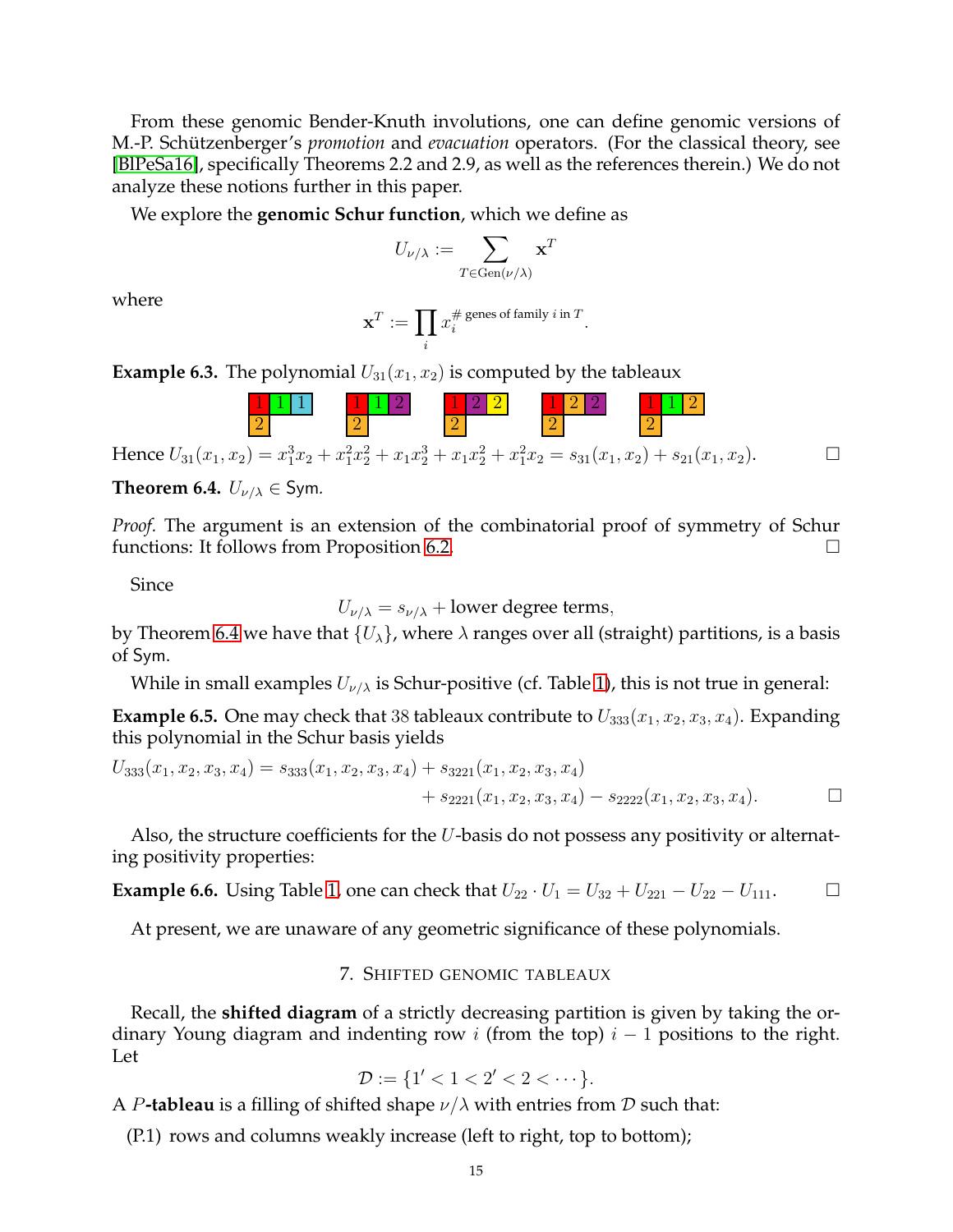| $\lambda\backslash\mu$                          | $\Box$           | $\Box$           | Е                | $\Box$           | $\mathbf{P}$     | Ħ              | $\mathbb{H}^{\mathbf{m}}$ | 田                | IŦ               | $\mathbb{H}^1$   | ₽™<br>D          | ╤                | ÆÐ               | $\mathbb{H}^{\mathbb{P}}$ | ╞╪             | $\boxplus$       | $\mathbb{H}^{\mathsf{p}}$ | $\pm$            | $\pm$            |
|-------------------------------------------------|------------------|------------------|------------------|------------------|------------------|----------------|---------------------------|------------------|------------------|------------------|------------------|------------------|------------------|---------------------------|----------------|------------------|---------------------------|------------------|------------------|
| 口                                               | $\mathbf{1}$     | $\left( \right)$ | $\left( \right)$ | $\left( \right)$ | $\bigcap$        | $\overline{0}$ | $\left( \right)$          | $\left( \right)$ | $\left( \right)$ | $\bigcirc$       | $\left( \right)$ | $\left( \right)$ | $\overline{0}$   | $\overline{0}$            | $\overline{0}$ | $\overline{0}$   | $\overline{0}$            | $\overline{0}$   | $\overline{0}$   |
| $\Box$                                          | $\left( \right)$ | 1                | $\left( \right)$ | $\bigcap$        | $\bigcap$        | $\overline{0}$ | $\bigcap$                 | $\left( \right)$ | $\left( \right)$ | $\left( \right)$ | $\sqrt{a}$       | $\bigcirc$       | $\left( \right)$ | $\overline{0}$            | $\overline{0}$ | $\left( \right)$ | $\overline{0}$            | $\overline{0}$   | $\overline{0}$   |
| $\bm{\mathsf{H}}$                               | $\left( \right)$ | $\left( \right)$ | $\mathbf{1}$     | $\left( \right)$ | $\left( \right)$ | $\sqrt{a}$     | $\left( \right)$          | $\left( \right)$ | $\sqrt{a}$       | $\bigcirc$       | $\bigcirc$       | $\bigcirc$       | $\overline{0}$   | $\overline{0}$            | $\overline{0}$ | $\sqrt{a}$       | $\sqrt{a}$                | $\overline{0}$   | $\bigcirc$       |
| $\Box$                                          | $\theta$         | $\theta$         | $\theta$         | 1                | $\bigcirc$       | $\theta$       | $\left( \right)$          | $\theta$         | $\theta$         | $\theta$         | $\left( \right)$ | $\theta$         | $\theta$         | $\left( \right)$          | $\theta$       | $\theta$         | $\theta$                  | $\theta$         | $\overline{0}$   |
| ⊞                                               | $\left( \right)$ | $\overline{0}$   | $\mathbf 1$      | $\overline{0}$   | $\mathbf{1}$     | $\bigcirc$     | $\overline{0}$            | $\overline{0}$   | $\sqrt{a}$       | $\overline{0}$   | $\bigcirc$       | $\bigcirc$       | $\left( \right)$ | $\bigcirc$                | $\bigcirc$     | $\bigcirc$       | $\bigcirc$                | $\bigcirc$       | $\bigcirc$       |
| F                                               | $\left( \right)$ | $\overline{0}$   | $\overline{0}$   | $\left( \right)$ | $\left( \right)$ | $\mathbf{1}$   | $\bigcirc$                | $\left( \right)$ | $\sqrt{a}$       | $\bigcirc$       | $\bigcirc$       | $\bigcirc$       | $\left( \right)$ | $\bigcirc$                | $\bigcirc$     | $\sqrt{a}$       | $\sqrt{a}$                | $\bigcirc$       | $\bigcirc$       |
| ⊞                                               | $\left( \right)$ | $\left( \right)$ | $\left( \right)$ | $\left( \right)$ | $\mathbf{1}$     | $\overline{0}$ | $\mathbf{1}$              | $\left( \right)$ | $\left( \right)$ | $\overline{0}$   | $\bigcirc$       | $\bigcirc$       | $\sqrt{a}$       | $\bigcirc$                | $\overline{0}$ | $\sqrt{a}$       | $\sqrt{a}$                | $\overline{0}$   | $\bigcirc$       |
| 田                                               | $\left( \right)$ | $\left( \right)$ | $\left( \right)$ | $\left( \right)$ | $\left( \right)$ | $\mathbf{1}$   | $\left( \right)$          | $\mathbf{1}$     | $\left( \right)$ | $\overline{0}$   | $\left( \right)$ | $\left( \right)$ | $\overline{0}$   | $\bigcirc$                | $\overline{0}$ | $\left( \right)$ | $\overline{0}$            | $\overline{0}$   | $\bigcirc$       |
| ⊞                                               | $\left( \right)$ | $\left( \right)$ | $\overline{0}$   | $\left( \right)$ | $\left( \right)$ | $\overline{2}$ | $\bigcirc$                | $\overline{0}$   | $\mathbf{1}$     | $\overline{0}$   | $\left( \right)$ | $\left( \right)$ | $\overline{0}$   | $\bigcirc$                | $\overline{0}$ | $\left( \right)$ | $\overline{0}$            | $\overline{0}$   | $\overline{0}$   |
| ⊞                                               | $\left( \right)$ | $\left( \right)$ | $\overline{0}$   | $\overline{0}$   | $\sqrt{a}$       | $\mathbf{1}$   | $\bigcirc$                | $\mathbf{1}$     | $\mathbf{1}$     | $\mathbf{1}$     | $\bigcirc$       | $\bigcirc$       | $\sqrt{a}$       | $\bigcirc$                | $\sqrt{a}$     | $\sqrt{a}$       | $\overline{0}$            | $\overline{0}$   | $\bigcirc$       |
| $\overline{\overline{\mathsf{H}}^{\mathbf{m}}}$ | $\bigcirc$       | $\bigcirc$       | $\bigcirc$       | $\overline{0}$   | $\sqrt{a}$       | $\mathbf{1}$   | $\bigcirc$                | $\bigcirc$       | $\overline{2}$   | $\bigcirc$       | $\mathbf{1}$     | $\bigcirc$       | $\bigcirc$       | $\bigcirc$                | $\bigcirc$     | $\bigcirc$       | $\bigcirc$                | $\bigcirc$       | $\bigcirc$       |
| 田                                               | $\left( \right)$ | $\overline{0}$   | $\overline{0}$   | $\left( \right)$ | $\overline{0}$   | $\mathbf{1}$   | $\bigcirc$                | $\bigcirc$       | $\mathbf{1}$     | $\bigcirc$       | $\bigcirc$       | $\mathbf{1}$     | $\bigcirc$       | $\bigcirc$                | $\bigcirc$     | $\bigcirc$       | $\bigcirc$                | $\sqrt{a}$       | $\bigcirc$       |
| $\mathbb H$                                     | $\left( \right)$ | $\overline{0}$   | $\overline{0}$   | $\left( \right)$ | $\bigcirc$       | $\bigcirc$     | $\left( \right)$          | $\sqrt{a}$       | $\bigcirc$       | $\bigcirc$       | $\bigcirc$       | $\,1\,$          | $\mathbf{1}$     | $\bigcirc$                | $\bigcirc$     | $\sqrt{a}$       | $\overline{0}$            | $\bigcirc$       | $\bigcirc$       |
| ₩                                               | $\left( \right)$ | $\overline{0}$   | $\overline{0}$   | $\left( \right)$ | $\overline{0}$   | 1              | $\overline{0}$            | $\overline{0}$   | $\overline{2}$   | $\bigcirc$       | $\mathbf{1}$     | $\overline{2}$   | $\bigcirc$       | $\mathbf{1}$              | $\bigcirc$     | $\sqrt{a}$       | $\bigcirc$                | $\bigcirc$       | $\bigcirc$       |
| ⊞                                               | $\left( \right)$ | $\overline{0}$   | $\overline{0}$   | $\left( \right)$ | $\sqrt{a}$       | $\bigcirc$     | $\left( \right)$          | $\overline{0}$   | $\bigcirc$       | $\bigcirc$       | $\bigcirc$       | $\bigcirc$       | $\bigcirc$       | $\bigcirc$                | $1\,$          | $\sqrt{a}$       | $\bigcirc$                | $\left( \right)$ | $\left( \right)$ |
| ⊞                                               | $\left( \right)$ | $\overline{0}$   | $\overline{0}$   | $\left( \right)$ | $\sqrt{a}$       | $\bigcirc$     | $\bigcirc$                | $\overline{0}$   | $\bigcirc$       | $\bigcirc$       | $\bigcirc$       | $\mathbf{1}$     | $\bigcirc$       | $\mathbf{1}$              | $\bigcirc$     | $\mathbf{1}$     | $\bigcirc$                | $\left( \right)$ | $\bigcirc$       |
| ▛                                               | $\left( \right)$ | $\left( \right)$ | $\overline{0}$   | $\left( \right)$ | $\left( \right)$ | $\bigcirc$     | $\bigcirc$                | $\overline{0}$   | $\bigcirc$       | $\bigcirc$       | $\bigcirc$       | $\bigcirc$       | $\Large{0}$      | $\bigcirc$                | $\overline{2}$ | $\sqrt{a}$       | $\mathbf{1}$              | $\sqrt{a}$       | $\bigcirc$       |
| ₩                                               | $\left( \right)$ | $\left( \right)$ | $\overline{0}$   | $\left( \right)$ | $\left( \right)$ | $\bigcirc$     | $\overline{0}$            | $\overline{0}$   | $\bigcirc$       | $\bigcirc$       | $\bigcirc$       | $\bigcirc$       | $\bigcirc$       | $\bigcirc$                | $\mathbf{1}$   | $\bigcirc$       | $\mathbf{1}$              | $\mathbf 1$      | $\bigcirc$       |
| 田                                               | $\left( \right)$ | $\left( \right)$ | $\bigcirc$       | $\left( \right)$ | $\left( \right)$ | $\overline{0}$ | $\left( \right)$          | $\left( \right)$ | $\overline{0}$   | $\bigcirc$       | $\bigcirc$       | $\overline{0}$   | $\overline{0}$   | $\bigcirc$                | $\overline{0}$ | $\left( \right)$ | $\left( \right)$          | $\bigcirc$       | $\mathbf{1}$     |

<span id="page-15-0"></span>TABLE 1. Transition matrix between the  $\{U_{\lambda}(x_1, x_2, x_3)\}$  to  $\{s_{\mu}(x_1, x_2, x_3)\}$  bases.

- (P.2) each unprimed letter appears at most once in any column;
- (P.3) each primed letter appears at most once in any row; and
- (P.4) every primed letter  $k'$  has an unprimed  $k$  southwest of it.

The *Schur P-function*  $P_{\lambda}$  is a generating function over these tableaux (for more history and development of these functions, see e.g., [\[HoHu92\]](#page-28-23) or[\[St89\]](#page-29-8)).

**Example 7.1.** 
$$
\frac{12'3}{2}
$$
 is a *P*-tableau of shape  $\lambda = (3,1)$ . The tableau  $\frac{23'44}{3'6}$  is not a  $\frac{3'6}{7}$ 

P-tableau because it violates both  $(P.3)$  and  $(P.4)$ . However, if the lower 3' changes to 3, the result is a P-tableau.

For  $\alpha \in \mathcal{D}$ , write  $|\alpha| = k$  if  $\alpha \in \{k', k\}$ . We use initial letters of the Greek alphabet  $(\alpha, \beta, \gamma, \ldots)$  for elements of  $\mathcal{D}$ , reserving Roman letters for elements of  $\mathbb{Z}$ .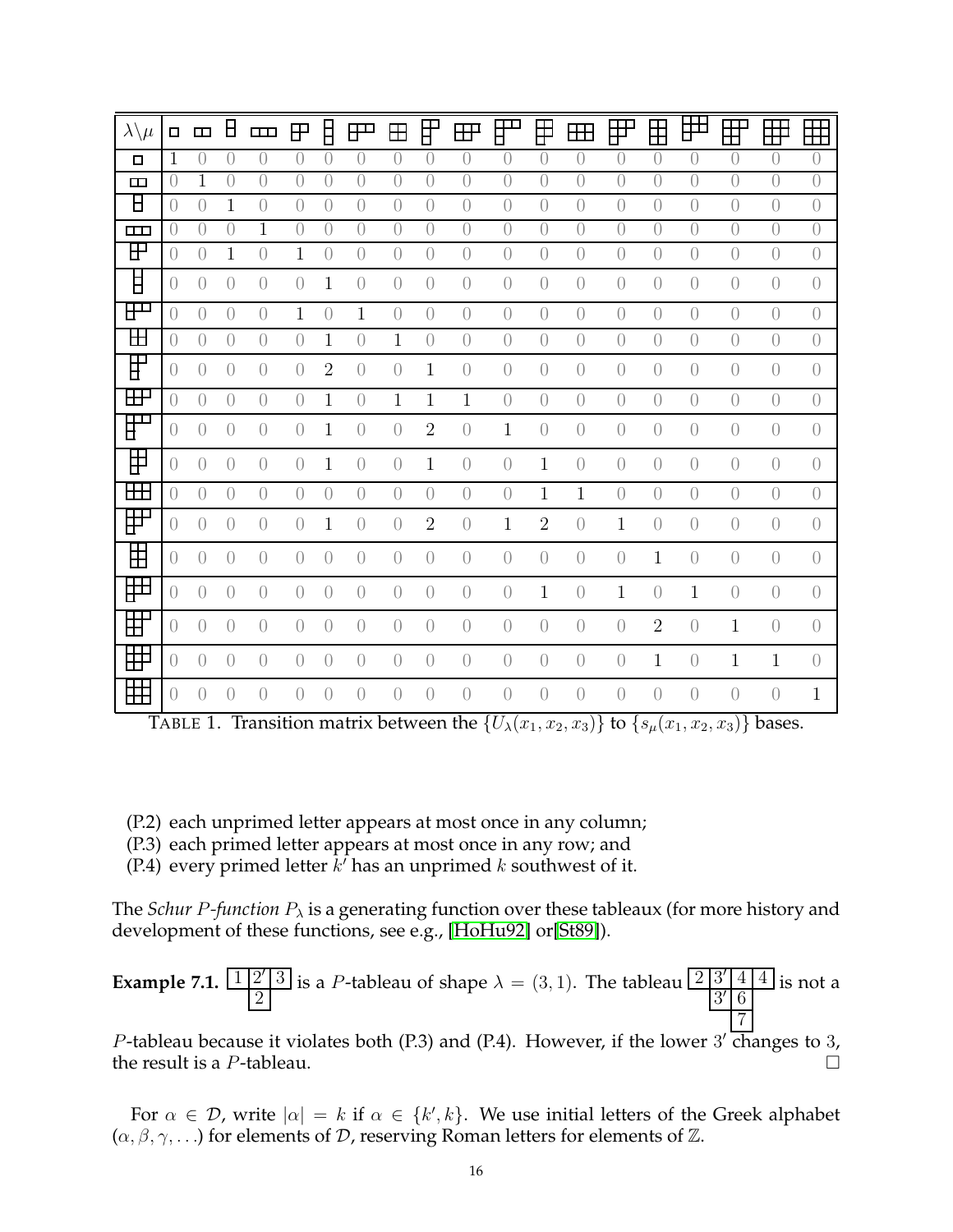For fixed  $k \in \mathbb{Z}_{\geq 0}$ , place a total order  $\prec$  on those boxes with entry  $k'$  in top to bottom order and on those boxes with entry  $k$  using left to right order; declare the boxes containing  $k'$  to precede those containing  $k$ . A **gene** (of family  $k$ ) in a P-tableau T is a set  $\mathcal G$  of boxes of  $T$  such that:

- each entry in  $G$  is  $k'$  or  $k$ ;
- the boxes of G are consecutive in the  $\prec$ -order; and
- no two boxes of  $G$  appear in the same row or the same column.

We write family $(\mathcal{G}) = k$ .

**Example 7.2.** Consider the following three colorings of the same P-tableau:



The red boxes in  $T_1$  do not form a gene, since they are not consecutive in  $\prec$ -order (in view of the blue 1). In  $T_2$  and  $T_3$ , the boxes of each color form valid genes.

A **genomic** P**-tableau** is a P-tableau T together with a partition of its boxes into genes such that for every primed box b, there is an box c that is weakly southwest of b from a different gene than b but of the same family. The **content** of T is the number of genes of each family. A **genotype** G of T is a choice of a single box from each gene. Depict G by erasing the entries in boxes that are not chosen. A P-tableau may be identified with the genomic P-tableau where each box is its own gene.

<span id="page-16-0"></span>**Example 7.3.** Let  $\nu = (6, 4, 1)$  and  $\lambda = (4, 2)$ . Then a genomic P-tableau T of shape  $\nu/\lambda$ and its two genotypes  $G_1, G_2$  are



Given a word w using the alphabet  $\mathcal{D}$ ,  $\hat{w}$  is the word obtained by writing w backwards, and replacing each  $k'$  with  $k$  while simultaneously replacing each  $k$  with  $(k + 1)'$ . Let

$$
{\tt doubleseq}(G):={\tt seq}(G)\widehat{{\tt seq}(G)}.
$$

Say doubleseq(G) is **locally ballot** at the letter  $\alpha \in \mathcal{D}$ , if  $|\alpha| = 1$  or if in doubleseq(G) the number of  $|\alpha|'$ s appearing strictly before that  $\alpha$  is strictly less than the number of  $(|\alpha|-1)'s$ appearing strictly before that  $\alpha$ . Declare doubleseq(G) to be **ballot** if it is locally ballot at each letter. Finally, G is **ballot** if doubleseq(G) is ballot, and the genomic P-tableau T is **ballot** if every genotype of T is ballot.

**Example 7.4.** Let  $G_1$  and  $G_2$  be as in Example [7.3.](#page-16-0) Then

doubleseq $(G_1)=21'134'2'13'$  and doubleseq $(G_2)=1'2134'2'3'1$ .

The former is not ballot, as it starts with 2. Hence the genomic  $P$ -tableau  $T$  of Example [7.3](#page-16-0) is not ballot.  $G_2$  is also not ballot: doubleseq( $G_2$ ) is locally ballot at every position except the 2 in second position; although there is a 1 ′ before this 2, there is no 1. To emphasize the differences between ballotness in this section versus ballotness in Section [3,](#page-6-0) note that deleting the primes gives 12134231, which *is* ballot in the earlier sense.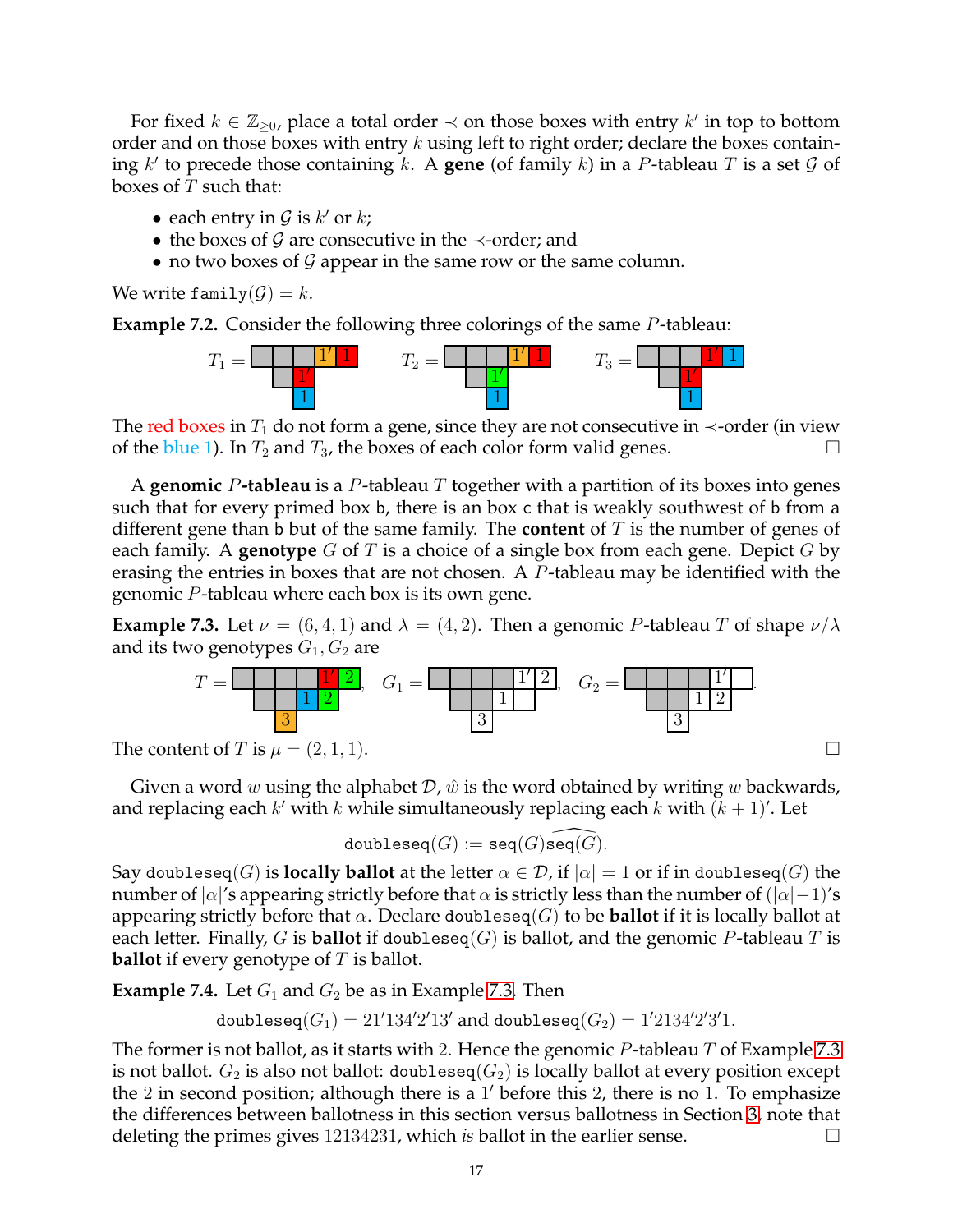A Q-tableau is a filling of  $\nu/\lambda$  with entries from D satisfying (P.1)–(P.3) and

(Q.4) no primed letters appear on the main diagonal.

(Observe that  $(Q.4)$  is a weakening of  $(P.4)$ , so a P-tableau is a Q-tableau.)

A **gene** (of family k) in a Q-tableau T is a set  $\mathcal G$  of boxes such that:

- each entry of  $G$  is  $k'$  or  $k$ ,
- the boxes of G are consecutive in the  $\prec$ -order, and
- no two boxes of *G with the same label* appear in the same row or the same column.

We write family $(\mathcal{G}) = k$  as before.

A **genomic** Q**-tableau** is a Q-tableau T together with a partition of its boxes into genes. The definition of **ballotness** for genomic Q-tableaux is the same as for genomic P-tableaux. Let PGen<sub>u</sub> $(\nu/\lambda)$  and QGen<sub>u</sub> $(\nu/\lambda)$  respectively denote the sets of genomic P- and Q-tableaux of shape  $\nu/\lambda$  and content  $\mu$ .

**Lemma 7.5.** PGen<sub> $\mu$ </sub> $(\nu/\lambda)$   $\subseteq$  QGen $\mu$  $(\nu/\lambda)$ .

*Proof.* Let  $T \in \text{PGen}_{\mu}(\nu/\lambda)$ . The definition of a gene in a Q-tableau differs from that for P-tableaux only in that it allows  $k'$  and  $k$  in the same row or column to be in the same gene. Hence each gene of T is a gene in the Q-tableau sense. Thus  $T \in \mathbb{QGen}_{\mu}(\nu/\lambda)$ .

In the announcement version of this paper ([\[PeYo15a,](#page-28-24) §3.2]), we used tableaux of selfconjugate shape rather than shifted shape. This is equivalent to our present discussion, as those tableaux may be recovered by reflecting the shifted tableaux.

### 8. MAXIMAL ORTHOGONAL AND LAGRANGIAN GRASSMANNIANS

<span id="page-17-0"></span>Let G/P be a **generalized flag variety**, where G is a complex, connected, reductive Lie group and P is a parabolic subgroup containing a Borel subgroup B. Let B<sup>−</sup> be the opposite Borel to B with respect to a choice of maximal torus T ⊆ B. The **Schubert cells** of G/P are the B<sub>-</sub>-orbits, and the **Schubert varieties**  $V_\lambda$  are their closures. Here  $\lambda \in W/W_P$  where W is the Weyl group of G and  $W_P$  is the parabolic subgroup of W corresponding to P. The classes of Schubert structure sheaves  $\{[{\cal O}_{V_{\lambda}}]\}$  form a  ${\Bbb Z}$ -linear basis of the Grothendieck **ring**  $K^0(\mathsf{G}/\mathsf{P})$ . Let  $t_{\lambda,\mu}^{\nu}$  be the structure constants with respect to this basis. A. Buch [\[Bu02,](#page-27-2) Conjecture 9.2] conjectured the sign-alternation:

$$
(-1)^{\mathrm{codim}_{\mathsf{G}/\mathsf{P}}(V_{\nu})-\mathrm{codim}_{\mathsf{G}/\mathsf{P}}(V_{\lambda})-\mathrm{codim}_{\mathsf{G}/\mathsf{P}}(V_{\mu})}t^{\nu}_{\lambda,\mu}\geq 0.
$$

This was subsequently proved by M. Brion [\[Br02\]](#page-27-8). While the Grassmannian  $X$  is the most well-studied case of G/P, we now turn to an investigation of the next two most important cases when P is maximal parabolic.

Fix a non-degenerate, symmetric bilinear form  $\beta(\cdot,\cdot)$  on  $\mathbb{C}^{2n+1}$ . A subspace  $V\subseteq \mathbb{C}^{2n+1}$ is **isotropic** with respect to  $\beta$  if  $\beta(\vec{v}, \vec{w}) = 0$  for all  $\vec{v}, \vec{w} \in V$ . Let

$$
Y = \mathrm{OG}(n, 2n+1)
$$

be the **maximal orthogonal Grassmannian**, i.e., the parameter space of all such isotropic *n*-dimensional subspaces in  $\mathbb{C}^{2n+1}$ . Define the **shifted staircase**  $\tilde{\delta}_n$  to be the shifted shape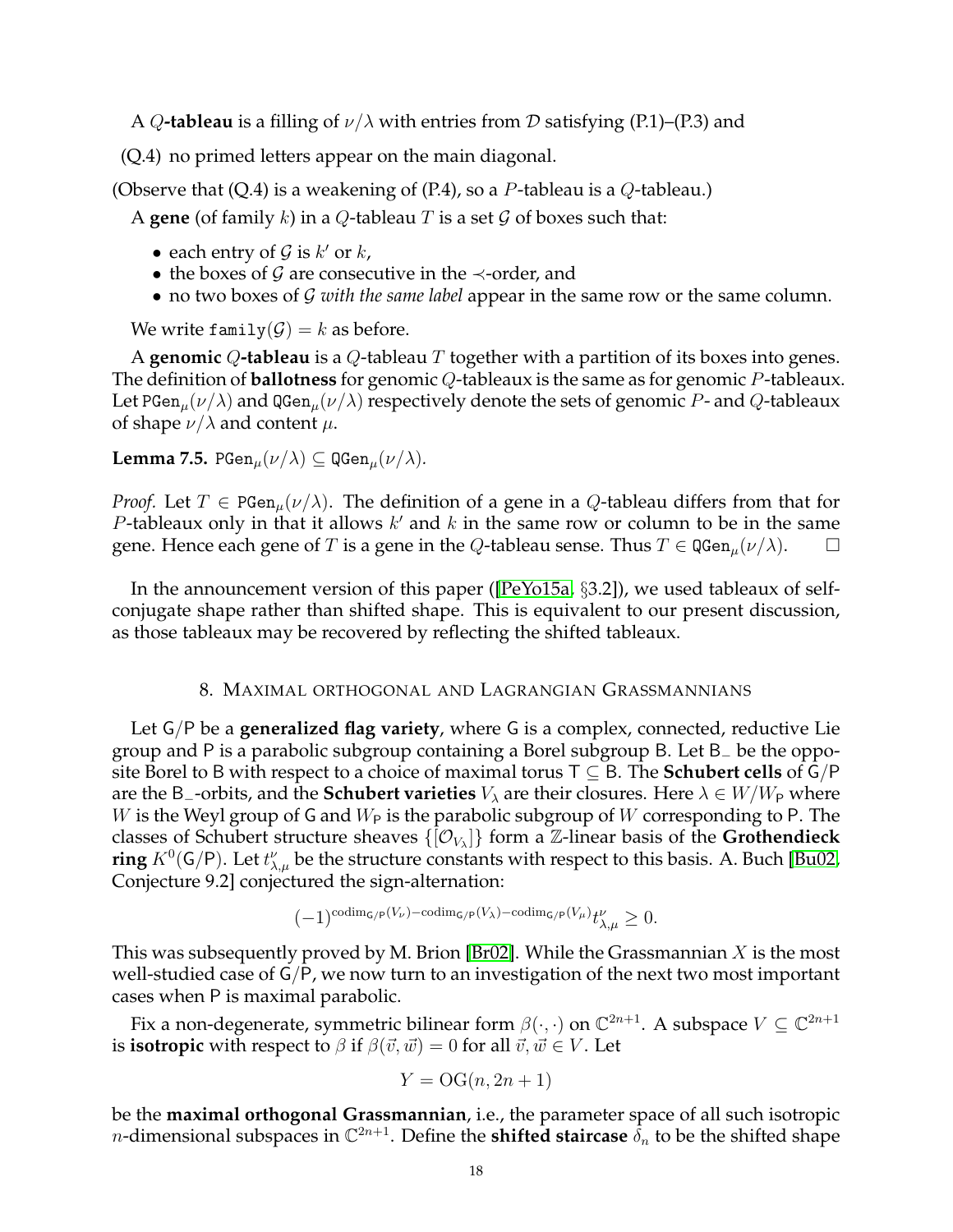whose *i*th row is of length *i* for  $1 \le i \le n$ . The Schubert varieties  $Y_{\lambda}$  of Y are indexed by shifted Young diagrams

$$
\lambda = (\lambda_1 > \lambda_2 > \cdots > \lambda_n)
$$

contained in  $\delta_n$ , i.e.,

$$
\lambda_k \le n - k + 1 \text{ for } 1 \le k \le n.
$$

We have

 $\text{codim}_Y(Y_\lambda) = |\lambda|.$ 

Let  $b^{\nu}_{\lambda,\mu}$  be  $t^{\nu}_{\lambda,\mu}$  in this case. The first combinatorial rule for  $b^{\nu}_{\lambda,\mu}$  was conjectured in [\[ThYo09b\]](#page-29-0) and proved in [\[ClThYo14\]](#page-28-15), using [\[BuRa12\]](#page-27-5).

The following is a new rule for these structure coefficients. This rule directly extends the rule of J. Stembridge [\[St89,](#page-29-8) Theorem 8.3] for the ordinary cohomological structure constants of Y. (J. Stembridge's rule is stated in terms of projective representation theory of symmetric groups; the application to  $H^*(Y)$  is due to P. Pragacz [\[Pr89\]](#page-29-9).)

<span id="page-18-0"></span>**Theorem 8.1** (OG Genomic Littlewood-Richardson rule)**.**

 $b^{\nu}_{\lambda,\mu}=(-1)^{|\nu|-|\lambda|-|\mu|}$ times the number of ballot genomic P-tableaux of shape  $\nu/\lambda$  with content  $\mu.$ 

**Example 8.2.** (cf. [\[ClThYo14,](#page-28-15) Example 1.3]) That

$$
b_{(3,1),(3,1)}^{(5,3,1)}(\mathrm{OG}(n,2n+1)) = -6
$$

is witnessed by:



 $\Box$ 

Fix a symplectic bilinear form  $\omega(\cdot,\cdot)$  on  $\mathbb{C}^{2n}.$  The **Lagrangian Grassmannian** 

<span id="page-18-1"></span>
$$
Z = \mathrm{LG}(n, 2n)
$$

is the parameter space of *n*-dimensional linear subspaces of  $\mathbb{C}^{2n}$  that are isotropic with respect to  $\omega$ . The Schubert varieties  $\{Z_{\lambda}\}\$  of Z are indexed by the same shifted Young diagrams  $\lambda$  as above; also,  $\text{codim}_Z(Z_\lambda) = |\lambda|$ . Let  $c_{\lambda,\mu}^{\nu}$  be  $t_{\lambda,\mu}^{\nu}$  in this case.

There is a well-known relationship in the "cohomological case", i.e., when  $|\lambda| + |\mu| = |\nu|$ , between the structure constants for  $Y$  and  $Z$ :

(2) 
$$
c_{\lambda,\mu}^{\nu} = 2^{\ell(\lambda) + \ell(\mu) - \ell(\nu)} b_{\lambda,\mu}^{\nu},
$$

where  $\ell(\pi)$  denotes the number of nonzero parts of  $\pi$ . We are not aware of any generalization of [\(2\)](#page-18-1); cf. [\[BuRa12,](#page-27-5) Examples 4.9 and 5.8]. On the other hand, we propose the following extension of this relationship:

<span id="page-18-2"></span>**Conjecture 8.3.** For any strict partitions  $\lambda, \mu, \nu$ , we have  $|b_{\lambda,\mu}^{\nu}| \leq |c_{\lambda,\mu}^{\nu}|$ .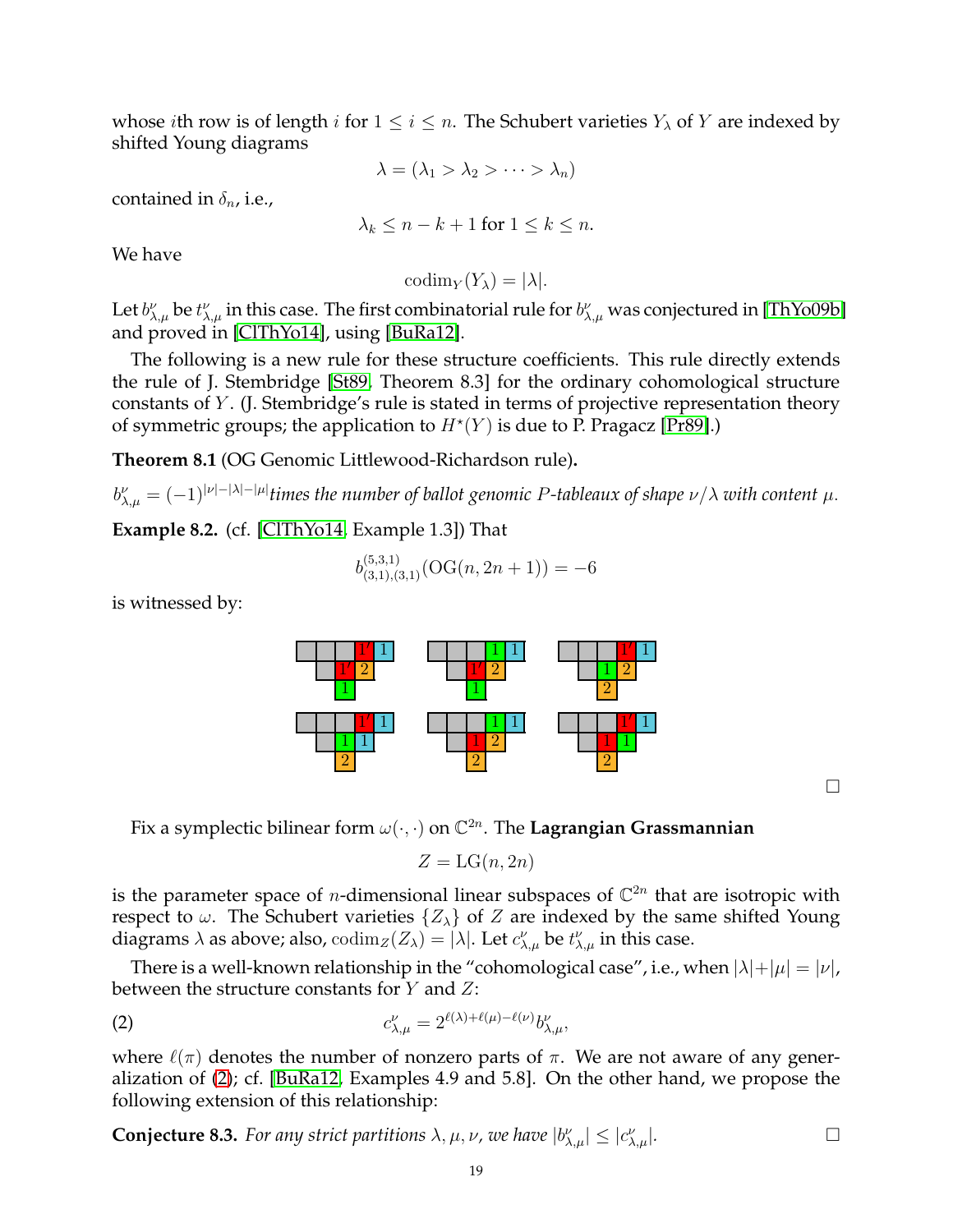This conjecture is true in the cohomological case since it is known that  $\ell(\lambda)+\ell(\mu)\geq \ell(\nu)$ whenever  $b^{\nu}_{\lambda,\mu} > 0$ . Moreover, we have verified this conjecture by computer for  $n \leq 6$  In addition, by [\[BuRa12\]](#page-27-5), this conjecture holds whenever  $\mu$  has a single part.

Let QBallot<sub>u</sub> $(\nu/\lambda) := \{\text{ballot genomic } Q\text{-tableaux of shape } \nu/\lambda \text{ with content } \mu\}.$ 

<span id="page-19-0"></span>**Conjecture 8.4.**  $|c_{\lambda,\mu}^{\nu}| \leq #\mathsf{QBallot}_{\mu}(\nu/\lambda).$ 

**Example 8.5.** Let  $\lambda = (3, 1), \mu = (2, 1)$  and  $\nu = (4, 3, 1)$ . Then  $\#\texttt{QBallot}_{\mu}(\nu/\lambda) = 6$ :



The third tableau above is the only one that is a genomic P-tableau; hence  $b^{\nu}_{\lambda,\mu} = -1$ . Therefore Conjectures [8.4](#page-19-0) and [8.3](#page-18-2) predict  $1 \leq |c_{\lambda,\mu}^{\nu}| \leq 6$ . Indeed,  $c_{\lambda,\mu}^{\nu} = -5$ .

We have computer verified Conjecture [8.4](#page-19-0) for  $n \leq 6$ . Moreover, the bound is sharp, as indicated in the two propositions below.

**Proposition 8.6.** *For*  $\mu = (p)$ ,  $|c^{\nu}_{\lambda,\mu}| = \text{\#QBallot}_{\mu}(\nu/\lambda)$ *.* 

*Proof.* By applying  $\Gamma$  (defined in Section [9.1\)](#page-20-1) to the tableaux in QBallot<sub>(p)</sub>( $\nu/\lambda$ ) and retaining the primes, one obtains precisely the *KLG-tableaux* of A. Buch–V. Ravikumar [\[BuRa12,](#page-27-5) §5]. By [\[BuRa12,](#page-27-5) Corollary 5.6], the number of the latter is  $(-1)^{|\nu|-|\lambda|-p}c_{\lambda,(p)}^{\nu}$ .<br>. D

**Proposition 8.7.** *For*  $|\nu| \le |\lambda| + |\mu|$ ,  $|c^{\nu}_{\lambda,\mu}| = \text{\#QBallot}_{\mu}(\nu/\lambda)$ .

*Proof.* When  $|\nu| < |\lambda| + |\mu|$ ,  $c_{\lambda,\mu}^{\nu} = 0$  for geometric reasons. Clearly in this case also  $\texttt{QBallot}_{\mu}(\nu/\lambda) = \emptyset.$ 

Suppose  $|\nu| = |\lambda| + |\mu|$  and  $T \in \text{QBallot}_{\mu}(\nu/\lambda)$ . The number of boxes of  $\nu/\lambda$  on the main diagonal is  $\ell(\nu) - \ell(\lambda)$ . By pigeonhole, each gene of T is a single box. Hence these tableaux are exactly the tableaux of [\[St89,](#page-29-8) Theorem 8.3] with condition (2) removed. Therefore by the discussion of [\[St89,](#page-29-8) p. 126],  $\#\texttt{QBallot}_{\mu}(\nu/\lambda)$  is the coefficient of the Schur Q-function  $Q_{\mu}$  in the expansion of the skew Schur Q-function  $Q_{\nu/\lambda}$ . It is well known that these coefficients agree with the structure constants for  $Z$  in this case.

That is, we conjecturally have combinatorially-related upper and lower bounds for  $|c^{\nu}_{\lambda,\mu}|$  in terms of genomic tableaux. Let

PBallot $\mu(\nu/\lambda) := \{\text{ballot genomic } P\text{-tableaux of shape } \nu/\lambda \text{ with content } \mu\}.$ 

 $\mathrm{Naturally}$ , one seeks a set <code>QBallot</code> $^{\star}_{\mu}(\nu/\lambda)$  satisfying

 $\texttt{PBallot}_\mu(\nu/\lambda)\subseteq \texttt{QBallot}^\star_\mu(\nu/\lambda)\subseteq \texttt{QBallot}_\mu(\nu/\lambda),$ 

such that  $\#\mathtt{QBallot}^\star_\mu(\nu/\lambda)=|c_{\lambda,\mu}^\nu|.$  Let

 $\mathtt{QBallot}^{\dagger}_{\mu}(\nu/\lambda) :=$ 

 ${T \in \text{QBallot}_{\mu}(\nu/\lambda) : \text{no gene contains both primed and unprimed labels}}$ .

 $\mathbf{Conjecture\ 8.8.~} \# \mathtt{QBallot}^\dagger_{\mu}(\nu/\lambda) \leq |c^\nu_\lambda|$  $\sum_{\lambda,\mu}^{\nu}$ .

This has also been computer-checked for  $n \leq 6$ . It suggests that one should look to define QBallot ${}_\mu^{\star}(\nu/\lambda)$  from QBallot ${}_\mu(\nu/\lambda)$  by imposing a condition on genes with both primed and unprimed labels.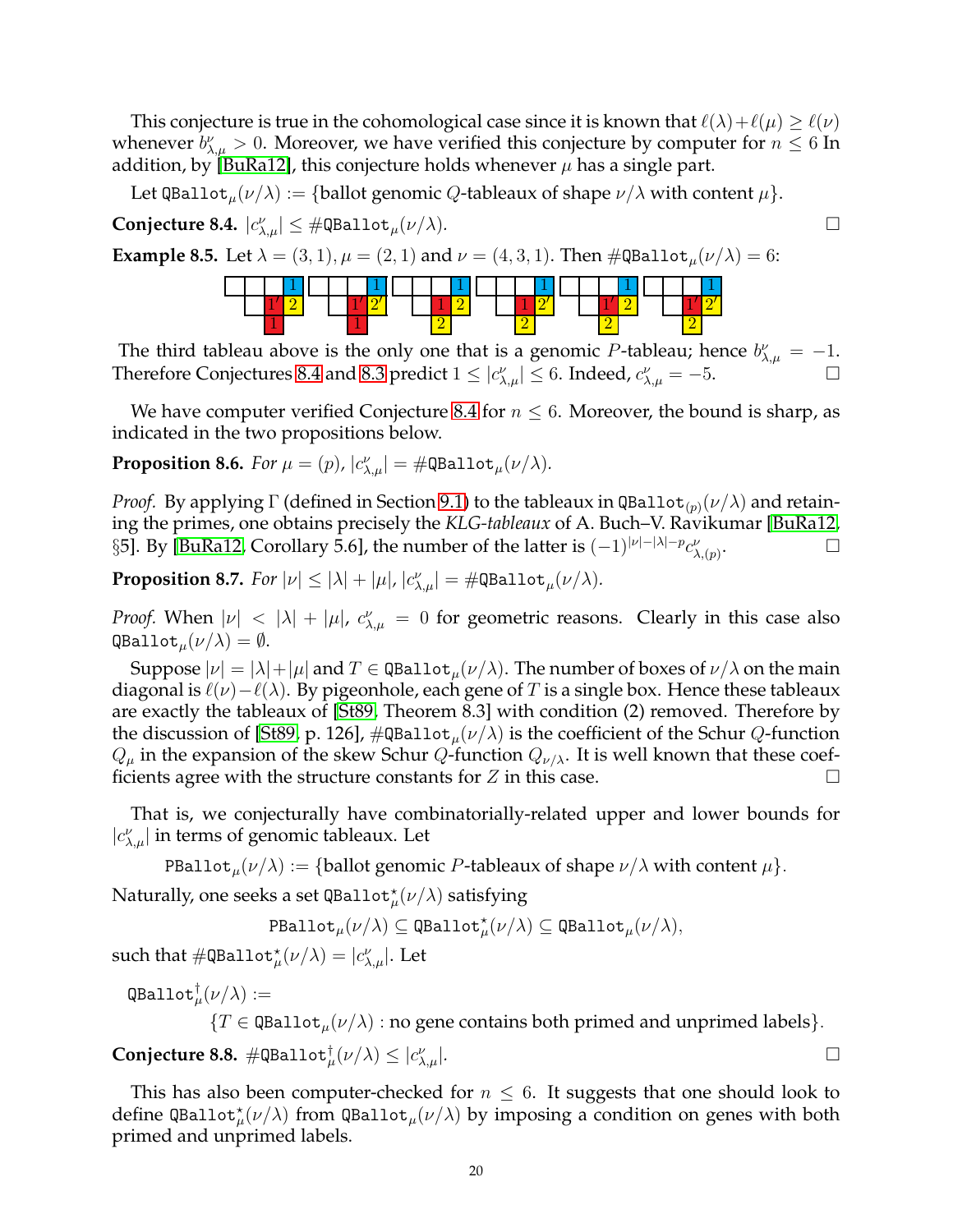# <span id="page-20-0"></span>9. PROOF OF OG GENOMIC LITTLEWOOD-RICHARDSON RULE (THEOREM [8.1\)](#page-18-0)

Our proof of Theorem [8.1](#page-18-0) proceeds parallel to the first proof of Theorem [1.4.](#page-4-1) (We are not aware of any set-valued tableau or puzzle formulation of Theorem [8.1.](#page-18-0))

<span id="page-20-1"></span>9.1. **Shifted** K**-(semi)standardization maps.** Let T be a genomic P-tableau. Impose a total order on genes of  $T$  by  $\mathcal{G}_1<\mathcal{G}_2$  if  $\mathsf{b}_1\prec\mathsf{b}_2$ , for  $\mathsf{b}_i$  a box of  $\mathcal{G}_i.$  (Note that since the boxes of a gene form a  $\prec$ -interval, this order is well-defined.)

A **shifted increasing tableau** is a filling of a shifted shape that strictly increases along rows and down columns (see [\[ThYo09b,](#page-29-0) §7] and [\[ClThYo14\]](#page-28-15)). Define the **shifted** K**standardization map**

 $\Gamma : \text{PGen}_{\mu}(\nu/\lambda) \to \text{Inc}(\nu/\lambda)$ 

by filling the *i*th gene in  $\lt$ -order with the entry *i*.

<span id="page-20-2"></span>

Recall

$$
\mathcal{P}_k(\mu) := \left\{ 1 + \sum_{i < k} \mu_i, 2 + \sum_{i < k} \mu_i, \ldots, \sum_{j \leq k} \mu_j \right\}.
$$

and let  $S \in \text{Inc}(\nu/\lambda)$  have largest entry *n*. Let

$$
\mu=(\mu_1,\mu_2,\ldots,\mu_h)
$$

be a composition of *n*. The **shifted** K-**semistandardization**  $\Delta_{\mu}(S)$  with respect to  $\mu$  is defined as follows. Replace each entry i in S with  $k_i$  for the unique k such that  $i \in \mathcal{P}_k(\mu)$ . For each  $k_h$ , replace it with  $k'$  if there is a  $k_j$  southwest of it with  $h < j$ ; otherwise replace it with k. If the result is a P-tableau, define a (putative) genomic P-tableau structure by putting all boxes that have the same entry in S into the same gene. If the result is a  $P$ genomic tableau, we say  $\mu$  is **admissible for** S; otherwise  $\Delta_{\mu}(S)$  is not defined. Clearly, if  $\Delta_{\mu}(S)$  is defined, it has content  $\mu$ .

**Example 9.2.** Let S be the increasing tableau of Example [9.1.](#page-20-2) Let  $\eta = (2, 1, 1)$ . We compute  $\Delta_n(S)$  in stages:



Observe that we obtain the genomic  $P$ -tableau  $T$  of Example [7.3.](#page-16-0)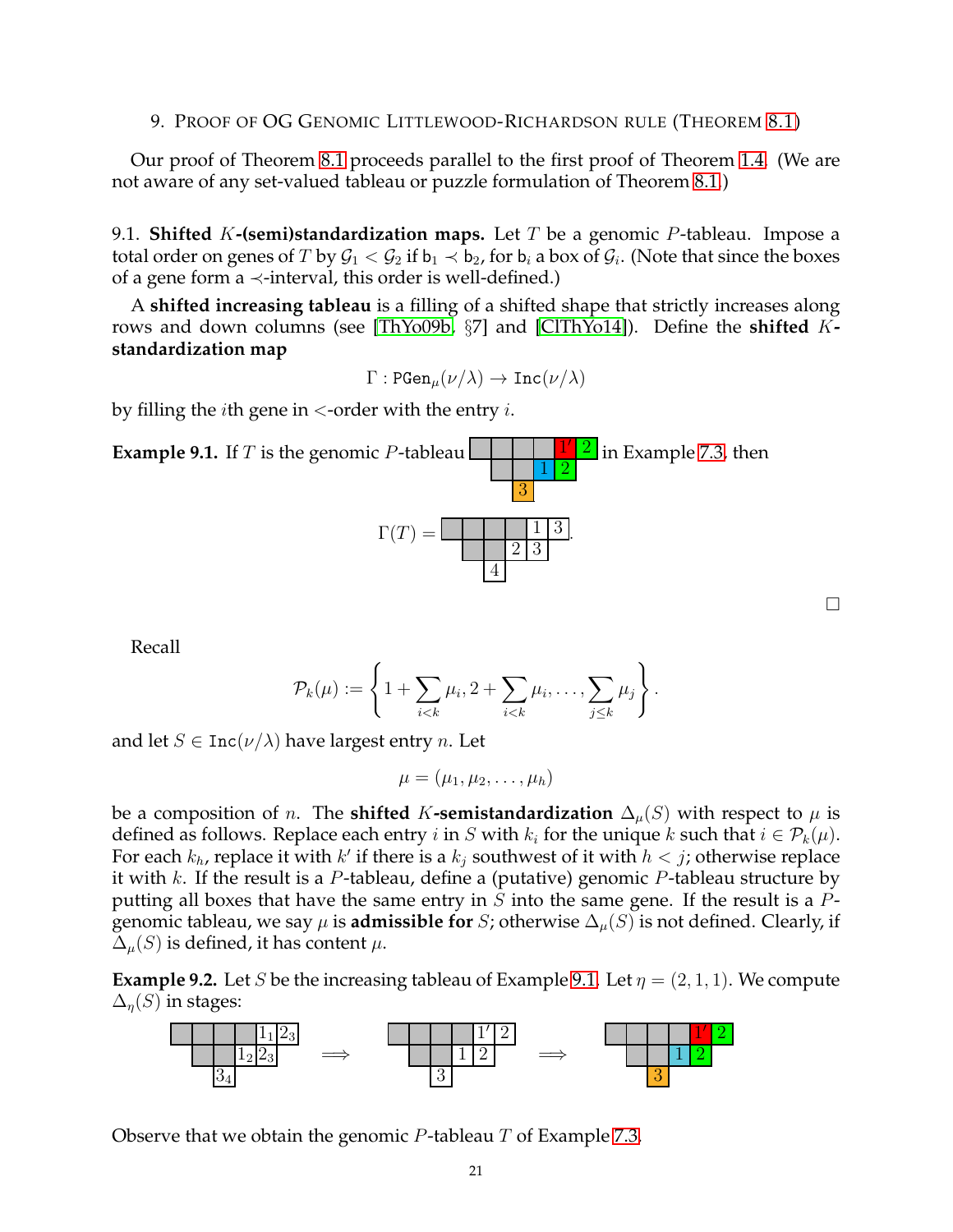Compare this to the computation of  $\Delta_{\theta}(S)$ , where  $\theta = (4)$ :



Since the tableau obtained is not a P-tableau (it violates  $(P,3)$ ),  $\Delta_{\theta}(S)$  is undefined.

**Example 9.3.** Let  $V$  be the increasing tableau 1 2 and let  $\kappa = (2)$ . Then in the construction of  $\Delta_{\kappa}(V)$ , we first obtain a valid P-tableau:

$$
\begin{array}{c|c}\n\phantom{-}1_1 \\
\hline\n1_1 1_2\n\end{array} \Rightarrow \begin{array}{c|c}\n\phantom{-}1'_1 \\
\hline\n1'_1 1'_2\n\end{array}
$$

1 ′  $1 \mid 1$ 

However the putative genomic structure

is invalid, so  $\Delta_{\kappa}(V)$  is undefined.

An increasing tableau S is  $\mu$ -Pieri-filled if  $\mu$  is admissible for S and  $\Gamma(\Delta_{\mu}(S)) = S$ .

<span id="page-21-1"></span>**Remark 9.4.** It is easy to check that for  $\mu = (\mu_1, \mu_2, \dots, \mu_h)$ , an increasing tableau S is  $\mu$ -Pieri-filled if and only if for each  $k \leq h$ , the entries of S in  $\mathcal{P}_k(\mu)$  form a *Pieri filling* of a *ribbon* in the sense of [\[ClThYo14,](#page-28-15)  $\S$ 4].

<span id="page-21-0"></span>**Lemma 9.5.** Let  $T \in \text{PGen}_{\mu}(\nu/\lambda)$ . Then  $\mu$  is admissible for  $\Gamma(T)$  and  $\Delta_{\mu}(\Gamma(T)) = T$ . Hence  $Γ(T)$  *is*  $\mu$ -Pieri-filled.

*Proof.* The construction of  $\Delta_{\mu}(\Gamma(T))$  is in stages. First we construct the underlying putative P-tableau structure for  $\Delta_u(\Gamma(T))$ . We will show that this is the same as the underlying *P*-tableau of T. Consider a box b in  $\nu/\lambda$ . Suppose the box b in T contains  $\alpha \in \mathcal{D}$  (the color being irrelevant for now). Then it is clear that  $\Delta_{\mu}(\Gamma(T))$  has  $\beta \in \mathfrak{b}$  with  $|\beta| = |\alpha|$ . The letter β is primed if and only if there is  $\gamma$  in box c southwest of b in  $\Delta_\mu(\Gamma(T))$  with  $|\gamma|=|\beta|$  and the entry of c in  $\Gamma(T)$  strictly greater than the entry of b in  $\Gamma(T)$ . The entry of c in  $\Gamma(T)$  is strictly greater than the entry of b in  $\Gamma(T)$  exactly when b  $\prec$  c. By definition, this happens if and only if  $\alpha$  is primed. Thus  $\alpha = \beta$ . Therefore T and (the partially constructed tableau)  $\Delta_{\mu}(\Gamma(T))$  have the same underlying P-tableau structure.

In the next stage of constructing  $\Delta_u(\Gamma(T))$ , we attempt to partition the boxes into genes to produce a genomic P-tableau. By construction, T and  $\Delta_{\mu}(\Gamma(T))$  have the same partition of labels into genes; hence  $\Delta_{\mu}(\Gamma(T))$  is defined and the first claim of the lemma holds. The second claim follows from the first by applying Γ. Δ

Let PF<sub> $\mu$ </sub> $(\nu/\lambda) := \{ S : S$  is increasing of shape  $\nu/\lambda$  and  $\mu$ -Pieri filled }.

**Theorem 9.6.**  $\Gamma$  : PGen<sub>µ</sub> $(\nu/\lambda) \rightarrow PF_{\mu}(\nu/\lambda)$  *and*  $\Delta_{\mu}$  : PF<sub>µ</sub> $(\nu/\lambda) \rightarrow PGen_{\mu}(\nu/\lambda)$  *are mutually inverse bijections.*

*Proof.* Immediate by definition and Lemma [9.5.](#page-21-0) □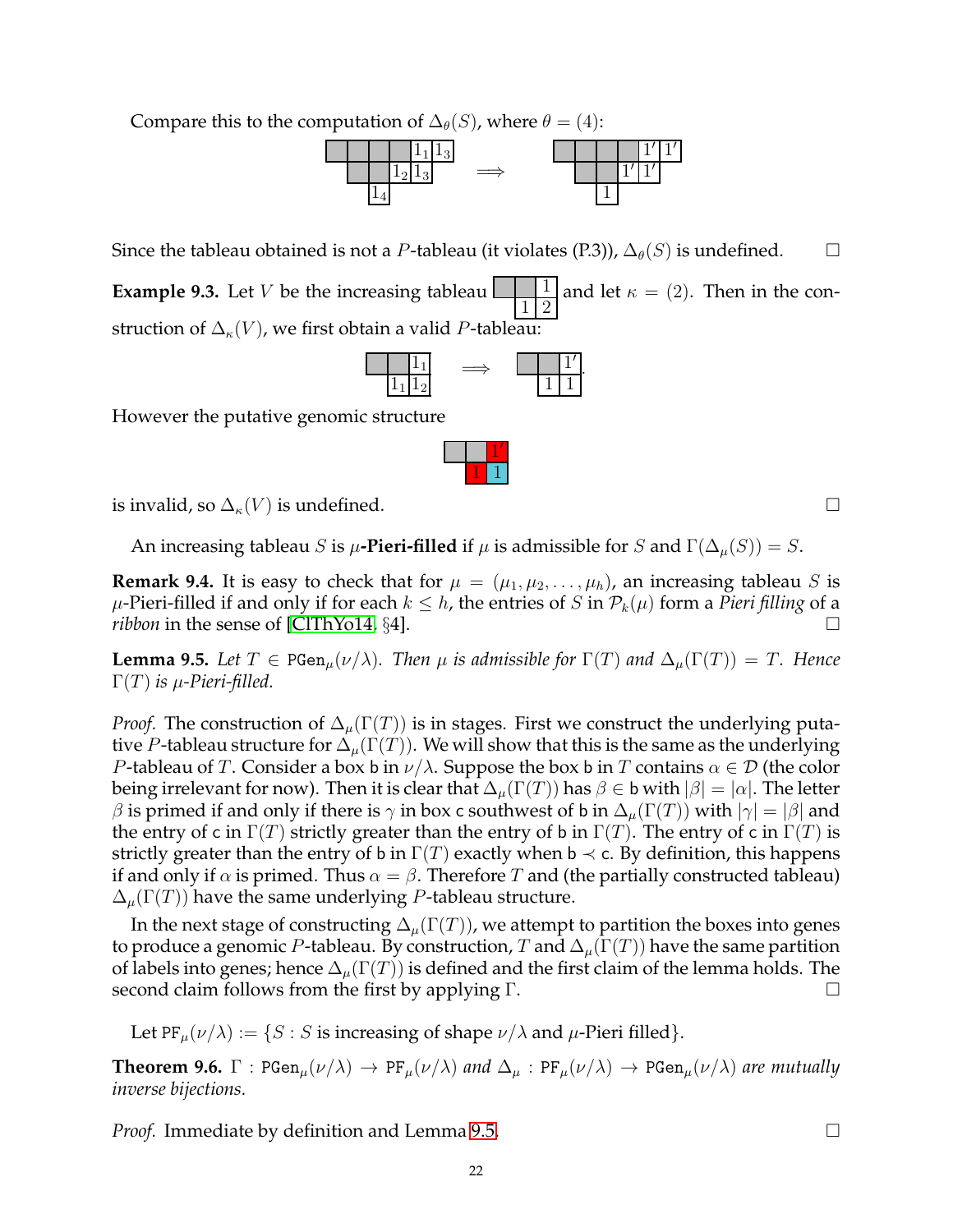<span id="page-22-0"></span>9.2. **Genomic** P**-Knuth equivalence.** Given a colored sequence w of symbols from D, write  $\hat{w}$  for the sequence given by writing  $w$  backwards, replacing each  $k'$  with  $k$  and each k with  $(k + 1)$ <sup>'</sup> and preserving the colors (cf. the *uncolored* definition of  $\hat{w}$  after Ex-ample [7.3\)](#page-16-0). A **genomic** P-word is a word s of colored symbols from  $D$  such that in the concatenation  $s\hat{s}$  all unprimed i's of a fixed color are consecutive among the set of all unprimed i's. Let genomicseq(T) denote the colored row reading word (right to left, and top to bottom) of a genomic  $P$ -tableau  $T$ , as for genomic tableaux in Section [3.](#page-6-0)

**Lemma 9.7.** *Let* T *be a genomic* P*-tableau. Then* genomicseq(T) *is a genomic* P*-word.*

*Proof.* The follows from the fact that T is a P-tableau together with the condition that the boxes of each gene of family *i* are consecutive in  $\prec$ -order.

A **genotype** of a genomic P-word w is an uncolored subword given by choosing one letter of each color. A P**-genotype** of the double sequence  $w\hat{w}$  is a word of the form  $x\hat{x}$ where x is any genotype of w. We say w $\hat{w}$  is **locally ballot** at the letter  $\alpha$  if every Pgenotype of wŵ that includes that  $\alpha$  is locally ballot there. Finally ww $\hat{w}$  is **ballot** if every *P*-genotype of  $w\hat{w}$  is ballot, equivalently if  $w\hat{w}$  is locally ballot at each letter. In particular, the genomic P-tableau T is ballot exactly when genomicseq $(T)$ genomicseq $(T)$  is.

**Example 9.8.** Let  $T$  be the genomic  $P$ -tableau  $\sqrt{2}$  of Example [7.3.](#page-16-0) Then  $1\vert 2$ 3

 $\widehat{\mathsf{genomicseq}}(T)\widehat{\mathsf{genomicseq}}(T) = 21^{\prime} 2134^{\prime} 2^{\prime} 3^{\prime} 13^{\prime}.$ 

It has exactly two  $P$ -genotypes:

 $21'134'2'13'$  and  $1'2134'2'3'1$ .

Neither  $P$ -genotype is ballot.  $\Box$ 

We define the equivalence relation  $\equiv_{GP}$  of **genomic** P**-Knuth equivalence** on genomic P-words as the transitive closure of the following relations:

(GP.1)  $u\alpha\alpha v \equiv_{GP} u\alpha v$ ,

(GP.2)  $u\alpha\beta\alpha v \equiv_{GP} u\beta\alpha\beta v$ ,

(GP.3)  $\mathbf{u}\beta\alpha\gamma\mathbf{v} \equiv_{GP} \mathbf{u}\beta\gamma\alpha\mathbf{v}$  if  $\alpha \leq \beta < \gamma$  and  $\beta = |\beta|$ , or  $\alpha < \beta \leq \gamma$  and  $\beta = |\beta|'$ ,

(GP.4)  $\mathbf{u}\alpha\gamma\beta\mathbf{v} \equiv_{GP} \mathbf{u}\gamma\alpha\beta\mathbf{v}$  if  $\alpha \leq \beta < \gamma$  and  $\beta = |\beta|'$ , or  $\alpha < \beta \leq \gamma$  and  $\beta = |\beta|$ ,

(GP.5)  $\mathbf{u}ij \equiv_{GP} \mathbf{u}j^{\dagger}i$ , where  $j^{\dagger} = j'$  if  $i = j$ , and  $j^{\dagger} = j$  otherwise,

where red, blue, green represent distinct colors.

<span id="page-22-1"></span>**Theorem 9.9.** *If*  $w_1 \equiv_{GP} w_2$ , then  $w_1\hat{w}_1$  *is ballot if and only if*  $w_2\hat{w}_2$  *is ballot.* 

*Proof.* Let w be a genomic P-word. We need that  $(GP.1)$ – $(GP.5)$  preserve ballotness of  $w\hat{w}$ . (GP.1) and (GP.2): These relations change w without changing the set of genotypes of  $w\hat{w}$ . Hence they do not affect ballotness of the latter.

(GP.3): Suppose  $w = \mathbf{u} \beta \alpha \gamma \mathbf{v}$  and that  $w^* = \mathbf{u} \beta \gamma \alpha \mathbf{v}$  is obtained by (GP.3).

(" $\Rightarrow$ " for (GP.3)): We assume  $w\hat{w}$  is ballot, and we must show  $w^*\hat{w^*}$  is ballot, i.e., locally ballot (henceforth abbreviated "LB") at each letter.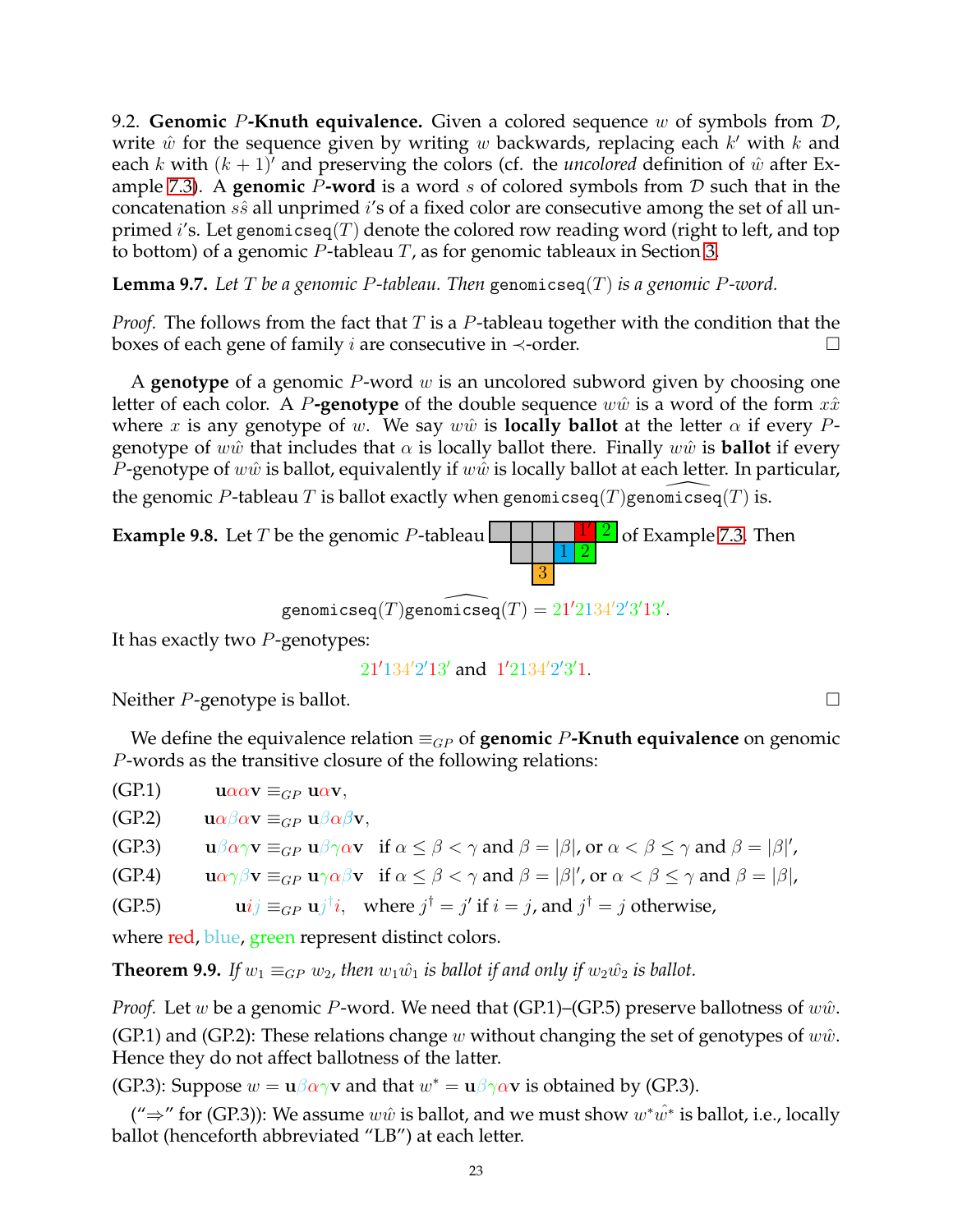(Case 1:  $\alpha = \beta$ ): We have  $i := |\alpha| = \alpha$  and  $i < \gamma$ . (Case 1.1:  $\gamma = |\gamma|$ ): Let  $k := \gamma$ . Then

 $w\hat{w} = \mathbf{u}i\mathbf{k}\mathbf{v}\mathbf{\hat{v}}(\mathbf{k}+1)'(\mathbf{i}+1)'(\mathbf{i}+1)'\mathbf{\hat{u}}$ 

and

$$
w^*\hat{w^*} = \mathbf{u}iki\mathbf{v}\hat{\mathbf{v}}(i+1)'(k+1)'(i+1)'\hat{\mathbf{u}}.
$$

It suffices to show that  $w^*\hat{w^*}$  is LB at  $k$  and  $(k+1)'$ . LBness at the latter is clear from the ballotness of  $w\hat{w}$ .

If  $k > i + 1$ , then LBness at k is also clear from the ballotness of w $\hat{w}$ . Hence assume  $k = i + 1$ . The proof is now the same is for the corresponding case of Theorem [3.5.](#page-7-1)

(Case 1.2: 
$$
\gamma = |\gamma|'
$$
): Let  $k' := \gamma$ . Then  
\n
$$
w\hat{w} = \mathbf{u}i k' \mathbf{v} \hat{\mathbf{v}} k(i+1)'(i+1)'\hat{\mathbf{u}}
$$

and

$$
w^*\hat{w^*} = \mathbf{u}ik'i\mathbf{v}\hat{\mathbf{v}}(i+1)'k(i+1)'\hat{\mathbf{u}}.
$$

It suffices to show that  $w^*\hat{w^*}$  is LB at  $k'$  and  $k$ . LBness at the latter is clear from the ballotness of  $w\hat{w}$ . LBness at the former may be argued exactly as in Case 1.1.

(Case 2: 
$$
\beta = \gamma
$$
): We have  $j' := |\beta'| = \beta$  and  $\alpha < j'$ .  
(Case 2.1:  $\alpha = |\alpha|$ ): Let  $i = \alpha$ . Then

$$
w\hat{w} = \mathbf{u}j'i\mathbf{j}'\mathbf{v}\mathbf{\hat{v}}j(i+1)'\mathbf{j}\mathbf{\hat{u}}
$$

and

$$
w^*\hat{w^*} = \mathbf{u}j'j'i\mathbf{v}\hat{\mathbf{v}}(i+1)'jj\hat{\mathbf{u}}.
$$

It suffices to show that  $w^*\hat{w^*}$  is LB at  $j'$  and  $j$ . That  $w^*\hat{w^*}$  is LB at  $j'$  follows from the LBness of  $w\hat{w}$  at  $j'$ . LBness at  $j$  is trivial.

(Case 2.2:  $\alpha = |\alpha|'$ ): Let  $i' = \alpha$ . Then

$$
w\hat{w} = \mathbf{u}j'i'j'\mathbf{v}\hat{\mathbf{v}}jij\hat{\mathbf{u}}
$$

and

$$
w^*\hat{w^*} = \mathbf{u}j'j'i'\mathbf{v}\mathbf{\hat{v}}ijj\mathbf{\hat{u}}.
$$

It suffices to check that  $w^*\hat{w^*}$  is LB at  $j'$  and  $j$ . This is clear from the ballotness of  $w\hat{w}$ .

(Case 3:  $\alpha < \beta < \gamma$ ):

(Case 3.1:  $\alpha = |\alpha|$ ): Let  $i = \alpha$ . If  $\gamma > i + 1$ , ballotness is clear. Otherwise, by the assumptions of Case 3,  $\beta = (i + 1)'$  and  $\gamma = i + 1$ . So

$$
w\hat{w} = \mathbf{u}(i+1)'\mathbf{i}(i+1)\mathbf{v}\hat{\mathbf{v}}(i+2)'\mathbf{i}(i+1)'\mathbf{i}(i+1)\hat{\mathbf{u}}
$$

and

$$
w^*\hat{w^*} = \mathbf{u}(i+1)'(i+1)i\mathbf{v}\hat{\mathbf{v}}(i+1)'(i+2)'(i+1)\hat{\mathbf{u}}.
$$

It suffices to check that  $w^*\hat{w^*}$  is LB at  $(i+1)$  and  $(i+2)'$ . The latter is clear from ballotness of  $w\hat{w}$ . The LBness at  $(i + 1)$  follows from the LBness of  $w\hat{w}$  at  $(i + 1)'$ .

(Case 3.2:  $\alpha = |\alpha|'$ ): Let  $i' = \alpha$ . If  $\gamma > i + 1$ , ballotness is clear. Otherwise we have either  $\gamma = (i+1)'$  or  $\gamma = i+1$ .

(Case 3.2.1:  $\gamma = (i + 1)')$ : We have  $\beta = i$ . Then

$$
w\hat{w} = \mathbf{u}i\mathbf{i}'(i+1)'\mathbf{v}\hat{\mathbf{v}}(i+1)i(i+1)'\hat{\mathbf{u}}
$$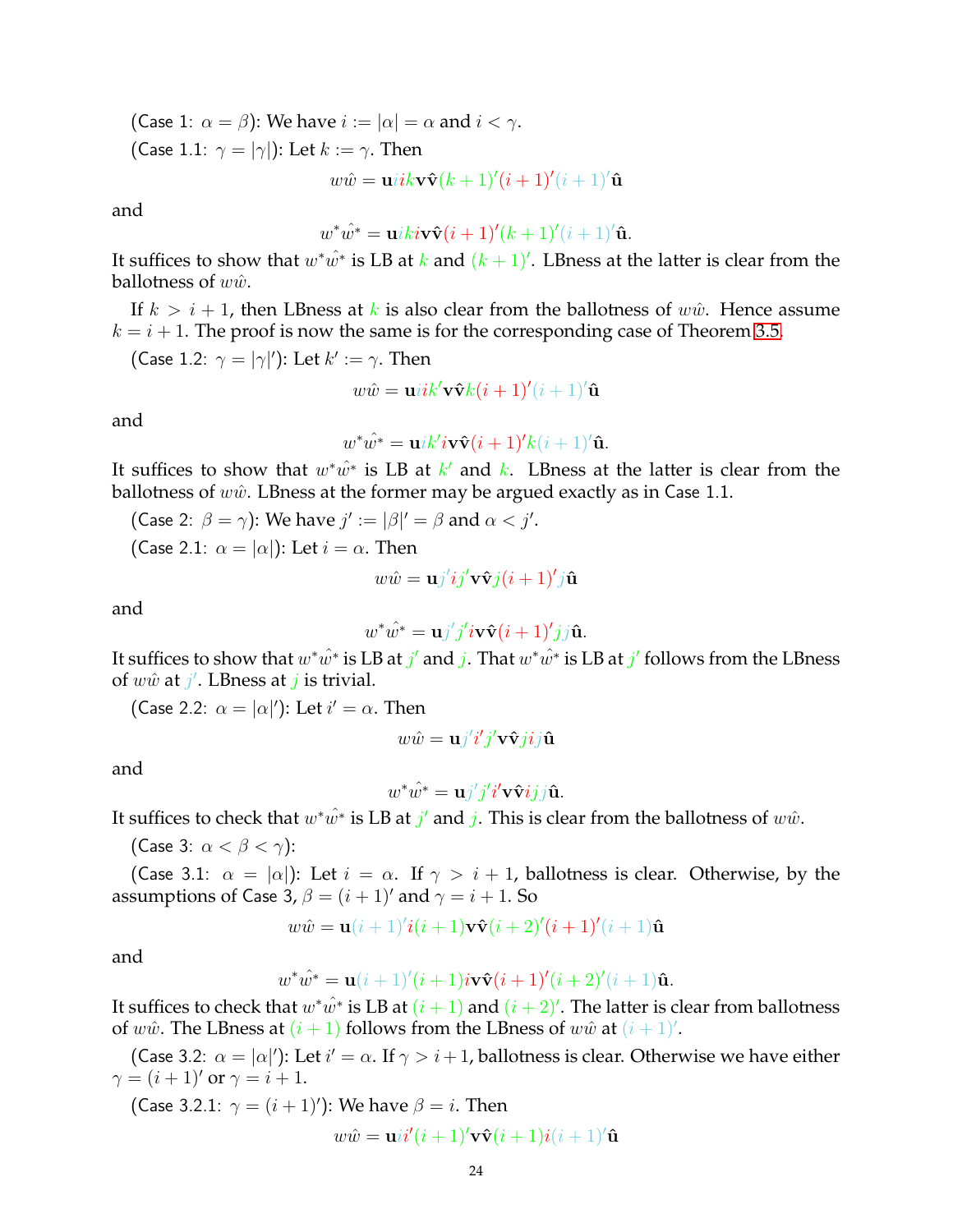and

$$
w^*\hat{w^*} = \mathbf{u}i(i+1)'i'\mathbf{v}\hat{\mathbf{v}}i(i+1)(i+1)'\hat{\mathbf{u}}.
$$

It suffices to check LBness at the two green letters. These checks hold by the ballotness of  $w\hat{w}$ .

(Case 3.2.2:  $\gamma = i + 1$ ): Here

$$
w\hat{w} = \mathbf{u}\beta i'(i+1)\mathbf{v}\hat{\mathbf{v}}(i+2)'i\hat{\beta}\hat{\mathbf{u}}
$$

and

$$
w^*\hat{w^*} = \mathbf{u}\beta(i+1)i'\mathbf{v}\hat{\mathbf{v}}i(i+2)'\hat{\beta}\hat{\mathbf{u}}.
$$

It suffices to check LBness at the two green letters. These checks are both direct from the ballotness of  $w\hat{w}$ .

(" $\Leftarrow$ " for (GP.3)): Conversely, assume  $w^*\hat{w^*}$  is ballot. We need to show that  $w\hat{w}$  is ballot. As with the arguments for  $\Rightarrow$ , we need to establish LBness at each letter. In brief, it suffices to check this in each case below at the green letters. In each of these situations, this is immediate from the assumption  $w^*\hat w^*$  is ballot.

(Case 1: 
$$
\alpha = \beta
$$
): We have  $i := |\alpha| = \alpha$  and  $i < \gamma$ .

\n(Case 1.1:  $\gamma = |\gamma|$ ): Let  $k := \gamma$ . Then

\n
$$
w^* \hat{w^*} = \mathbf{u} i k i \mathbf{v} \hat{\mathbf{v}} (i+1)'(k+1)'(i+1)
$$

and

$$
w\hat{w} = \mathbf{u}iik\mathbf{v}\hat{\mathbf{v}}(k+1)'(i+1)'(i+1)'\hat{\mathbf{u}}.
$$

 $\hat{\mathbf{u}}$ 

(Case 1.2: 
$$
\gamma = |\gamma|'
$$
): Let  $k' := \gamma$ . Then  

$$
w^* \hat{w^*} = \mathbf{u} i k' i \mathbf{v} \hat{\mathbf{v}} (i+1)' k (i+1)' \hat{\mathbf{u}}
$$

and

$$
w\hat{w} = \mathbf{u}iik'\mathbf{v}\hat{\mathbf{v}}k(i+1)'(i+1)'\hat{\mathbf{u}}.
$$

(Case 2:  $\beta = \gamma$ ): We have  $j' := |\beta|' = \beta$  and  $\alpha < j'$ . (Case 2.1:  $\alpha = |\alpha|$ ): Let  $i = \alpha$ . Then

$$
w^*\hat{w^*} = \mathbf{u}j'j'i\mathbf{v}\hat{\mathbf{v}}(i+1)'jj\hat{\mathbf{u}}
$$

and

$$
w\hat{w} = \mathbf{u}j'ij'\mathbf{v}\hat{\mathbf{v}}j(i+1)'j\hat{\mathbf{u}}.
$$

(Case 2.2:  $\alpha = |\alpha|'$ ): Let  $i' = \alpha$ . Then

$$
w^*\hat{w^*} = \mathbf{u}j'j'i'\mathbf{v}\hat{\mathbf{v}}ijj\hat{\mathbf{u}}
$$

and

$$
w\hat{w} = \mathbf{u}j'i'j'\mathbf{v}\hat{\mathbf{v}}jij\hat{\mathbf{u}}.
$$

(Case 3:  $\alpha < \beta < \gamma$ ):

(Case 3.1:  $\alpha = |\alpha|$ ): Let  $i = \alpha$ . If  $\gamma > i + 1$ , ballotness is clear. Otherwise, by the assumptions of Case 3, we have  $\beta = (i + 1)'$  and  $\gamma = i + 1$ . Thus

$$
w^*\hat{w^*} = \mathbf{u}(i+1)'(i+1)i\mathbf{v}\hat{\mathbf{v}}(i+1)'(i+2)'(i+1)\hat{\mathbf{u}}
$$

and

$$
w\hat{w} = \mathbf{u}(i+1)'i(i+1)\mathbf{v}\hat{\mathbf{v}}(i+2)'(i+1)'(i+1)\hat{\mathbf{u}}.
$$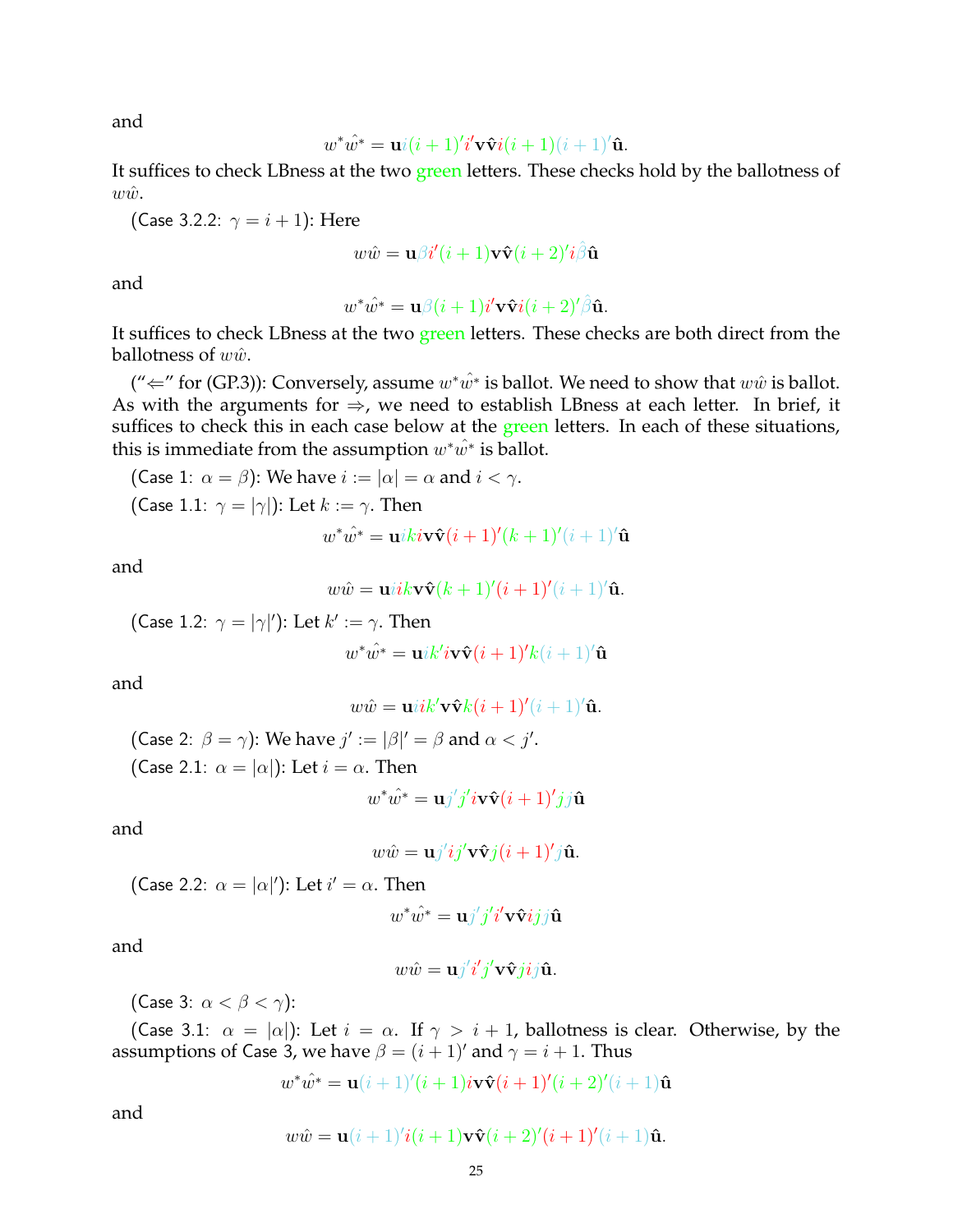(Case 3.2:  $\alpha = |\alpha|'$ ): Let  $i' = \alpha$ . If  $\gamma > i + 1$ , ballotness is clear. Otherwise we have either  $\gamma = (i+1)'$  or  $\gamma = i+1$ .

(Case 3.2.1:  $\gamma = (i + 1)')$ : We have  $\beta = i$ . Then

 $w^*\hat{w^*} = \mathbf{u} i(i+1)'i'\mathbf{v}\mathbf{\hat{v}} i(i+1)(i+1)'\mathbf{\hat{u}}$ 

and

 $w\hat{w} = \mathbf{u}i\mathbf{i}'(i+1)'\mathbf{v}\hat{\mathbf{v}}(i+1)i(i+1)'\hat{\mathbf{u}}.$ 

(Case 3.2.2:  $\gamma = i + 1$ ): Here

$$
w^*\hat{w^*} = \mathbf{u}\beta(i+1)i'\mathbf{v}\hat{\mathbf{v}}i(i+2)'\hat{\beta}\hat{\mathbf{u}}
$$

and

$$
w\hat{w} = \mathbf{u}\beta i'(i+1)\mathbf{v}\hat{\mathbf{v}}(i+2)'\hat{i}\hat{\beta}\hat{\mathbf{u}}.
$$

(GP.4): This may be argued exactly as for (GP.3).

(GP.5): Suppose  $w = \mathbf{u} i j$  and that  $w^* = \mathbf{u} j^{\dagger} i$  is obtained by (GP.5). By symmetry, we may assume  $i \leq j$ . We must show  $w\hat{w}$  is ballot if and only if  $w^*\widehat{w^*}$  is.

(Case 1:  $i < j$ ): Then

$$
w\hat{w} = \mathbf{u}ij(j+1)'(i+1)'\hat{\mathbf{u}},
$$

while

$$
w^*\widehat{w^*} = \mathbf{u}ji(i+1)'(j+1)'\mathbf{\hat{u}}.
$$

Suppose  $w\hat{w}$  is ballot. It suffices to check LBness of  $w^*\widehat{w^*}$  at the two blue letters. LBness at  $(j + 1)'$  is clear from the assumed ballotness of  $w\hat{w}$ . LBness at j, for  $j = i + 1$ , follows from the LBness of  $w\hat{w}$  at  $(i + 1)'$  (when  $j \neq i + 1$ , the claim is clear).

Conversely suppose  $w^* \widehat{w^*}$  is ballot. It suffices to check LBness of  $w\hat{w}$  at the two blue letters; this is immediate.

(Case 2:  $i = j$ ): Then

 $w\hat{w} = \mathbf{u}ii(i+1)'(i+1)'\hat{\mathbf{u}},$ 

while

 $w^*\widehat{w^*} = \mathbf{u}i'i(i+1)'i\mathbf{\hat{u}}.$ 

It is straightforward that  $w\hat w$  is ballot if and only if  $w^*\widetilde{w^*}$ 

**Weak** K**-Knuth equivalence** on words is the symmetric, transitive closure of these relations [\[BuSa13,](#page-28-3) Definition 7.6]:

$$
\mathbf{u} a a \mathbf{v} \equiv_{wK} \mathbf{u} a \mathbf{v},
$$
  
\n
$$
\mathbf{u} a b a \mathbf{v} \equiv_{wK} \mathbf{u} b a b \mathbf{v},
$$
  
\n
$$
\mathbf{u} b a c \mathbf{v} \equiv_{wK} \mathbf{u} b c a \mathbf{v} \quad \text{if } a < b < c,
$$
  
\n
$$
\mathbf{u} a c b \mathbf{v} \equiv_{wK} \mathbf{u} c a b \mathbf{v} \quad \text{if } a < b < c,
$$
  
\n
$$
\mathbf{u} a b \equiv_{wK} \mathbf{u} b a.
$$

<span id="page-25-0"></span>**Lemma 9.10.** *For genomic P-words* u, v *we have*  $u \equiv_{GP} v$  *if and only if*  $\Gamma(u) \equiv_{wK} \Gamma(v)$ *.* 

*Proof.* This follows from applying  $\Delta_{\mu}$  to the generating relations for weak K-Knuth equivalence for Pieri-filled words.  $\square$ 

is.  $\Box$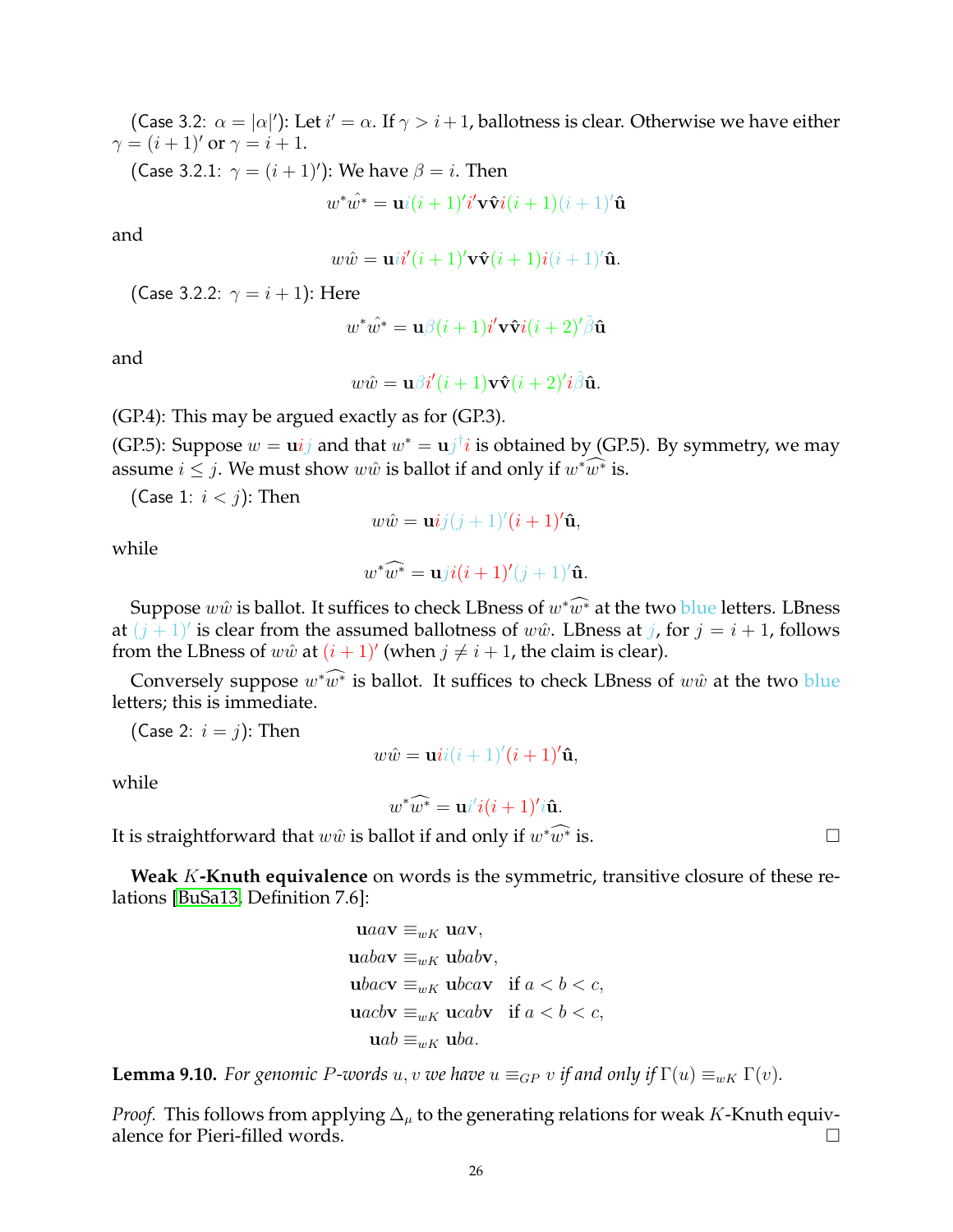<span id="page-26-0"></span>9.3. **Shifted jeu de taquin and the conclusion of the proof.** The definitions of genomic *jeu de taquin* and K-*jeu de taquin* for shifted tableaux are analogous to the unshifted case. For details of shifted K-*jeu de taquin*, see [\[ClThYo14\]](#page-28-15). We sketch the modifications necessary for shifted genomic *jeu de taquin* and give an illustrative example. For each gene G of family  $k$ , define the operator switch $^{\bullet}_{\mathcal{G}}$  as follows: If b is a box of  $\mathcal G$  in the tableau  $T$  with a neighbor containing a  $\bullet$ , replace the  $k$  or  $k'\in\mathsf{b}$  with  $\bullet$  and remove it from  $\mathcal{G}.$  If c is a box of  $T$  containing a  $\bullet$  and with a  ${\cal G}$  neighbor, c is a box of  ${\cal G}$  in switch $^{\bullet}_{\cal G}(T)$ ; c has entry  $k$  in  $\mathsf{switch}_{\mathcal{G}}^\bullet(T)$  if either of its  $\mathcal G$  neighbors in  $T$  have entry  $k$  or if c lies on the main diagonal; otherwise c has entry  $k'$  in switch $^{\bullet}_{\mathcal{G}}(T).$  The other boxes of  $T$  are the same in switch $^{\bullet}_{\mathcal{G}}(T).$ 

Index the genes of  $T$  as

 $\mathcal{G}_1 < \mathcal{G}_2 < \cdots < \mathcal{G}_{|\mu|}$ 

according to the total order on genes from Section [9.1.](#page-20-1) Then

 $\mathtt{jdt}_I(T) := \mathtt{switch}_{\mathcal{G}_{| \mu |}}^\bullet \circ \cdots \circ \mathtt{switch}_{\mathcal{G}_2}^\bullet \circ \mathtt{switch}_{\mathcal{G}_1}^\bullet (T^\bullet)$ 

with the •'s deleted. (This algorithm reduces to the classical *jeu de taquin* for semistandard P-tableaux in the case each gene contains only a single box.)



 $\Box$ 

Using this shifted genomic *jeu de taquin*, one can obtain shifted versions of *genomic infusion* and *genomic Bender-Knuth involutions*, analogous to the discussion of Section [6.](#page-13-0) This leads to a definition of *genomic* P*-Schur functions*, symmetric functions that deform the classical P-Schur functions just as the genomic Schur functions of Section [6](#page-13-0) deform the classical Schur functions. We do not pursue these ideas further here.

Let  $S_{\mu}$  denote the **row superstandard tableau** of shifted shape  $\mu$  (that is, the tableau whose first row has entries  $1, 2, 3, \ldots, \mu_1$ , and whose second row has entries  $\mu_1 + 1, \mu_2 +$  $2, \ldots, \mu_1 + \mu_2$  etc.).

**Example 9.12.** For 
$$
\mu = (4, 2)
$$
,  $S_{\mu} = \frac{1 \mid 2 \mid 3 \mid 4}{5 \mid 6}$ .

Let

$$
T_{\mu} := \Delta_{\mu}(S_{\mu})
$$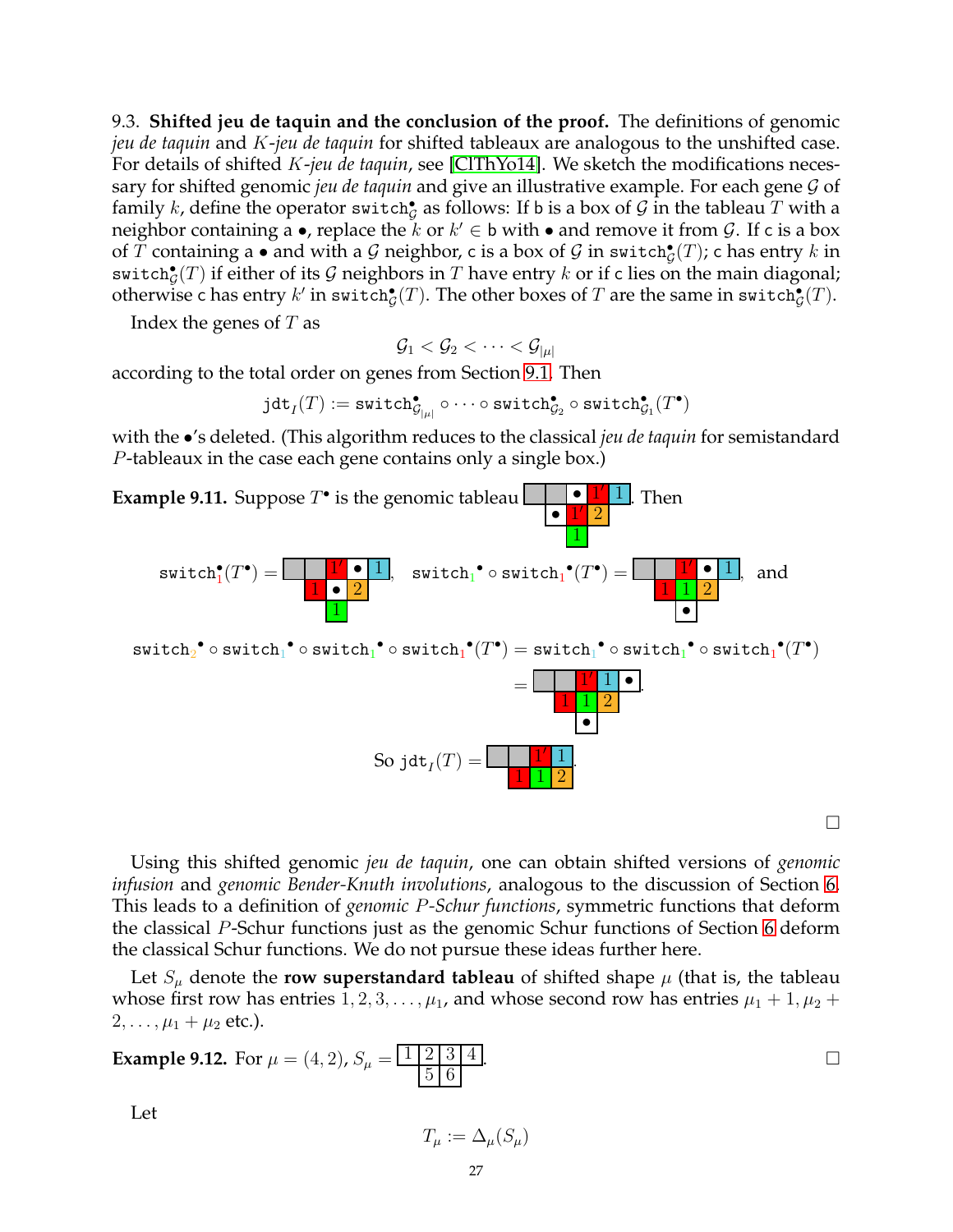be the unique genomic  $P$ -tableau whose underlying  $P$ -tableau is the highest weight tableau of shifted shape  $\mu$ . We recall some results that we need.

<span id="page-27-10"></span>**Theorem 9.13** ([\[BuSa13,](#page-28-3) Theorem 7.8])**.** *Let* S *be a shifted increasing tableaux. Then* S *rectifies to*  $S_{\mu}$  *if and only if*  $\mathbf{seq}(S) \equiv_{wK} \mathbf{seq}(S_{\mu})$ *.*  $\Box$ 

Let IncRect<sub>u</sub> $(\nu/\lambda) := \{\text{shifted increasing tableaux of shape } \nu/\lambda \text{ that rectify to } S_u\}.$ 

<span id="page-27-9"></span>**Theorem 9.14** ([\[ClThYo14,](#page-28-15) Theorem 1.2]).  $b^{\nu}_{\lambda,\mu} = (-1)^{|\nu|-|\lambda|-|\mu|} \times \#\mathrm{Incheck}_\mu(\nu/\lambda)$ .

By Theorem [9.14,](#page-27-9) it is enough to biject  ${\tt Incheck}_\mu(\nu/\lambda)$  and  ${\tt PBallot}_\mu(\nu/\lambda).$  We claim that the maps  $\Gamma$  and  $\Delta_{\mu}$  give the desired bijections. It follows from Remark [9.4](#page-21-1) and [\[ClThYo14,](#page-28-15) Proof of Theorem 1.1] that  $\Delta_{\mu}$  is well-defined on IncRect $_{\mu}(\nu/\lambda)$ .

Let  $S \in \text{Incheck}_{\mu}(\nu/\lambda)$ . By Theorem [9.13,](#page-27-10)

$$
\mathtt{seq}(S) \equiv_{wK} \mathtt{seq}(S_{\mu}).
$$

By Lemma [9.10,](#page-25-0)

$$
\texttt{genomicseq}(\Delta_{\mu}(S)) \equiv_{GP} \texttt{genomicseq}(\Delta_{\mu}(S_{\mu})) = \texttt{genomicseq}(T_{\mu}).
$$

Note genomicseq( $T_\mu$ ) is ballot. Hence by Theorem [9.9,](#page-22-1) genomicseq( $\Delta_\mu(S)$ ) is ballot. Thus

$$
\Delta_{\mu}(S) \in \mathtt{PBallot}_{\mu}(\nu/\lambda).
$$

Conversely, if  $T \in \text{PBallot}_{\mu}(\nu/\lambda)$ , then its genomic rectification is also ballot by Theo-rem [4.2.](#page-8-3) Hence its genomic rectification is  $T_{\mu}$ . Therefore

$$
\Gamma(T) \in {\tt{IncRect}_\mu(\nu/\lambda)}.
$$

This completes the proof.  $\Box$ 

#### <span id="page-27-0"></span>ACKNOWLEDGMENTS

We thank Hugh Thomas for many conversations which helped to make this project possible. OP was supported by an NSF Graduate Research Fellowship, and Illinois Distinguished Fellowship from the University of Illinois, and NSF MCTP grant DMS 0838434. AY was supported by NSF grants and a Helen Corley Petit fellowship at UIUC.

#### <span id="page-27-1"></span>**REFERENCES**

<span id="page-27-8"></span><span id="page-27-7"></span><span id="page-27-6"></span><span id="page-27-5"></span><span id="page-27-4"></span><span id="page-27-3"></span><span id="page-27-2"></span>

| [BlPeSa16]   | J. Bloom, O. Pechenik and D. Saracino, <i>Proofs and generalizations of a homomesy conjecture of</i> |
|--------------|------------------------------------------------------------------------------------------------------|
|              | Propp and Roby, Discrete Math. 339 (2016), 194-206.                                                  |
| [Br02]       | M. Brion, Positivity in the Grothendieck group of complex flag varieties, J. Algebra 258 (2002),     |
|              | $137 - 159$ .                                                                                        |
| [Br05]       | M. Brion, Lectures on the geometry of flag varieties, Topics in cohomological studies of alge-       |
|              | braic varieties, 33–85, Trends Math., Birkhäuser, Basel, 2005.                                       |
| [ $Bu02$ ]   | A. Buch, A Littlewood-Richardson rule for the K-theory of Grassmannians, Acta Math. 189              |
|              | (2002), 37–78.                                                                                       |
| [ $Bu05$ ]   | A. Buch, Combinatorial K-theory, Topics in cohomological studies of algebraic varieties, 87–         |
|              | 103, Trends Math., Birkhäuser, Basel, 2005.                                                          |
| [BKSTY08]    | A. Buch, A. Kresch, M. Shimozono, H. Tamvakis and A. Yong, Stable Grothendieck polynomi-             |
|              | als and K-theoretic factor sequences, Math. Ann. 340 (2008), 359–382.                                |
| [ $BuRa12$ ] | A. Buch and V. Ravikumar, Pieri rules for the K-theory of cominuscule Grassmannians, J. Reine        |
|              | Angew. Math. (Crelle's J.) 668 (2012), 109-132.                                                      |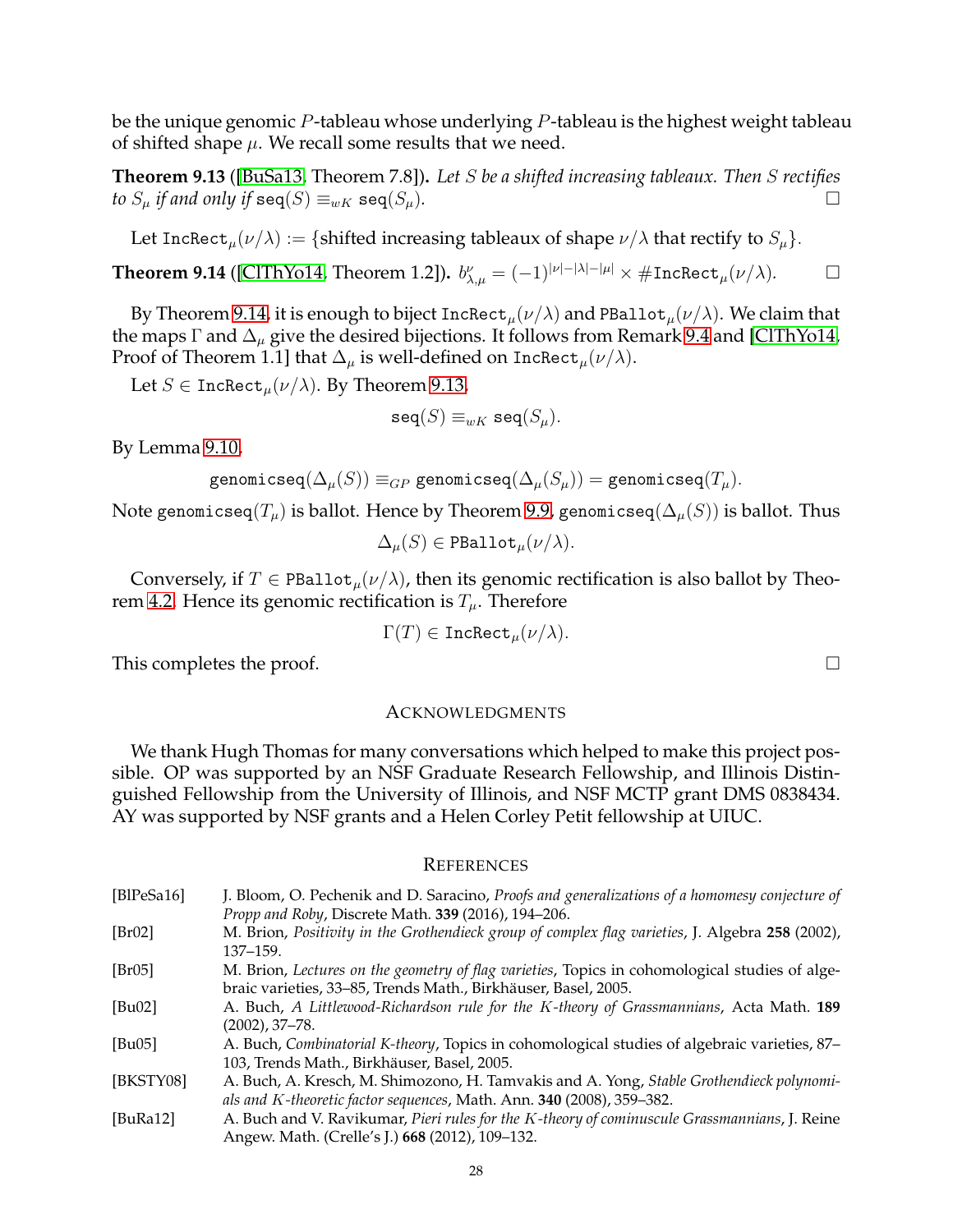<span id="page-28-24"></span><span id="page-28-23"></span><span id="page-28-22"></span><span id="page-28-21"></span><span id="page-28-20"></span><span id="page-28-19"></span><span id="page-28-18"></span><span id="page-28-17"></span><span id="page-28-16"></span><span id="page-28-15"></span><span id="page-28-14"></span><span id="page-28-13"></span><span id="page-28-12"></span><span id="page-28-11"></span><span id="page-28-10"></span><span id="page-28-9"></span><span id="page-28-8"></span><span id="page-28-7"></span><span id="page-28-6"></span><span id="page-28-5"></span><span id="page-28-4"></span><span id="page-28-3"></span><span id="page-28-2"></span><span id="page-28-1"></span><span id="page-28-0"></span>

| [BuSa13]     | A. Buch and M. Samuel, K-theory of minuscule varieties, J. Reine Angew. Math. (Crelle's J.),<br>to appear, 2014. arXiv:1306.5419                                                                                                                               |
|--------------|----------------------------------------------------------------------------------------------------------------------------------------------------------------------------------------------------------------------------------------------------------------|
| [ClThYo14]   | E. Clifford, H. Thomas and A. Yong, K-theoretic Schubert calculus for $OG(n, 2n + 1)$ and jeu<br>de taquin for shifted increasing tableaux, J. Reine Angew. Math. (Crelle's J.) 690 (2014), 51-63.                                                             |
| [CoVa05]     | I. Coskun and R. Vakil, Geometric positivity in the cohomology of homogeneous spaces and gener-<br>alized Schubert calculus, in "Algebraic Geometry - Seattle 2005" Part 1, 77-124, Proc. Sym-<br>pos. Pure Math., 80, Amer. Math. Soc., Providence, RI, 2009. |
| [DiPeSt15]   | K. Dilks, O. Pechenik and J. Striker, Resonance in orbits of plane partitions and increasing<br>tableaux, preprint, 2015. arXiv:1512.00365                                                                                                                     |
| [FoKi94]     | S. Fomin and A. N. Kirillov, Grothendieck polynomials and the Yang-Baxter equation, Proc. 6th<br>Intern. Conf. on Formal Power Series and Algebraic Combinatorics, DIMACS, 1994, 183-<br>190.                                                                  |
| [Fu97]       | W. Fulton, Young tableaux: With applications to representation theory and geometry, London<br>Mathematical Society Student Texts, 35, Cambridge University Press, Cambridge, 1997.                                                                             |
| [GMPPRST16]  | C. Gaetz, M. Mastrianni, R. Patrias, H. Peck, C. Robichaux, D. Schwein and K. Tam, K-<br>Knuth equivalence for increasing tableaux, Electron. J. Combin. 23 (2016), 1-37.                                                                                      |
| [HKPWZZ15]   | Z. Hamaker, A. Keilthy, R. Patrias, L. Webster, Y. Zhang and S. Zhou, Shifted Hecke insertion<br>and the K-theory of $OG(n, 2n + 1)$ , preprint, 2015. arXiv:1510.08972                                                                                        |
| [HPPW16]     | Z. Hamaker, R. Patrias, O. Pechenik and N. Williams, Doppelgangers: Bijections of plane par-<br>titions, preprint, 2016. arXiv:1602.05535                                                                                                                      |
| [HoHu92]     | P. Hoffman and J. Humphreys, Projective representations of the symmetric group: Q-functions<br>and shifted tableaux, Oxford Mathematical Monographs, Oxford University Press, New York,<br>1992.                                                               |
| [ $IkNa13$ ] | T. Ikeda and H. Naruse, K-theoretic analogue of factorial Schur P- and Q-functions, Adv. Math.<br>243 (2013), 22-66.                                                                                                                                           |
| [IkNaNu11]   | T. Ikeda, H. Naruse and Y. Numata, Bumping algorithm for set-valued shifted tableaux, Discrete<br>Math. Theor. Comput. Sci. Proc. AO (2011), 527-538. FPSAC 2011, Reykjavik, Iceland.                                                                          |
| [Kn70]       | D. Knuth, Permutations, matrices, and generalized Young tableaux, Pacific J. Math. 34 (1970),<br>709-727.                                                                                                                                                      |
| [Kn14]       | A. Knutson, Schubert calculus and shifting of interval positroid varieties, preprint, 2014.<br>arXiv:1408.1261                                                                                                                                                 |
| [ $KnTa03$ ] | A. Knutson and T. Tao, Puzzles and (equivariant) cohomology of Grassmannians, Duke<br>Math. J. 119 (2003), no. 2, 221-260.                                                                                                                                     |
| [LaPy07]     | T. Lam and P. Pylyavskyy, Combinatorial Hopf algebras and K-homology of Grassmannians, Int.<br>Math. Res. Not. (2007), no. 24.                                                                                                                                 |
| [LaSc $82$ ] | A. Lascoux and M. -P. Schützenberger, Structure de Hopf de l'anneau de cohomologie et de<br>l'anneau de Grothendieck d'une variété de drapeaux, C. R. Acad. Sci. Paris, 295 (1982), 629–633.                                                                   |
| [Le00]       | C. Lenart, Combinatorial aspects of the K-theory of Grassmannians, Ann. Comb. 4 (2000), 67-82.                                                                                                                                                                 |
| [LiMoSh16]   | H. Li, J. Morse and P. Shields, Structure constants for K-theory of Grassmannians revisited,<br>preprint, 2016. arXiv:1601.04509                                                                                                                               |
| [LiRi34]     | D. E. Littlewood and A. R. Richardson, Group characters and algebra, Philos. Trans. R. Soc.<br>Lond. Ser. A Math. Phys. Eng. Sci. 233 (1934), 99-141.                                                                                                          |
| [ $Mo16+$ ]  | C. Monical, Combinatorial K-theoretic Demazure atoms, in preparation, 2016.                                                                                                                                                                                    |
|              |                                                                                                                                                                                                                                                                |
| [ $Pa15$ ]   | R. Patrias, Antipode formulas for combinatorial Hopf algebras, preprint, 2015. arXiv:1501.00710                                                                                                                                                                |
| [ $PaPy14$ ] | R. Patrias and P. Pylyavskyy, Dual filtered graphs, preprint, 2014. arXiv:1410.7683.                                                                                                                                                                           |
| [ $PaPy16$ ] | R. Patrias and P. Pylyavskyy, Combinatorics of K-theory via a K-theoretic Poirier–Reutenauer                                                                                                                                                                   |
|              | bialgebra, Discrete Math., 339 (2016), 1095-1115.                                                                                                                                                                                                              |
| [Pe14]       | O. Pechenik, Cyclic sieving of increasing tableaux and small Schröder paths, J. Combin. Theory<br>Ser. A, 125 (2014), 357-378.                                                                                                                                 |
| [PeYo15a]    | O. Pechenik and A. Yong, Genomic tableaux and combinatorial K-theory, Discrete Math. Theor.<br>Comput. Sci. Proc. FPSAC'15 (2015), 37-48. FPSAC 2015, Daejeon, South Korea.                                                                                    |
| [PeYo15b]    | O. Pechenik and A. Yong, Equivariant K-theory of Grassmannians, preprint, 2015.<br>arXiv:1506.01992                                                                                                                                                            |
| [PeYo15c]    | O. Pechenik and A. Yong, Equivariant K-theory of Grassmannians II: The Knutson-Vakil con-<br>jecture, preprint, 2015. arXiv:1508.00446                                                                                                                         |